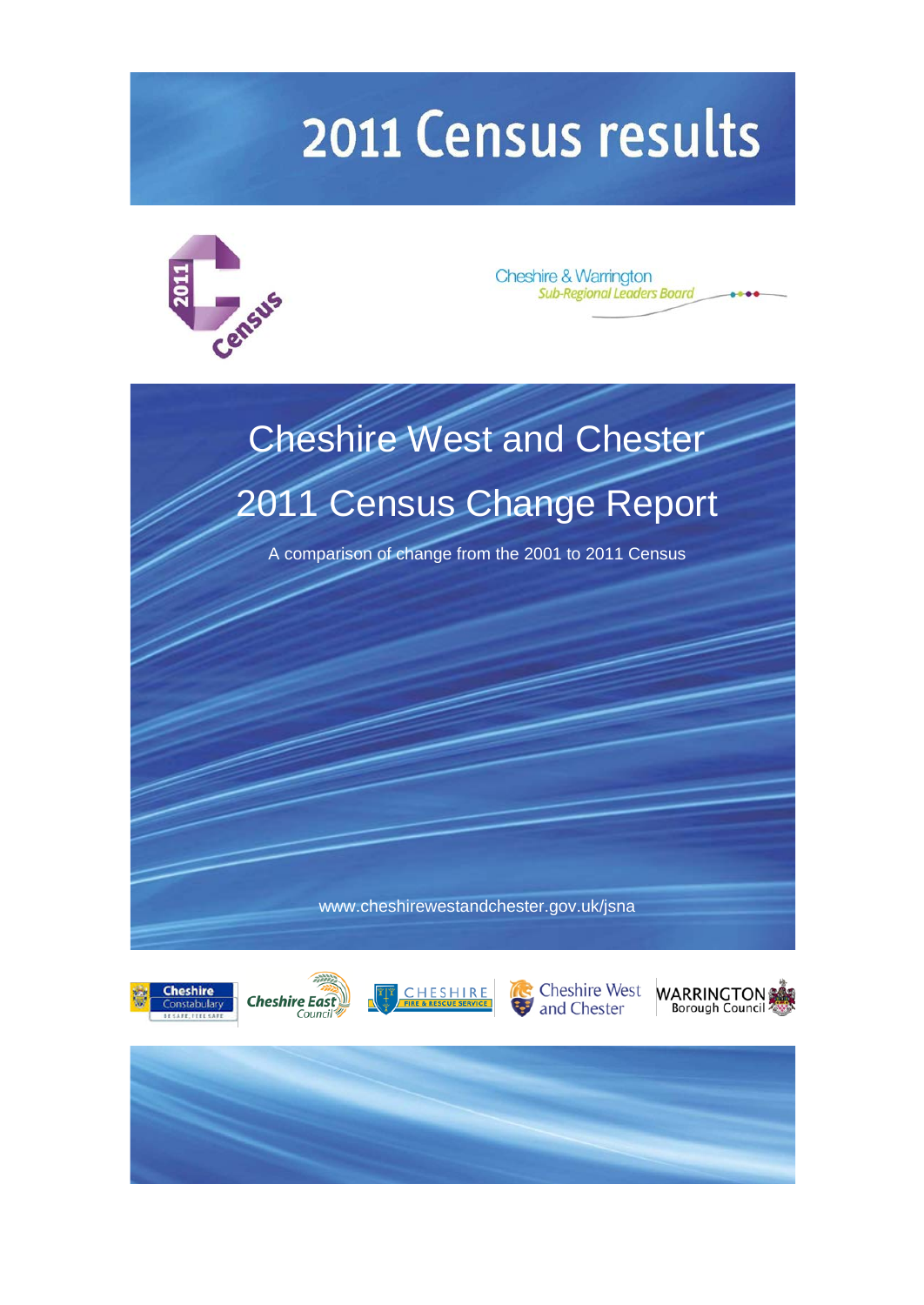This report is part of the Cheshire West and Chester Joint Strategic Needs Assessment (JSNA). The JSNA is a suite of products that supports understanding of health and wellbeing within the population so that the Council, NHS and other organisations can work together to improve the quality of life of local people. For more details on the JSNA please see [www.cheshirewestandchester.gov.uk/JSNA](http://www.cheshirewestandchester.gov.uk/JSNA)

For any 2011 Census enquiries please contact:

Cheshire West and Chester Strategic Intelligence Team: [research@cheshirewestandchester.gov.uk](mailto:research@cheshirewestandchester.gov.uk)

Council information is also available in Audio, Braille and large print formats. If you would like a copy in any of these formats, please email us at: [equalities@cheshirewestandchester.gov.uk](mailto:equalities@cheshirewestandchester.gov.uk)

We are also able to provide a BSL interpreter to support customers with accessing Council services.

Tel: 0300 123 8 123 Textphone: 18001 01606 867 670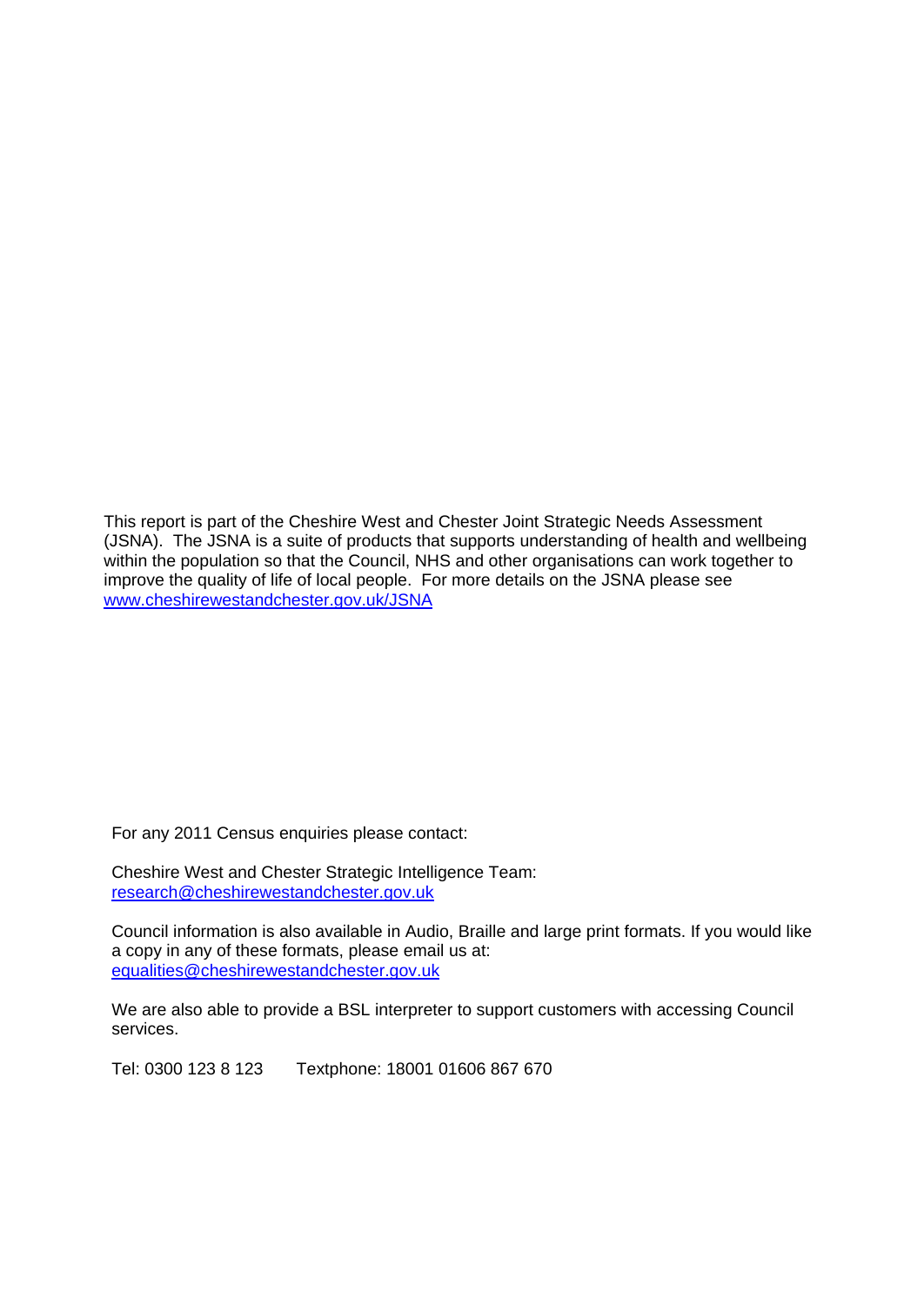|                                               | <b>Background</b>                                                                                                                                 | Page<br>1                              |
|-----------------------------------------------|---------------------------------------------------------------------------------------------------------------------------------------------------|----------------------------------------|
|                                               | <b>Introduction</b>                                                                                                                               | 3                                      |
| 1                                             | <b>Population</b>                                                                                                                                 | 5                                      |
| 1.1<br>1.2<br>1.3<br>1.4                      | Population density<br><b>Resident population</b><br>Age structure<br>Marital and civil partnership status                                         | 5<br>$\mathbf 5$<br>$\,6$<br>8         |
| $\overline{2}$                                | <b>Ethnicity, identity, language and religion</b>                                                                                                 | 9                                      |
| 2.1<br>2.2<br>2.3                             | Ethnic groups<br>Country of birth<br>Religion                                                                                                     | 9<br>11<br>13                          |
| 3                                             | <b>Health</b>                                                                                                                                     | 14                                     |
| 3.1<br>3.2<br>3.3                             | General health<br>Limiting long-term illness or disability<br>Provision of unpaid care                                                            | 14<br>15<br>16                         |
| 4                                             | <b>Housing and Accommodation</b>                                                                                                                  | 18                                     |
| 4.1<br>4.2<br>4.3<br>4.4<br>4.5<br>4.6<br>4.7 | Household spaces<br>Average household size<br>Accommodation type<br>Tenure<br>Central heating<br>Household composition<br>Car or van availability | 18<br>18<br>19<br>21<br>22<br>23<br>25 |
| 5                                             | <b>Qualifications</b>                                                                                                                             | 26                                     |
| 5.1                                           | Qualifications                                                                                                                                    | 26                                     |
| 6.                                            | <b>Labour Market</b>                                                                                                                              | 28                                     |
| 6.1<br>6.2<br>6.3<br>6.4                      | Economic activity<br>Unemployed residents<br>Occupation<br>National Statistics Socio-economic Classification (NS-SeC)                             | 28<br>29<br>30<br>32                   |
| 7                                             | <b>Travel to Work</b>                                                                                                                             | 34                                     |
| 7.1                                           | Method of travel to work                                                                                                                          | 34                                     |

# **Glossary** 36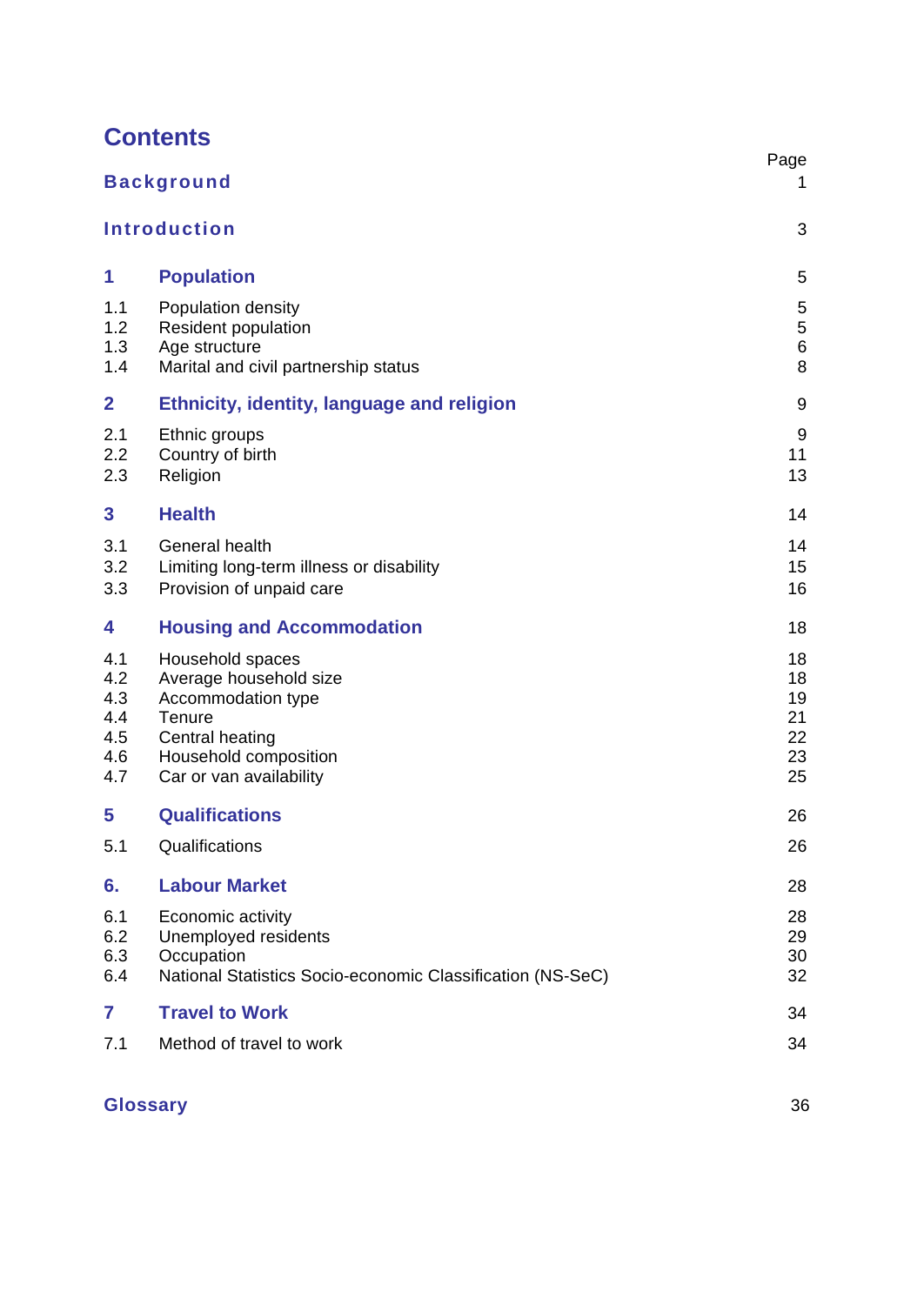# **Background**

The 2011 Census was held on Sunday 27th March 2011. The Census is a national household survey that occurs every ten years. It is the most complete source of information about the population available, as it aims to include every household in the country. The same core questions are asked everywhere, making it easy to compare different areas from a national level down to a local neighbourhood level.

The Census describes the social and economic characteristics of the resident population as well as providing a wealth of household information. Central government, local authorities and their partners and a wide range of other organisations use Census information for research and planning purposes.

The 2011 Census Change Report focuses on comparing the results of the 2011 Census to the 2001 Census and shows how residents and households in the Borough have changed over this ten year period. This will be useful for informing decision making and planning services for the future.

# **2011 Census products**

The Local Authorities in Cheshire and Warrington have worked together on a suite of products to help inform people of the main results from the 2011 Census. The full range of products includes (for each of the Local Authorities):

# **2011 Census Ward Atlas**

A report with tables and maps that compares the 2011 Census results at a ward level across the Borough.

#### **2011 Census Profiles**

Short summary headline results (in the form of tables and charts) for a range of geographical areas. For each area there are six profiles:

- People and population
- Economy
- Environment
- Housing
- Health and wellbeing
- Overview

These profiles are currently available for the following areas in Cheshire West and Chester:

- Local Authority
- Clinical Commissioning Groups
- Cheshire West and Chester Localities
- Wards

The profiles include comparator data for either the Local Authority or the North West, and England and Wales.

# **2011 Census Change Report**

This report focuses on comparing the results of the 2011 Census to the 2001 Census and shows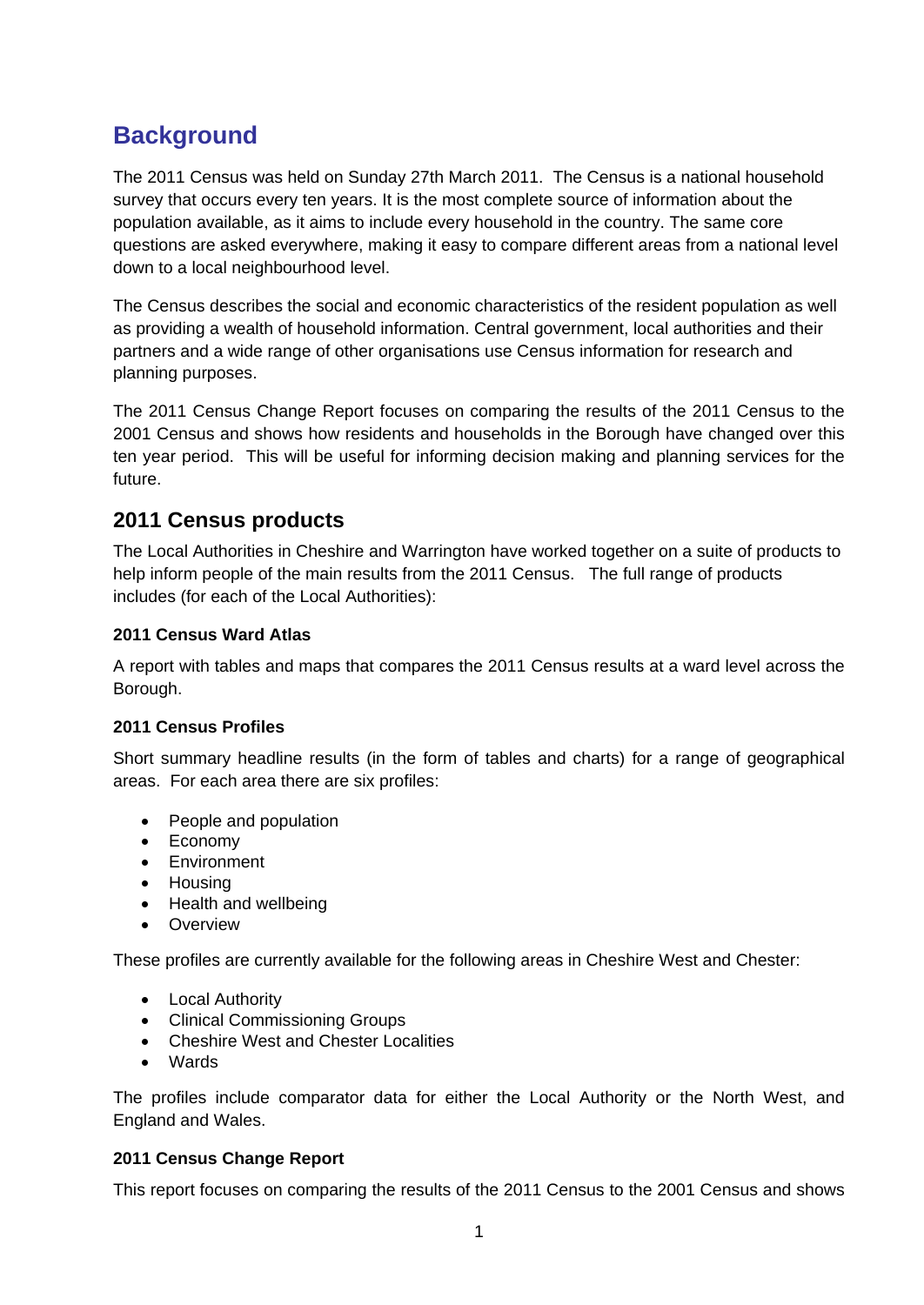how residents and households in the Borough have changed over this period.

# **2011 Census tables**

The Office for National Statistics (ONS) has released around 500 different tables of results for the 20[1](#page-0-0)1 Census. The majority of these tables have been published down to output area<sup>1</sup> level. There are four main types of 2011 Census tables released by ONS. These are detailed below. This report mainly uses Key Statistics tables.

## **Key Statistics**

Key Statistics tables provide summary figures that cover the full range of results from the Census. They include both numbers and percentages.

## **Quick Statistics**

Quick Statistics tables contain statistics which refer to one variable and its response categories from a Census question.

## **Local Characteristics**

These tables have a minimum population threshold (size) of 100 persons and 40 households. They provide the most detailed results possible for very small geographies (output areas) and contain two or more variables.

## **Detailed Characteristics**

These tables have a minimum population threshold (size) of 5,000 persons and 2,000 households. Similar to Local Characteristics tables, these contain two or more Census variables, such as age and sex, but provide considerably more detail than their local equivalents.

# **Glossary**

A Glossary at the end of this report provides a detailed list of definitions and terms used in the 2011 Census.

# **Guidance note on small numbers**

The Office for National Statistics (ONS) used a process called statistical disclosure control to ensure no individuals could be identified in any published 2011 Census tables. ONS swapped some Census records between different areas to protect information supplied by individuals. In practice, this means where a result is a small number, there is an uncertainty as to whether this is a true value.

<span id="page-4-0"></span> $1$  Small geographical areas with an average resident population of around 300.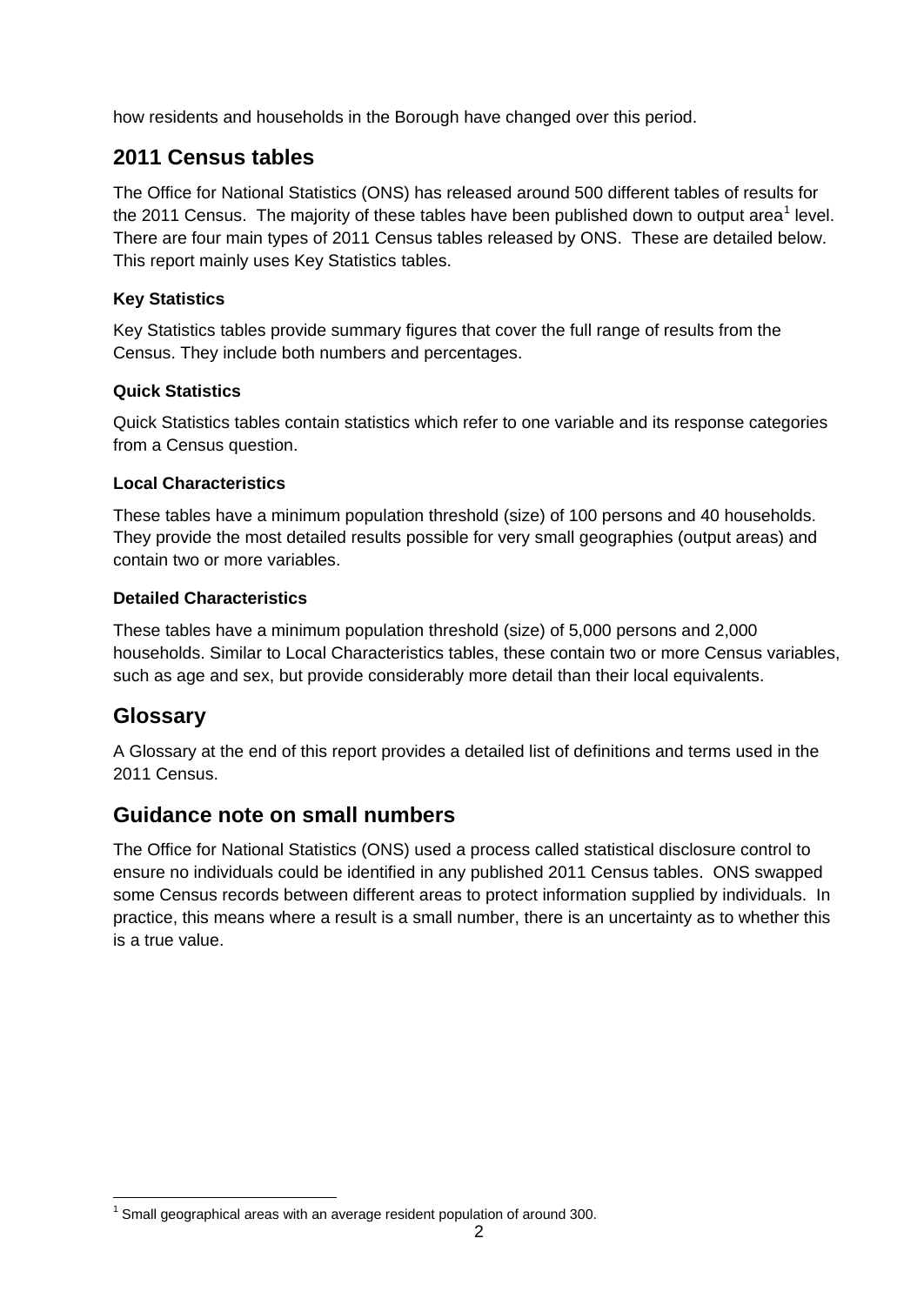# **Introduction**

This report focuses on comparing the results of the 2011 Census to the 2001 Census and shows how residents and households in the Borough have changed over this period.

# **Differences between 2001 and 2011 Censuses**

It was the intention of the Office for National Statistics (ONS) that for most topics, 2011 Census outputs would be comparable with those from 2001, so that trends over time could be evaluated.

Some changes were made to reflect societal changes in the decade, for example the introduction of same-sex civil partnerships and also the change of definition of working age (16 to 64 for both men and women).

The 2011 Census was the first Census to allow users to complete the form online. Although the online form differed from the paper form in layout, this was so that people could be routed directly to the next question based on their previous answers and the questions on the online form were the same as those on the paper form.

The main difference between the two Censuses was the topics covered in the questionnaire. There were eight new topics in 2011: bedrooms, type of central heating, second address, month and year of arrival in the UK, intended length of stay in the UK, national identity, passports held, and main language.

Questions were changed, removed or added for 2011 for the following reasons;

- To improve accuracy of data collected
- To reflect changes in user requirements
- To reduce the level of respondent burden, making the questionnaire easier to complete
- To reflect changes in society and/or legislation (as previously mentioned).

# **Comparability**

The table on the following page categorizes the tables used in this report as fully comparable or broadly comparable. Fully comparable means that data in the 2011 tables can be directly compared with their 2001 equivalents. Broadly comparable means that the 2011 tables are not exactly the same as 2001 tables; the question may have been different, response options may have changed, or classifications have been re-designed (i.e. industry and occupation). Broad comparisons of the statistics can be made with 2001 by, for example, combining response categories or observing general trends over time.

For each table within the report changes have been noted and, where relevant, specific points of interest have been included in the notes. For further information around questionnaire comparability please see the ONS comparability report:

[https://www.ons.gov.uk/census/2011census/2011censusdata/2011censususerguide/comparabilit](https://www.ons.gov.uk/census/2011census/2011censusdata/2011censususerguide/comparabilityovertime) [yovertime](https://www.ons.gov.uk/census/2011census/2011censusdata/2011censususerguide/comparabilityovertime)

# **Total population change**

The population of Cheshire West and Chester increased by 2.3% (7,454) between 2001 and 2011. For all the reported changes between the Censuses included in this report, it should be remembered that some change is simply due to the increase in the total population.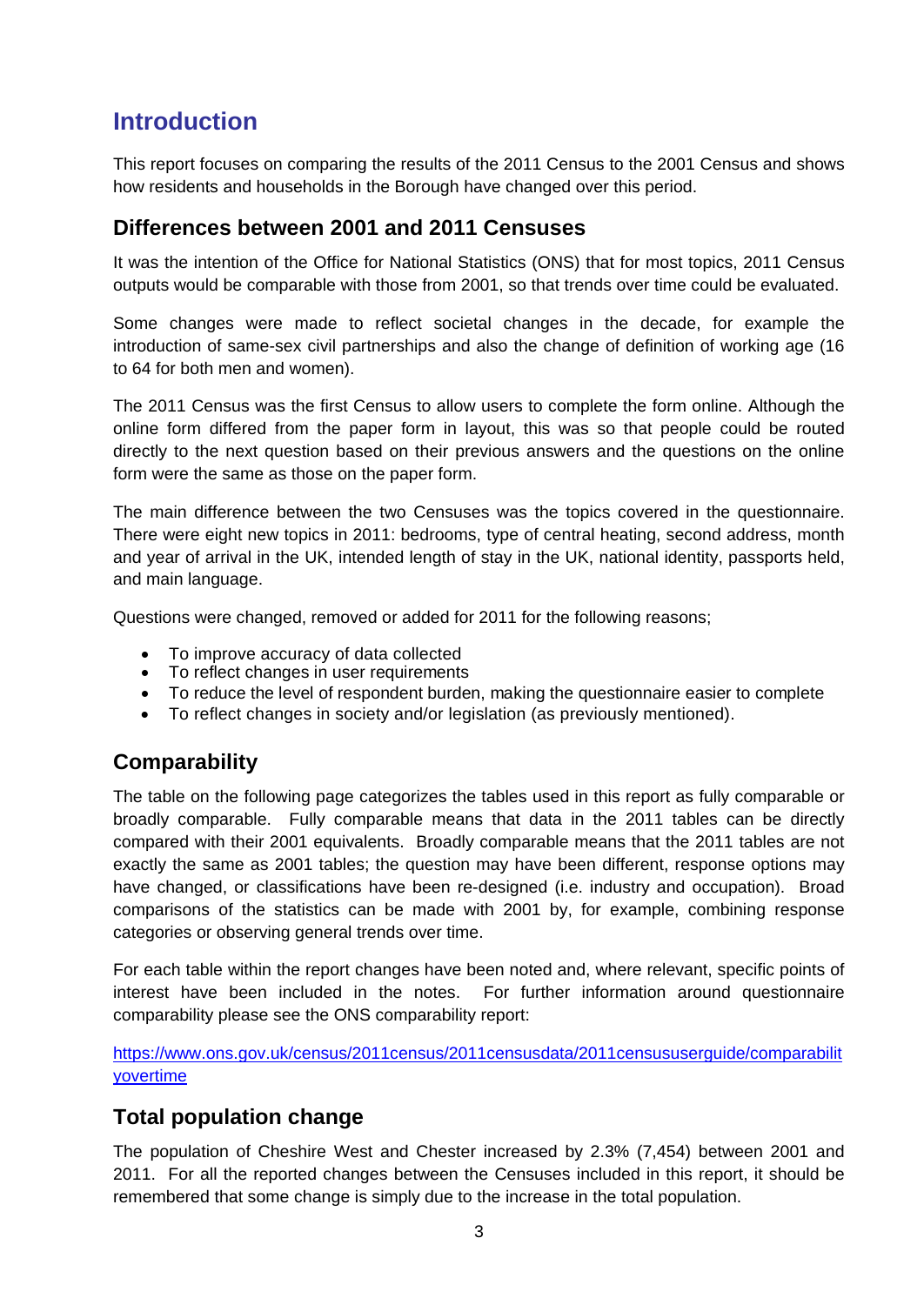| 2011 Census<br>(Table number)                 | 2001 Census<br>(Table number) | 2011 Census table title                                  | <b>Comparability</b>         |
|-----------------------------------------------|-------------------------------|----------------------------------------------------------|------------------------------|
| 1. Population                                 |                               |                                                          |                              |
| <b>KS101EW</b>                                | <b>KS01</b>                   | Usual resident population                                | <b>Broadly</b><br>comparable |
| <b>KS102EW</b>                                | <b>KS02</b>                   | Age structure                                            | <b>Broadly</b><br>comparable |
| <b>KS103EW</b>                                | <b>KS04</b>                   | Marital and civil partnership<br>status                  | <b>Broadly</b><br>comparable |
| 2. Ethnicity, identity, language and religion |                               |                                                          |                              |
| <b>KS201EW</b>                                | <b>KS06</b>                   | Ethnic group                                             | <b>Broadly</b><br>comparable |
| <b>KS204EW</b>                                | <b>KS05</b>                   | Country of birth                                         | <b>Fully comparable</b>      |
| <b>KS209EW</b>                                | <b>KS07</b>                   | Religion                                                 | <b>Fully comparable</b>      |
| <b>KS205EW</b>                                | N/A                           | Passports held                                           | <b>New question</b>          |
| <b>KS206EW</b>                                | N/A                           | Household language                                       | <b>New question</b>          |
| 3. Health                                     |                               |                                                          |                              |
| <b>KS301EW</b>                                | <b>KS08</b>                   | Health and provision of<br>unpaid care                   | <b>Broadly</b><br>comparable |
| 4. Housing and accommodation                  |                               |                                                          |                              |
| <b>KS401EW</b>                                | <b>KS16</b>                   | Dwellings, household<br>spaces and<br>accommodation type | <b>Fully comparable</b>      |
| <b>KS402EW</b>                                | <b>KS18</b>                   | Tenure                                                   | <b>Fully comparable</b>      |
| <b>KS403EW</b>                                | <b>KS19</b>                   | Rooms, bedrooms and<br>central heating                   | <b>Broadly</b><br>comparable |
| <b>KS105EW</b>                                | <b>KS20</b>                   | Household composition                                    | <b>Broadly</b><br>comparable |
| <b>KS404EW</b>                                | <b>KS17</b>                   | Car or van availability                                  | <b>Fully comparable</b>      |
| 5. Qualifications                             |                               |                                                          |                              |
| <b>KS501EW</b>                                | <b>KS13</b>                   | <b>Qualifications and students</b>                       | <b>Broadly</b><br>comparable |
| 6. Labour market                              |                               |                                                          |                              |
| <b>KS601EW</b>                                | KS09a                         | Economic activity                                        | <b>Fully comparable</b>      |
| <b>KS608EW</b>                                | KS <sub>12a</sub>             | Occupation                                               | <b>Broadly</b><br>comparable |
| KS611EW                                       | KS14a                         | NS-SeC                                                   | <b>Fully comparable</b>      |
| 7. Travel to work                             |                               |                                                          |                              |
| CT0015                                        | <b>UV39</b>                   | Method of travel to work                                 | <b>Fully comparable</b>      |

Source: The specific Census tables used in this report are detailed at the bottom of each table. All census tables are © Crown Copyright 2015, Office for National Statistics licensed under the Open Government License v3.0.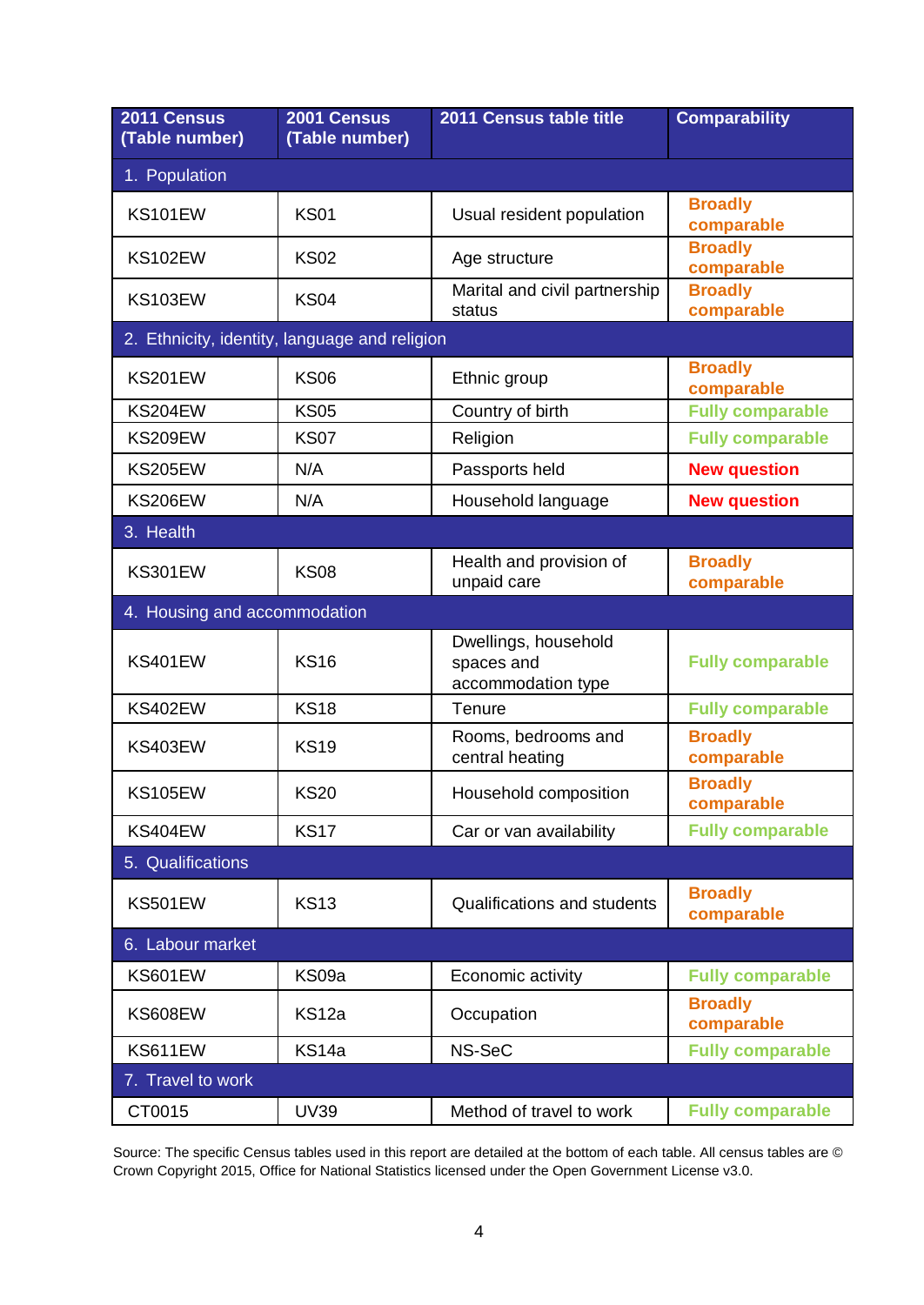# **1. Population**

This section explores the population change in Cheshire West and Chester from 2001 to 2011.

| 1.1 Population density | 2011   | 2001   | 2001 to 2011<br>change |
|------------------------|--------|--------|------------------------|
| Area (hectares)        | 91,666 | 91,664 | Not applicable         |
| Persons per hectare    | 3.6    | 3.5    | 0.1                    |

Source: 2011 Census table, KS101EW: Usual resident population. 2001 Census table KS01.

Note: This question is fully comparable between 2001 and 2011.

|                                | 2011                          |                               | 2001                   |                               | 2001 to 2011<br>change |               |
|--------------------------------|-------------------------------|-------------------------------|------------------------|-------------------------------|------------------------|---------------|
| <b>1.2 Resident population</b> | All usual<br><b>residents</b> | $%$ All<br>usual<br>residents | All usual<br>residents | $%$ All<br>usual<br>residents | <b>Number</b>          | $\frac{0}{0}$ |
| Male                           | 160,586                       | 48.7                          | 156,732                | 48.7                          | 3,854                  | 2.5           |
| Female                         | 169,022                       | 51.3                          | 165,422                | 51.3                          | 3,600                  | 2.2           |
| In households                  | 326,236                       | 99.0                          | 318,260                | 98.8                          | 7,976                  | 2.5           |
| In communal<br>establishments  | 3,372                         | 1.0                           | 3,711                  | 1.2                           | $-339$                 | $-9.1$        |
| All usual residents            | 329,608                       | 100.0                         | 322,154                | 100.0                         | 7,454                  | 2.3           |

Source: 2011 Census table, KS101EW: Usual resident population. 2001 revised mid-year estimates of population and 2001 Census table KS01 (for numbers in households and communal establishments).

Note: ONS advise comparisons with 2001 population are made using the 2001 mid-year estimates (revised in light of the 2011 Census) rather than the 2001 Census results.

This question is fully comparable between 2001 and 2011.

The number of persons per hectare has increased from 3.5 in 2001 to 3.6 in 2011. The usual resident population of Cheshire West and Chester was 329,608 at the time of the 2011 Census. This has increased by 7,454 between 2001 and 2011, an increase of 2.3%.The household population has increased by 7,976 between 2001 and 2011, representing an increase of 2.5%. The communal establishment population has decreased by 339 between 2001 and 2011, representing a decrease of 9.1%.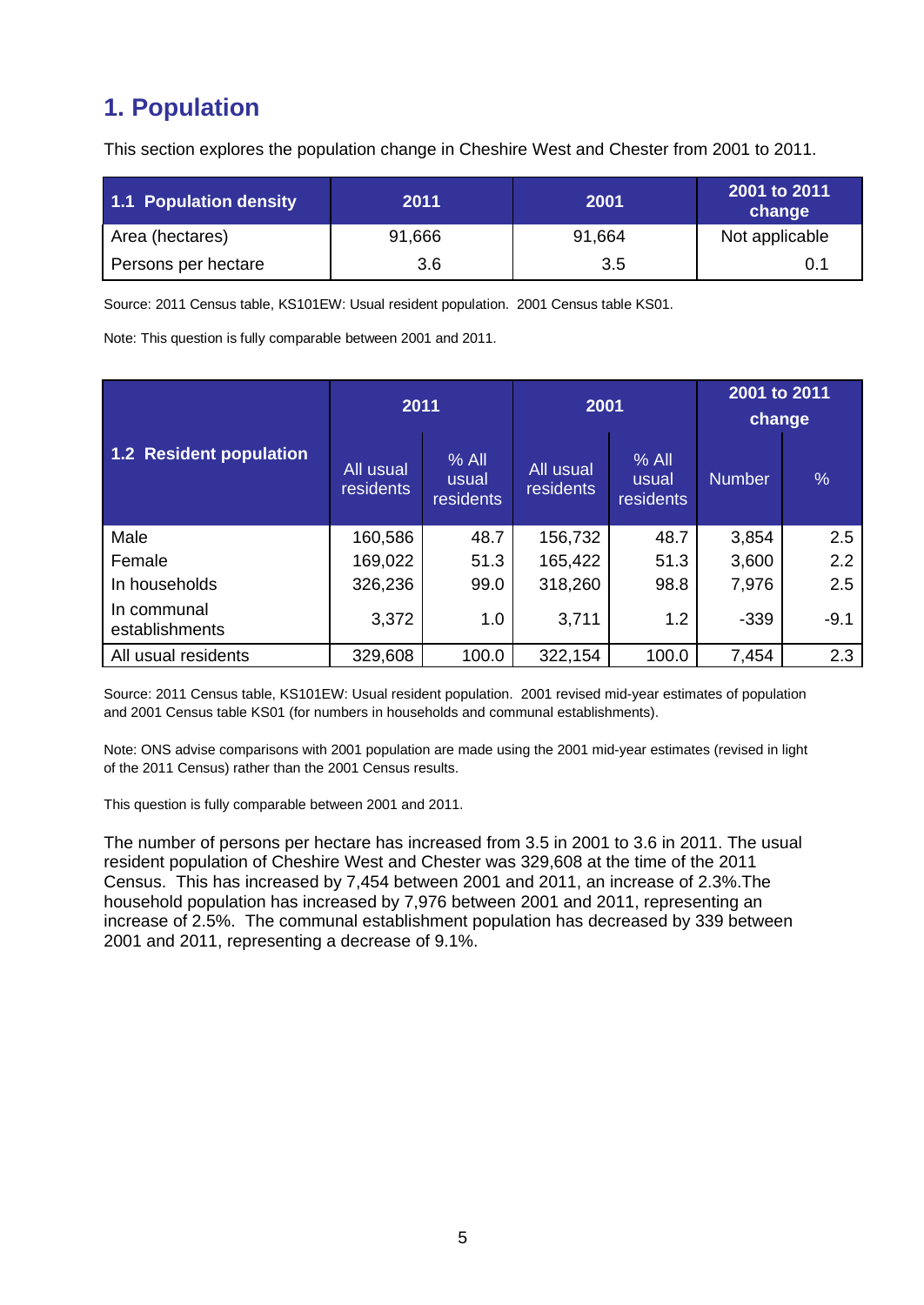|                             | 2011                   |                          | 2001                   |                          | 2001 to 2011<br>change |               |
|-----------------------------|------------------------|--------------------------|------------------------|--------------------------|------------------------|---------------|
| 1.3 Age<br><b>Structure</b> | All usual<br>residents | % All usual<br>residents | All usual<br>residents | % All usual<br>residents | <b>Number</b>          | $\frac{9}{6}$ |
| $0$ to $4$                  | 18,050                 | 5.5                      | 18,317                 | 5.7                      | $-267$                 | $-1.5$        |
| 5 to 9                      | 17,443                 | 5.3                      | 20,378                 | 6.3                      | $-2,935$               | $-14.4$       |
| 10 to 14                    | 18,737                 | 5.7                      | 21,350                 | 6.6                      | $-2,613$               | $-12.2$       |
| 15 to 19                    | 20,105                 | 6.1                      | 19,161                 | 5.9                      | 944                    | 4.9           |
| 20 to 24                    | 19,511                 | 5.9                      | 16,287                 | 5.1                      | 3,224                  | 19.8          |
| 25 to 29                    | 18,796                 | 5.7                      | 19,026                 | 5.9                      | $-230$                 | $-1.2$        |
| 30 to 34                    | 18,085                 | 5.5                      | 23,746                 | 7.4                      | $-5,661$               | $-23.8$       |
| 35 to 39                    | 21,296                 | 6.5                      | 25,597                 | 7.9                      | $-4,301$               | $-16.8$       |
| 40 to 44                    | 24,677                 | 7.5                      | 22,931                 | 7.1                      | 1,746                  | 7.6           |
| 45 to 49                    | 25,698                 | 7.8                      | 21,397                 | 6.6                      | 4,301                  | 20.1          |
| 50 to 54                    | 22,851                 | 6.9                      | 23,646                 | 7.3                      | $-795$                 | $-3.4$        |
| 55 to 59                    | 20,573                 | 6.2                      | 20,110                 | 6.2                      | 463                    | 2.3           |
| 60 to 64                    | 22,686                 | 6.9                      | 17,295                 | 5.4                      | 5,391                  | 31.2          |
| 65 to 69                    | 17,832                 | 5.4                      | 15,117                 | 4.7                      | 2,715                  | 18.0          |
| 70 to 74                    | 14,950                 | 4.5                      | 13,638                 | 4.2                      | 1,312                  | 9.6           |
| 75 to 79                    | 11,683                 | 3.5                      | 10,959                 | 3.4                      | 724                    | 6.6           |
| 80 to 84                    | 8,704                  | 2.6                      | 7,233                  | 2.2                      | 1,471                  | 20.3          |
| $85+$                       | 7,931                  | 2.4                      | 5,966                  | 1.9                      | 1,965                  | 32.9          |
| All usual<br>residents      | 329,608                | 100.0                    | 322,154                | 100.0                    | 7,454                  | 2.3           |

Source: 2011 Census table, DC1117EW: Sex by single year of age. 2001 revised mid-year estimates of population.

Note: ONS advise comparisons with 2001 population are made using the 2001 mid-year estimates (revised in light of the 2011 Census) rather than the 2001 Census results.

This question is fully comparable between 2001 and 2011.

In general there has been a decrease in the number of children and people of younger working age and an increase in older people in Cheshire West and Chester. The number of usual residents aged 85 years and older increased by 32.9% (1,965) between 2001 and 2011. This was the largest proportional increase.

The number of usual residents aged 30 to 34 years decreased by 23.8% (5,661) between 2001 and 2011, which was the largest proportional decrease.

The following page shows a chart of the age structure of the population in 2001 and another chart of the age structure in 2011. The charts show how the population has aged, for example the largest cohort (age group) in 2001 was the 35 to 39 and in 2011 this is still the largest cohort but these people are now aged 45 to 49.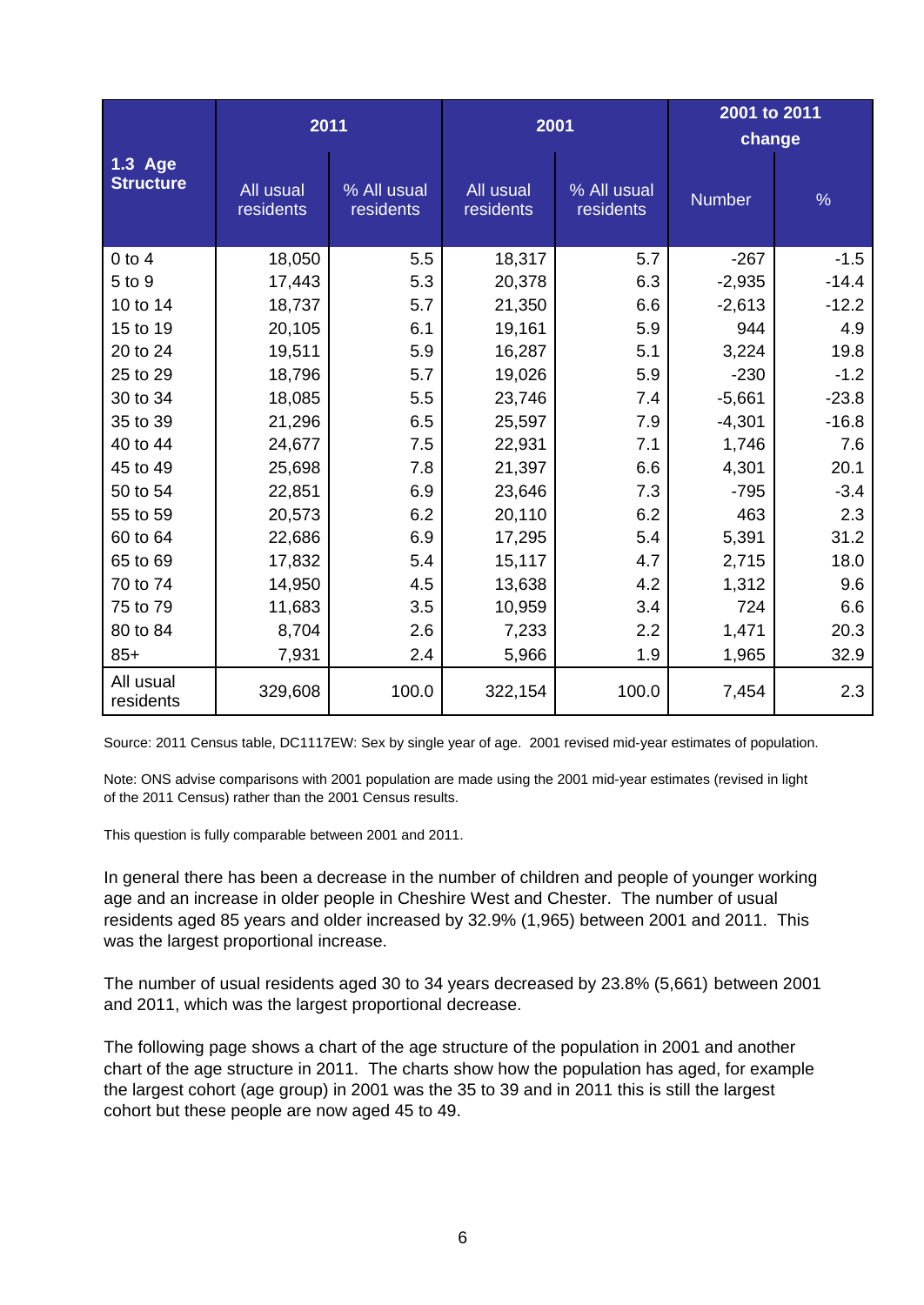# **Chart 1.3a: 2011 Population pyramid by 5 year age groups**



Source: 2011 Census table, DC1117EW: Sex by single year of age.

# **Chart 1.3b: 2001 Population pyramid by 5 year age groups**



Source: 2001 revised mid-year estimates of population

Note: ONS advise comparisons with the 2001 population are made using the 2001 mid-year estimates (revised in light of the 2011 Census) rather than the 2001 Census results.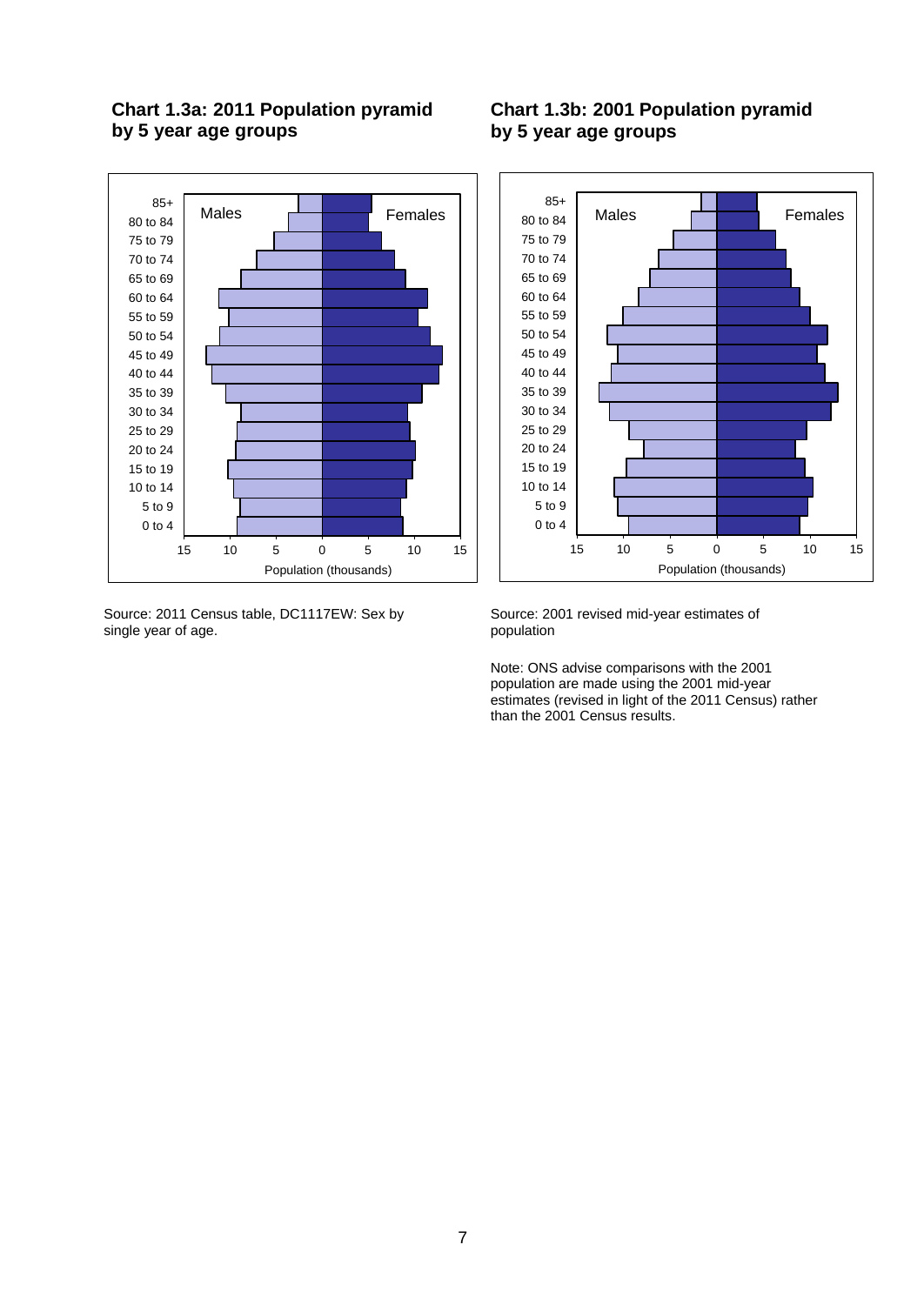| 1.4 Marital and civil                                                                           | 2011          |               | 2001          |               | 2001 to 2011<br>change |               |  |
|-------------------------------------------------------------------------------------------------|---------------|---------------|---------------|---------------|------------------------|---------------|--|
| partnership status                                                                              | <b>Number</b> | $\frac{9}{6}$ | <b>Number</b> | $\frac{9}{6}$ | <b>Number</b>          | $\frac{0}{0}$ |  |
| Single (never married<br>or never registered a<br>same-sex civil<br>partnership)                | 83,980        | 30.9          | 68,004        | 26.4          | 15,976                 | 23.5          |  |
| Married (including<br>re-married)                                                               | 135,483       | 49.9          | 142,687       | 55.4          | $-7,204$               | $-5.0$        |  |
| In a registered same-<br>sex civil partnership                                                  | 428           | 0.2           | N/A           | N/A           | N/A                    | N/A           |  |
| Separated (but still<br>legally married or still<br>legally in a same-sex<br>civil partnership) | 5,638         | 2.1           | 4,472         | 1.7           | 1,166                  | 26.1          |  |
| Divorced or formerly<br>in a same-sex civil<br>partnership which is<br>now legally dissolved    | 25,167        | 9.3           | 20,598        | 8.0           | 4,569                  | 22.2          |  |
| Widowed or surviving<br>partner from a same-<br>sex civil partnership                           | 20,777        | 7.7           | 21,979        | 8.5           | $-1,202$               | $-5.5$        |  |
| All usual residents<br>aged 16+                                                                 | 271,473       | 100.0         | 257,740       | 100.0         | 13,733                 | 5.3           |  |

Source: 2011 Census table, KS103EW: Marital and civil partnership status. 2001 Census table, KS04: Marital status.

Notes: This question is broadly comparable between 2001 and 2011. Due to the inclusion of same-sex civil partnerships, the underlying data will be different from 2001, but broad comparisons can be made.

The number of single people (never married or never registered in a same-sex civil partnership) has increased by 23.5% (15,976) between 2001 and 2011.

The number of married usual residents aged 16 and over (including re-married people) has decreased by 5.0% (7,204), between 2001 and 2011.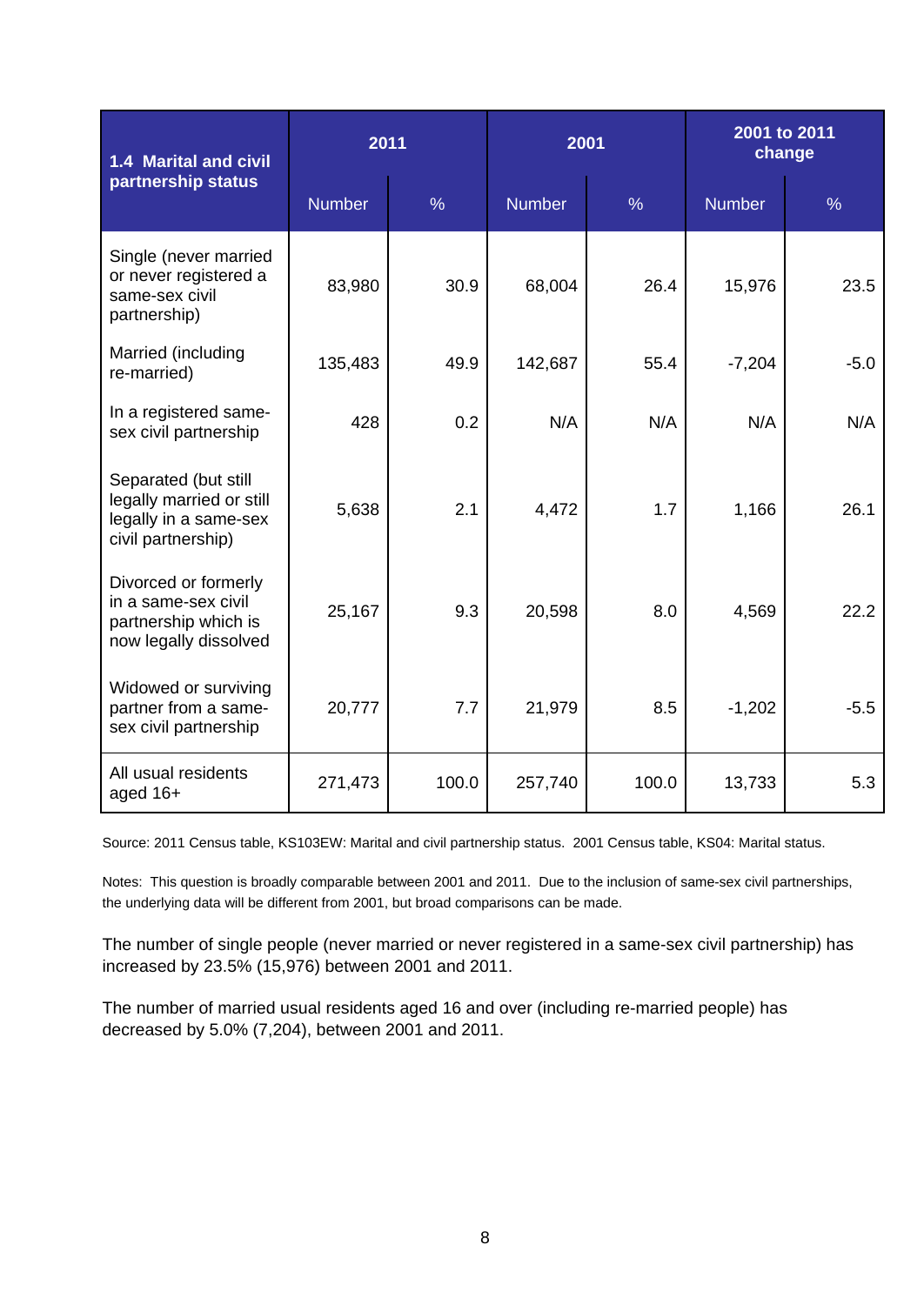# **2. Ethnicity, identity, language and religion**

This section explores the changes in ethnicity, country of birth and religion from 2001 to 2011. Language and National identity have not been included for comparison as they were new questions in 2011.

|                                                   |                        |                               |                        |                             | 2001 to 2011  |               |  |
|---------------------------------------------------|------------------------|-------------------------------|------------------------|-----------------------------|---------------|---------------|--|
|                                                   | 2011                   |                               | 2001                   |                             | change        |               |  |
| 2.1 Ethnic groups                                 | All usual<br>residents | $%$ All<br>usual<br>residents | All usual<br>residents | % All<br>usual<br>residents | <b>Number</b> | $\frac{9}{6}$ |  |
| White                                             | 321,025                | 97.4                          | 317,157                | 98.5                        | 3,868         | 1.2           |  |
| English/Welsh/Scottish/<br>Northern Irish/British | 312,013                | 94.7                          | 310,548                | 96.5                        | 1,465         | 0.5           |  |
| Irish                                             | 2,337                  | 0.7                           | 2,739                  | 0.9                         | $-402$        | $-14.7$       |  |
| Gypsy or Irish Traveller <sup>1</sup>             | 213                    | 0.1                           | N/A                    | N/A                         | N/A           | N/A           |  |
| <b>Other White</b>                                | 6,462                  | 2.0                           | 3,870                  | 1.2                         | 2,592         | 67.0          |  |
| <b>White Non British</b>                          | 9,012                  | 2.7                           | 6,609                  | 2.1                         | 2,403         | 36.4          |  |
| Mixed/multiple ethnic groups                      | 3,050                  | 0.9                           | 1,641                  | 0.5                         | 1,409         | 85.9          |  |
| White and Black Caribbean                         | 889                    | 0.3                           | 417                    | 0.1                         | 472           | 113.2         |  |
| White and Black African                           | 411                    | 0.1                           | 227                    | 0.1                         | 184           | 81.1          |  |
| White and Asian                                   | 1,059                  | 0.3                           | 588                    | 0.2                         | 471           | 80.1          |  |
| Other mixed                                       | 691                    | 0.2                           | 409                    | 0.1                         | 282           | 68.9          |  |
| Asian/Asian British                               | 4,097                  | 1.2                           | 2,286                  | 0.7                         | 1,811         | 79.2          |  |
| Indian                                            | 1,242                  | 0.4                           | 618                    | 0.2                         | 624           | 101.0         |  |
| Pakistani                                         | 336                    | 0.1                           | 212                    | 0.1                         | 124           | 58.5          |  |
| Bangladeshi                                       | 576                    | 0.2                           | 363                    | 0.1                         | 213           | 58.7          |  |
| Chinese <sup>2</sup>                              | 935                    | 0.3                           | 868                    | 0.3                         | 67            | 7.7           |  |
| Other Asian <sup>2</sup>                          | 1,008                  | 0.3                           | 225                    | 0.1                         | 783           | 348.0         |  |
| Black/African/Caribbean<br>/Black British         | 908                    | 0.3                           | 362                    | 0.1                         | 546           | 150.8         |  |
| African                                           | 586                    | 0.2                           | 178                    | 0.1                         | 408           | 229.2         |  |
| Caribbean                                         | 196                    | 0.1                           | 158                    | 0.0                         | 38            | 24.1          |  |
| <b>Other Black</b>                                | 126                    | 0.0                           | 26                     | 0.0                         | 100           | 384.6         |  |
| Other ethnic group<br>Arab $1$                    | 528<br>199             | 0.2<br>0.1                    | 525<br>N/A             | 0.2<br>N/A                  | 3<br>N/A      | 0.6<br>N/A    |  |
| Any other ethnic group                            | 329                    | 0.1                           | 525                    | 0.2                         | $-196$        | $-37.3$       |  |
| All usual residents                               | 329,608                | 100.0                         | 321,971                | 100.0                       | 7,637         | 2.4           |  |

Source: 2011 Census table, KS201EW: Ethnic group. 2001 Census table, KS06: Ethnic group.

Notes: This question is broadly comparable between 2001 and 2011. Changes were made to the responses including the introduction of new groups 'Gypsy/Irish Traveller' and 'Arab'. The variable 'White Non British' has been derived from other variables within the table.

- *1. No comparable data exists for these ethnic groups in the 2001 Census.*
- *2. Comparability issues exist between these ethnic groups for the 2001 and 2011 Census.*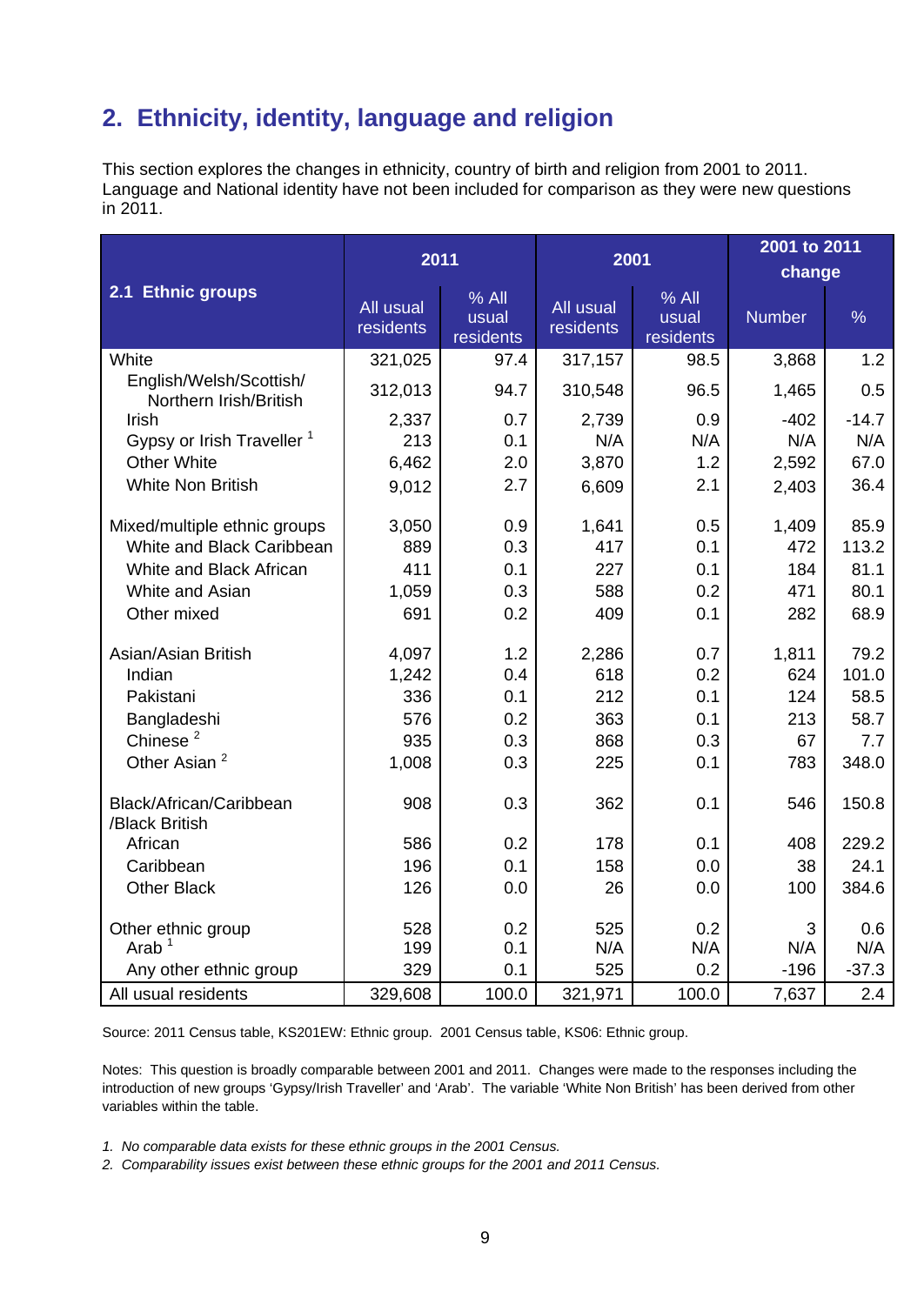

# **Chart 2.1 Percentage of Black and Minority Ethnic Groups in Cheshire West and Chester in 2001 and 2011**

The percentage of White British residents has decreased slightly from 96.5% (310,548) in 2001 to 94.7% (312,013) in 2011. Although numbers in each of the BME groups are small in relation to the numbers of White British residents, there have been some very significant increases in the size of some of these groups since the 2001 Census. For example, the numbers classified as 'mixed/multiple ethnic group: White and Black Caribbean' have increased by 113% from 417 in 2001 to 889 in 2011. In terms of numbers, the greatest increases have been in those classified as 'Other White' and 'White Non British', which have both increased by around 2,500.

Source: 2011 Census table, KS201EW: Ethnic group. 2001 Census table, KS06: Ethnic group.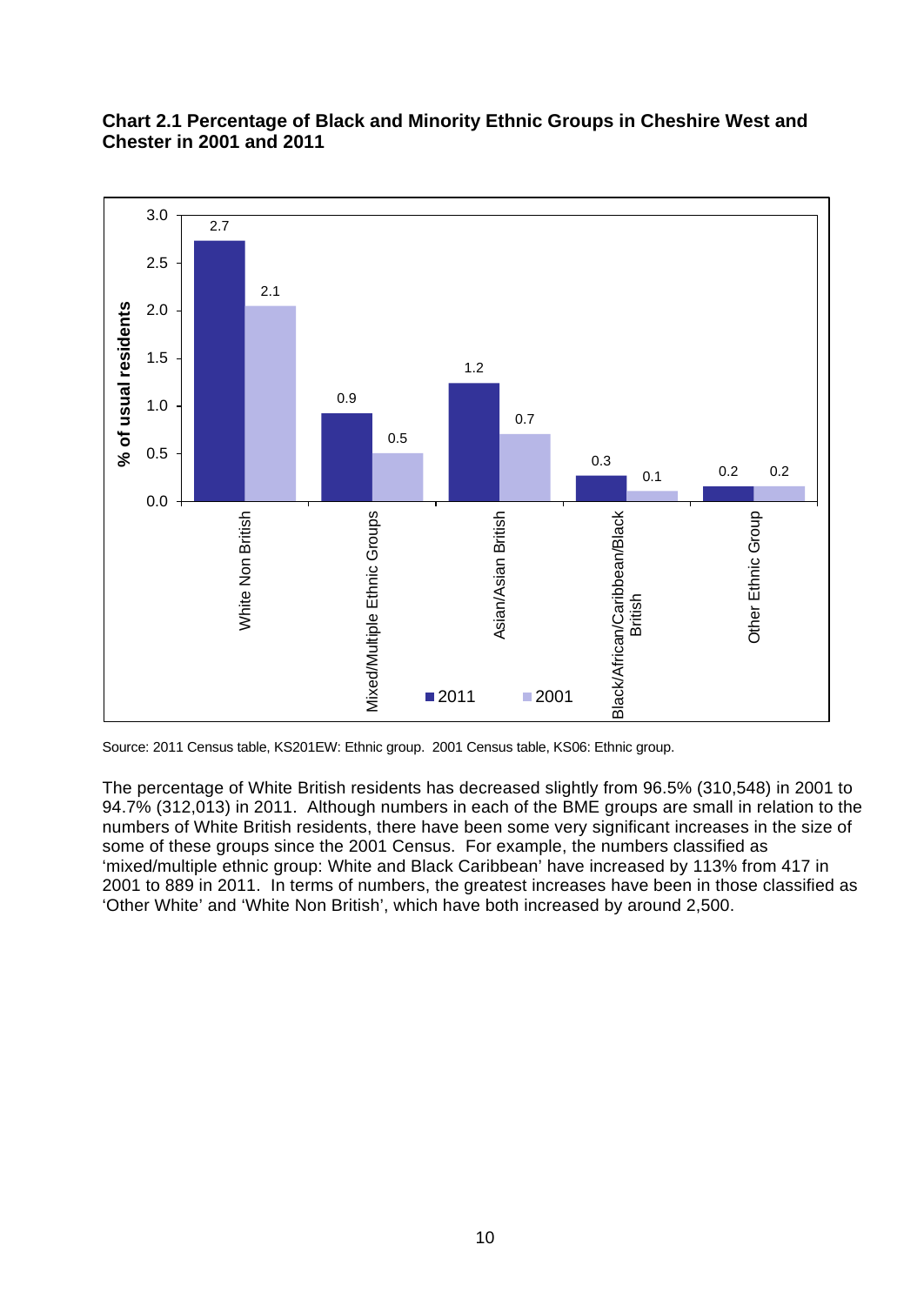|                                                              | 2011                   |                               | 2001                   |                               | 2001 to 2011<br>change |               |
|--------------------------------------------------------------|------------------------|-------------------------------|------------------------|-------------------------------|------------------------|---------------|
| 2.2 Country of birth                                         | All usual<br>residents | $%$ All<br>usual<br>residents | All usual<br>residents | $%$ All<br>usual<br>residents | <b>Number</b>          | $\frac{0}{0}$ |
| Born inside UK                                               | 313,621                | 95.1                          | 310,168                | 96.3                          | 3,453                  | 1.1           |
| England                                                      | 294,315                | 89.3                          | 290,341                | 90.2                          | 3,974                  | 1.4           |
| Northern Ireland                                             | 1,765                  | 0.5                           | 1,708                  | 0.5                           | 57                     | 3.3           |
| Scotland                                                     | 4,846                  | 1.5                           | 5,354                  | 1.7                           | $-508$                 | $-9.5$        |
| Wales                                                        | 12,665                 | 3.8                           | 12,765                 | 4.0                           | $-100$                 | $-0.8$        |
| United Kingdom not<br>otherwise specified                    | 30                     | 0.0                           | N/A                    | N/A                           | N/A                    | N/A           |
| Born outside UK                                              | 15,987                 | 4.9                           | 11,803                 | 3.7                           | 4,184                  | 35.4          |
| Ireland                                                      | 1,932                  | 0.6                           | 2,182                  | 0.7                           | $-250$                 | $-11.5$       |
| Other EU countries<br>Other EU; member                       | 6,180                  | 1.9                           | 3,221                  | 1.0                           | 2,959                  | 91.9          |
| countries in March<br>2001                                   | 2,931                  | 0.9                           | N/A                    | N/A                           | N/A                    | N/A           |
| Other EU; accession<br>countries April 2001<br>to March 2011 | 3,249                  | 1.0                           | N/A                    | N/A                           | N/A                    | N/A           |
| Other countries                                              | 7,875                  | 2.4                           | 6,400                  | 2.0                           | 1,475                  | 23.0          |
| All usual residents                                          | 329,608                | 100.0                         | 321,971                | 100.0                         | 7,637                  | 2.4           |

Source: 2011 Census table, KS204EW: Country of Birth. 2001 Census table, KS05: Country of Birth.

Note: This question is fully comparable between 2001 and 2011. However, the categories 'United Kingdom not Otherwise Specified', 'Other EU; Member Countries in March 2001', 'Other EU; Accession Countries April 2001 to March 2011' are additional categories in 2011.

The variables 'United Kingdom' and 'Born outside UK' have been derived from other variables within the table.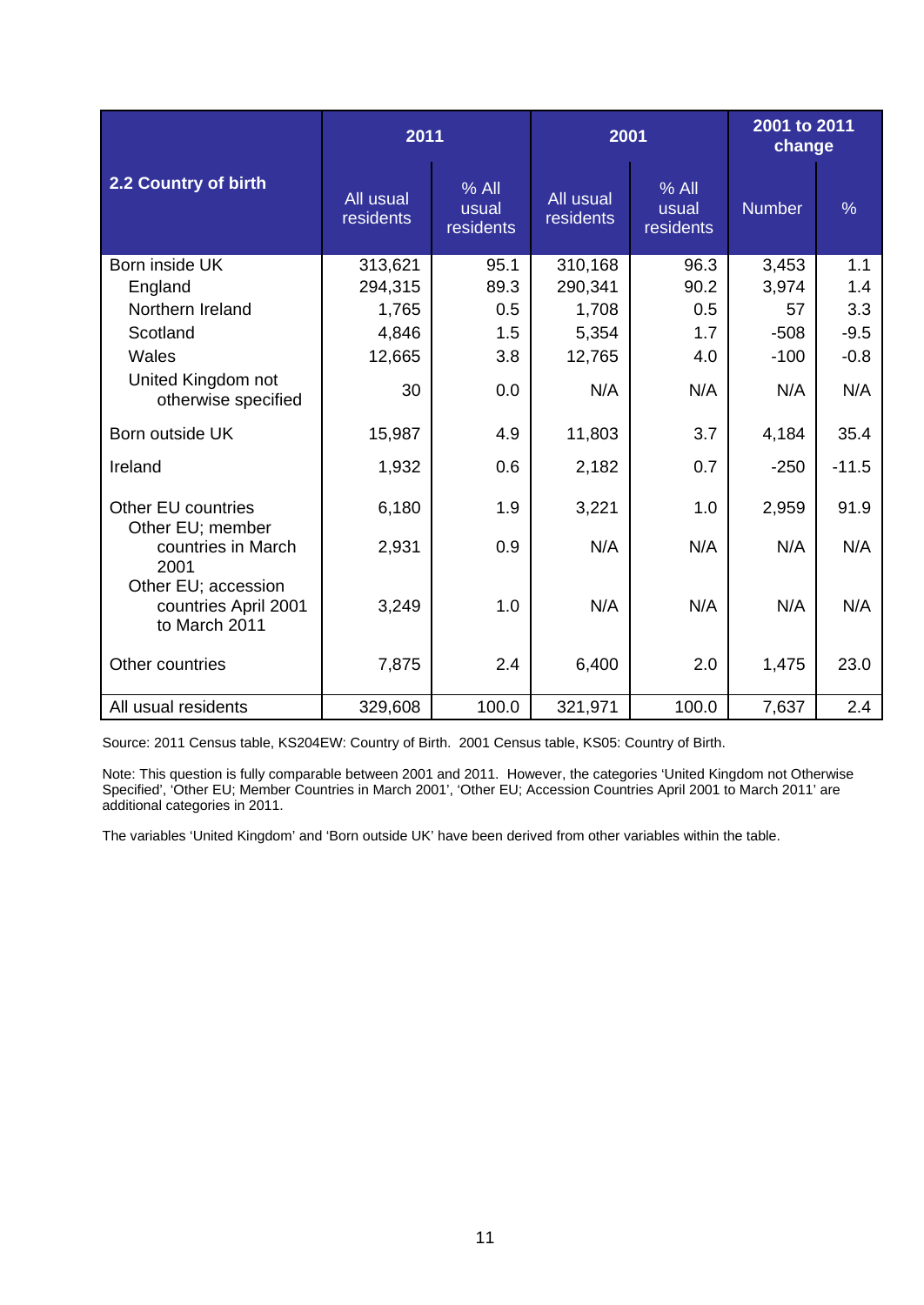

**Chart 2.2 Percentage of residents by country of birth for 2001 and 2011**

Source: 2011 Census table, KS204EW: Country of Birth. 2001 Census table, KS05: Country of Birth.

The number of usual residents born 'outside the UK' increased by 35.4% (4,184) between 2001 and 2011.

The number of residents born in other EU countries has almost doubled from 3,221 in 2001 to 6,180 in 2011. 1.0% (3,249) of all usual Cheshire West and Chester residents in 2011 were born in an EU Accession country. 2,117 of the 3,249 born in an EU Accession country, were born in Poland.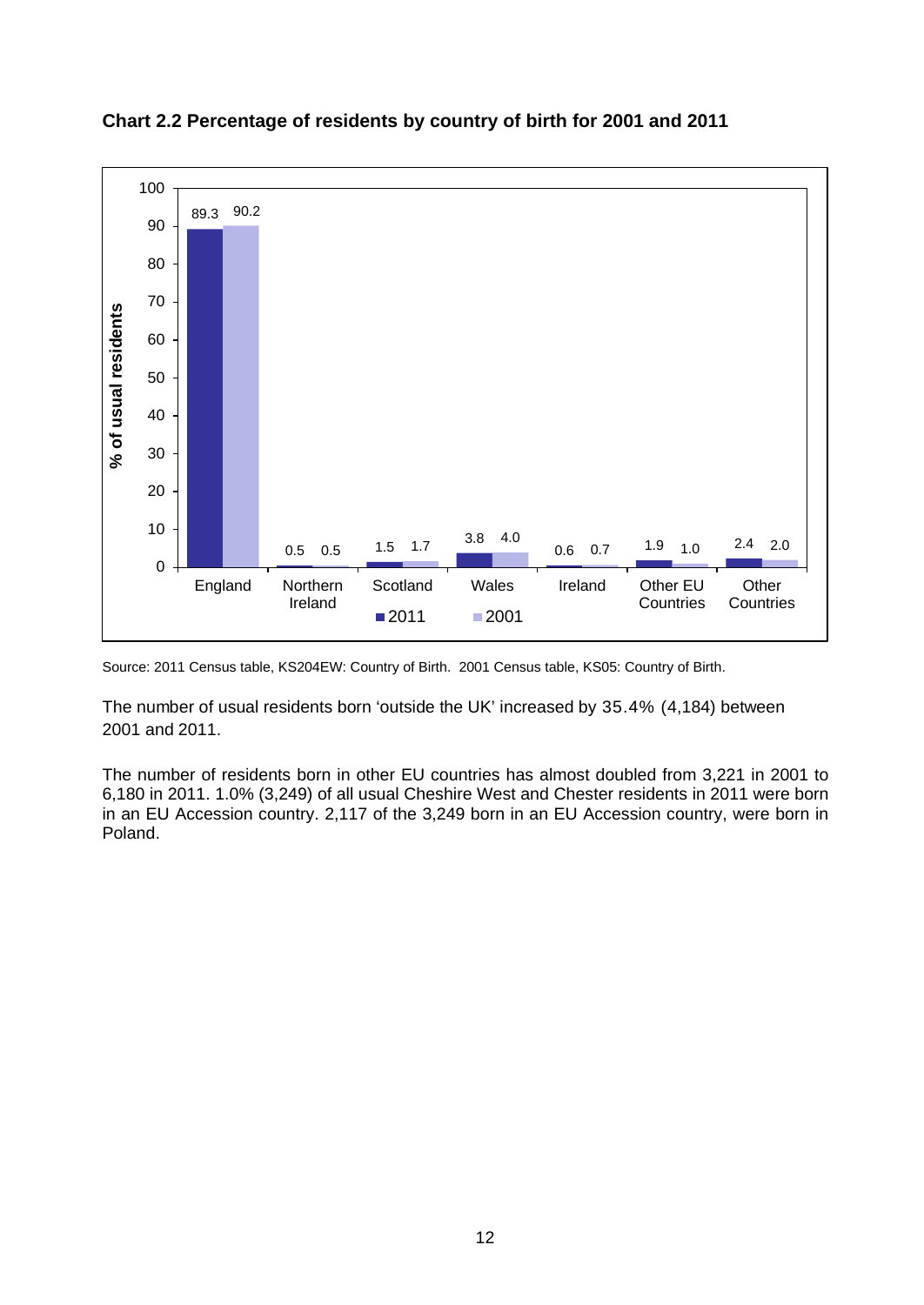|                     | 2011                   |                               | 2001                          |                               | 2001 to 2011<br>change |               |  |
|---------------------|------------------------|-------------------------------|-------------------------------|-------------------------------|------------------------|---------------|--|
| 2.3 Religion        | All usual<br>residents | $%$ All<br>usual<br>residents | All usual<br><b>residents</b> | $%$ All<br>usual<br>residents | <b>Number</b>          | $\frac{0}{6}$ |  |
| Christian           | 231,126                | 70.1                          | 259,981                       | 80.7                          | $-28,855$              | $-11.1$       |  |
| <b>Buddhist</b>     | 776                    | 0.2                           | 540                           | 0.2                           | 236                    | 43.7          |  |
| Hindu               | 653                    | 0.2                           | 393                           | 0.1                           | 260                    | 66.2          |  |
| Jewish              | 250                    | 0.1                           | 236                           | 0.1                           | 14                     | 5.9           |  |
| <b>Muslim</b>       | 1,686                  | 0.5                           | 1,058                         | 0.3                           | 628                    | 59.4          |  |
| <b>Sikh</b>         | 195                    | 0.1                           | 163                           | 0.1                           | 32                     | 19.6          |  |
| Other religions     | 854                    | 0.3                           | 440                           | 0.1                           | 414                    | 94.1          |  |
| No religion         | 72,649                 | 22.0                          | 36,997                        | 11.5                          | 35,652                 | 96.4          |  |
| Religion not stated | 21,419                 | 6.5                           | 22,163                        | 6.9                           | -744                   | $-3.4$        |  |
| All usual residents | 329,608                | 100.0                         | 321,971                       | 100.0                         | 7,637                  | 2.4           |  |

Source: 2011 Census table, KS209EW: Religion. 2001 Census table, KS07: Religion. Note: This question is fully comparable between 2001 and 2011.

The number of usual residents stating they were Christians decreased by 11.1% (28,855) between 2001 and 2011. Meanwhile, the number saying they had 'no religion' has almost doubled from 36,997 in 2001 to 72,649 in 2011.





Source: 2011 Census table, KS209EW: Religion. 2001 Census table, KS07: Religion.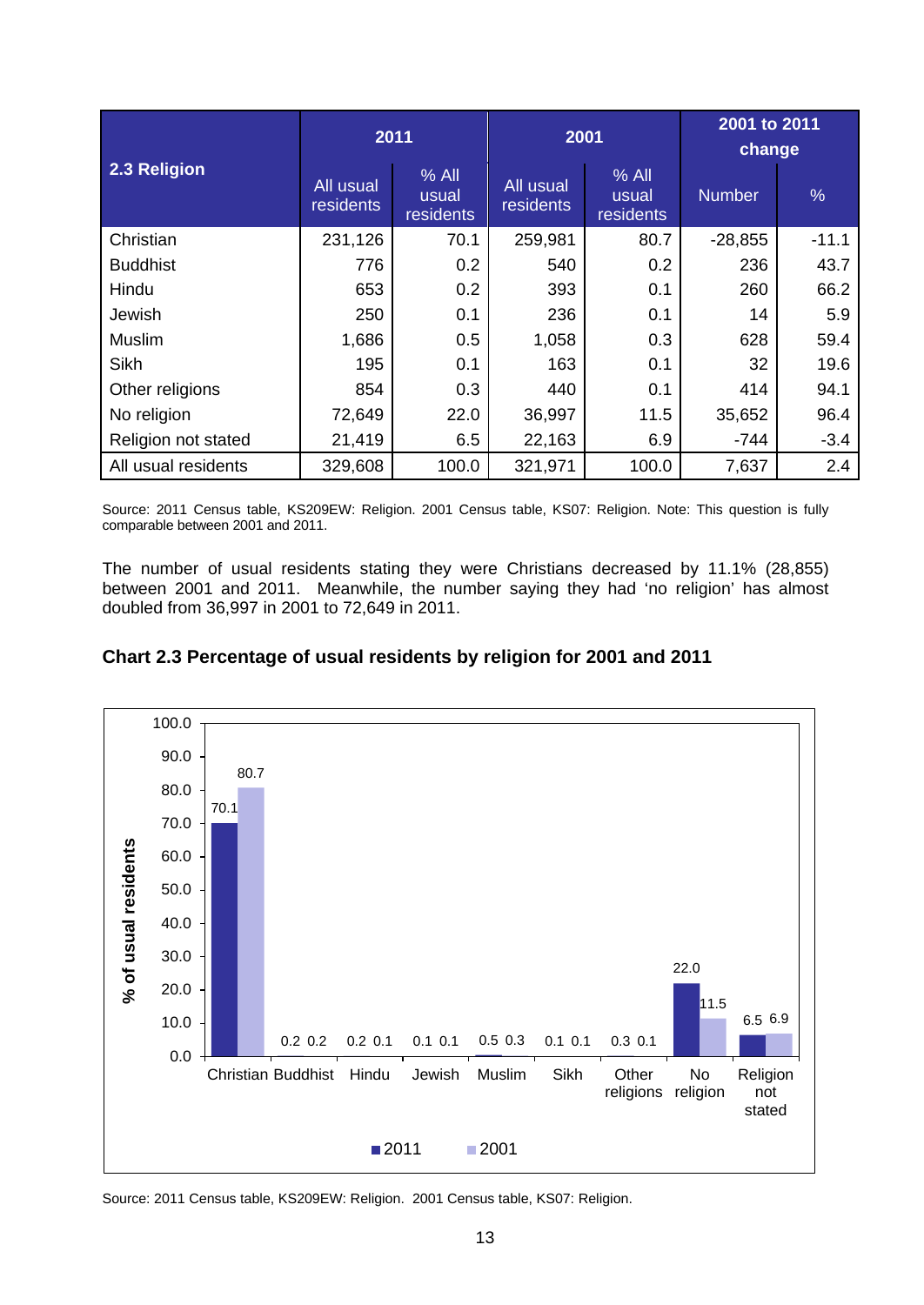# **3. Health**

|                              | 2011                   |                               |                        | 2001 to 2011<br>change |                               |               |      |
|------------------------------|------------------------|-------------------------------|------------------------|------------------------|-------------------------------|---------------|------|
| 3.1 General health           | All usual<br>residents | $%$ All<br>usual<br>residents | 2001<br><b>Census</b>  | All usual<br>residents | $%$ All<br>usual<br>residents | <b>Number</b> | $\%$ |
| Good or very good<br>health: | 268,744                | 81.5                          | Good health            | 263,450                | 81.8                          | 5,294         | 2.0  |
| Very good health             | 159,777                | 48.5                          |                        |                        |                               | N/A           | N/A  |
| Good health                  | 108,967                | 33.1                          |                        |                        |                               | N/A           | N/A  |
| Not good health:             | 60,864                 | 18.5                          | Not good<br>health     | 58,521                 | 18.2                          | 2,343         | 4.0  |
| Fair health                  | 42,604                 | 12.9                          |                        |                        |                               | N/A           | N/A  |
| <b>Bad health</b>            | 14,259                 | 4.3                           |                        |                        |                               | N/A           | N/A  |
| Very bad health              | 4,001                  | 1.2                           |                        |                        |                               |               |      |
| All usual residents          | 329,608                | 100.0                         | All usual<br>residents | 321,971                | 100.0                         | 7,637         | 2.4  |

This section explores the changes in health including disability and provision of unpaid care.

Source: 2011 Census table, KS301EW: Health and Provision of Unpaid Care. 2001 Census table, KS08: Health and Provision of Unpaid Care.

Note: A direct comparison of general health status between 2011 and 2001 is not possible because of differences between the question asked in 2011 and in 2001. Respondents were given three choices in 2001 ('Good', 'Fairly good' or 'Not good') compared with the five options presented in 2011 ('Very good', 'Good', 'Fair', 'Bad' or 'Very bad'). ONS has developed a method to convert the 2001 data into a good – bad dichotomy. The statistics for 2001 in the above table are the dichotomized statistics from the 2001 Census table (as published by ONS in their 2011 Census key statistics interface.

The percentage of usual residents in good health was very similar in 2001 and 2011.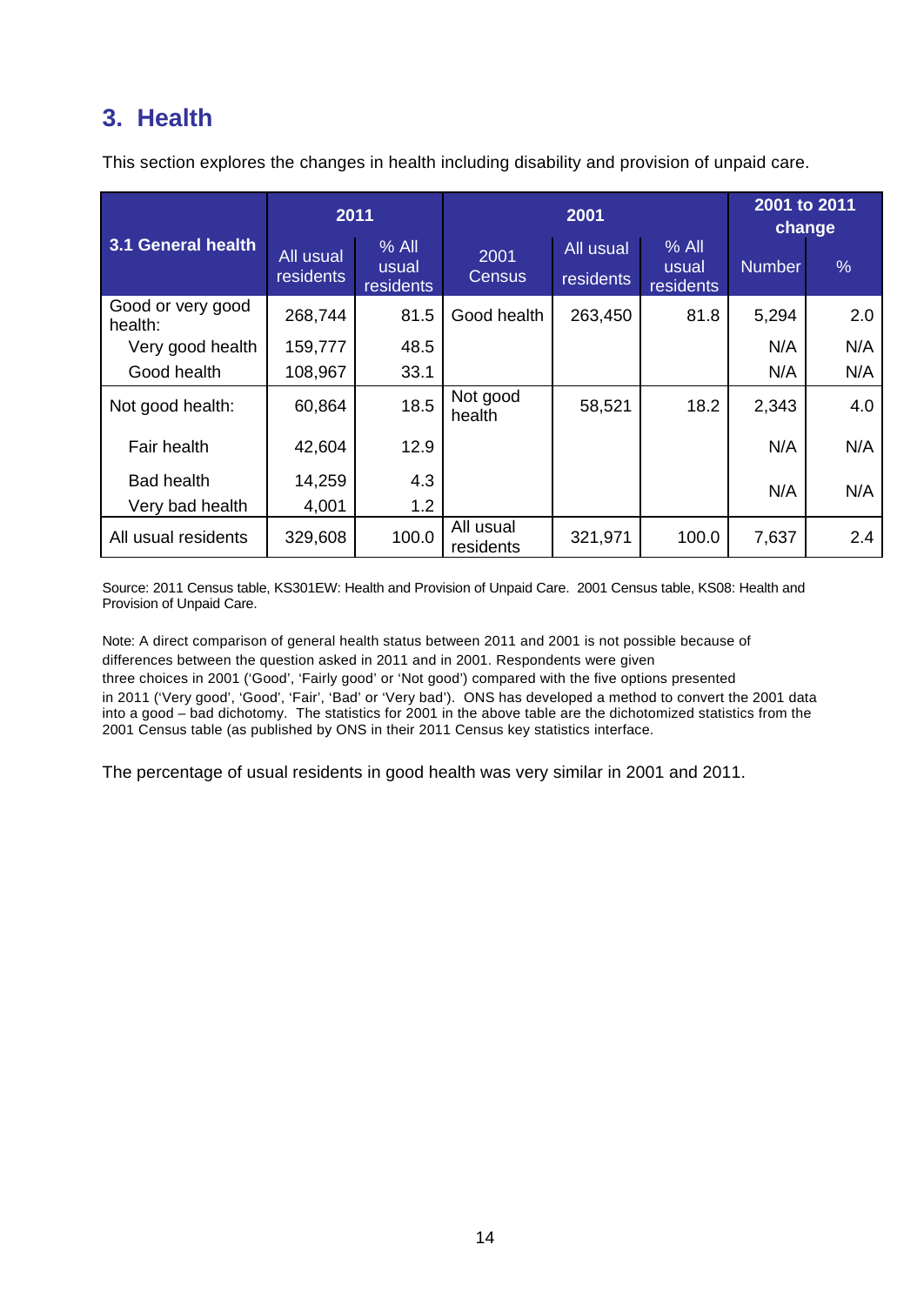

**Chart 3.1 Percentage of usual residents by general health for 2001 and 2011**

Source: 2011 Census table, KS301EW: Health and Provision of Unpaid Care. 2001 Census table, KS08: Health and Provision of Unpaid Care.

| 3.2 Limiting                                                                              | 2011                   |                               |                                                    | 2001 to 2011<br>change |                               |               |               |
|-------------------------------------------------------------------------------------------|------------------------|-------------------------------|----------------------------------------------------|------------------------|-------------------------------|---------------|---------------|
| long-term illness<br>or disability                                                        | All usual<br>residents | $%$ All<br>usual<br>residents |                                                    | All usual<br>residents | $%$ All<br>usual<br>residents | <b>Number</b> | $\frac{0}{6}$ |
| Day to day<br>activities limited<br>due to a long term<br>health problem or<br>disability | 60,995                 | 18.5                          | People<br>with<br>limiting<br>long-term<br>illness | 58,277                 | 18.1                          | 2,718         | 4.7           |
| Day-to-day<br>activities limited a<br>lot                                                 | 29,098                 | 8.8                           |                                                    |                        |                               | N/A           | N/A           |
| Day-to-day<br>activities limited a<br>little                                              | 31,897                 | 9.7                           |                                                    |                        |                               | N/A           | N/A           |
| Day-to-day<br>activities not limited                                                      | 268,613                | 81.5                          |                                                    |                        |                               | N/A           | N/A           |
| All usual residents                                                                       | 329,608                | 100.0                         | All usual<br>residents                             | 321,971                | 100.0                         | 7,637         | 2.4           |

Source: 2011 Census table, KS301EW: Health and Provision of Unpaid Care. 2001 Census table, KS08: Health and Provision of Unpaid Care.

Note: This question is broadly comparable between 2001 and 2011. The wording for the 2011 questions was changed to better meet the description of the disability as defined in the Disability Discrimination Act (DDA), 2005. In 2011, it was described as 'day to day activities limited either a lot, a little or not at all', whereas in 2001 it was described as 'people with or without a limiting long-term illness'.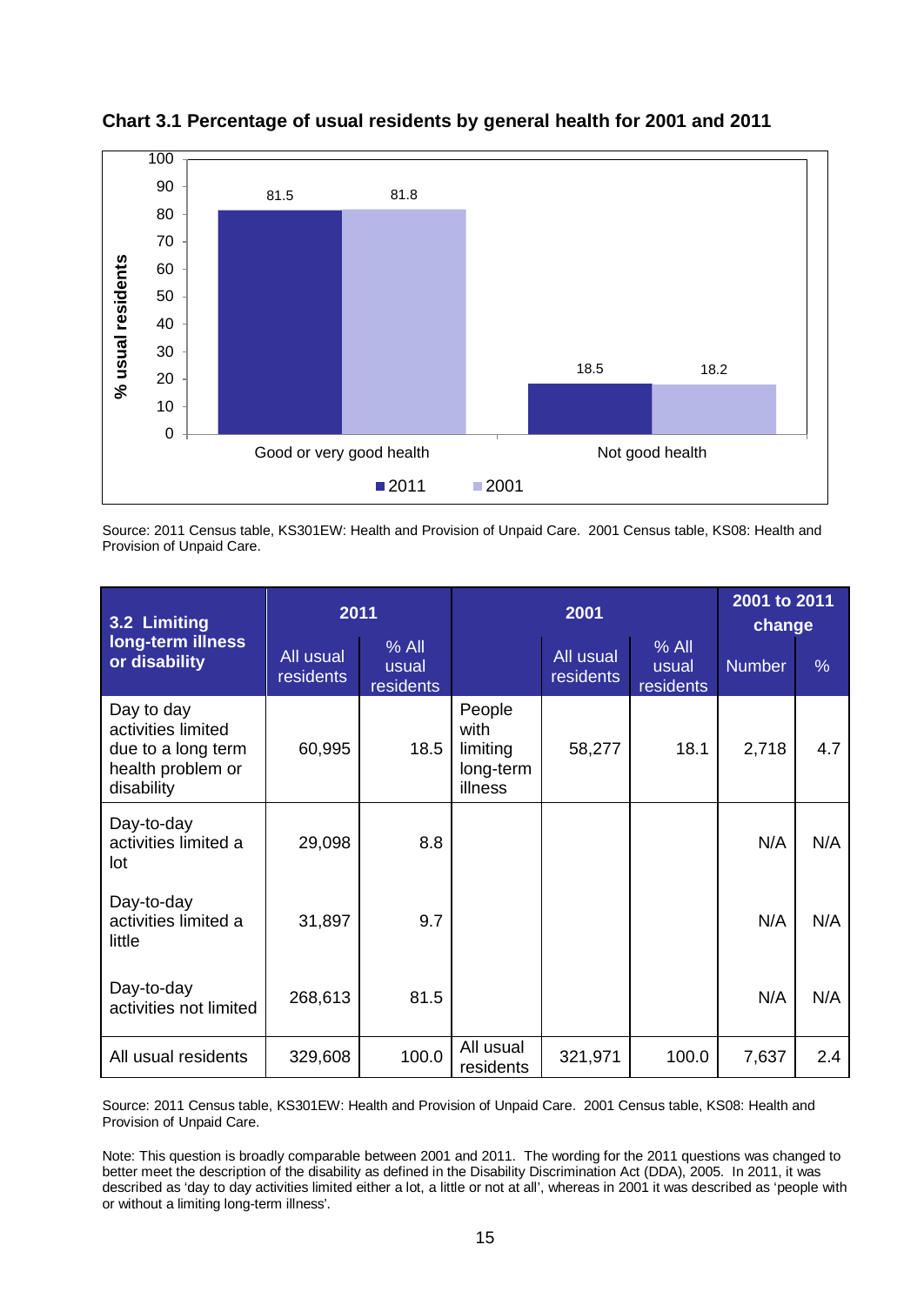The number of usual residents limited in their day to day activities due to a health problem or disability increased by 4.7% (2,718) between 2001 and 2011.

| 3.3 Provision of                     | 2011                   |                               | 2001                   |                               | 2001 to 2011<br>change |        |  |
|--------------------------------------|------------------------|-------------------------------|------------------------|-------------------------------|------------------------|--------|--|
| <b>Unpaid Care</b>                   | All usual<br>residents | $%$ All<br>usual<br>residents | All usual<br>residents | $%$ All<br>usual<br>residents | <b>Number</b>          | $\%$   |  |
| People who provide<br>unpaid care:   | 37,121                 | 11.3                          | 34,971                 | 10.9                          | 2,150                  | 6.1    |  |
| Providing 1 to 19<br>hours a week    | 23,941                 | 7.3                           | 24,167                 | 7.5                           | $-226$                 | $-0.9$ |  |
| Providing 20 to 49<br>hours a week   | 4,723                  | 1.4                           | 3,711                  | 1.2                           | 1,012                  | 27.3   |  |
| Providing 50 or<br>more hours a week | 8,457                  | 2.6                           | 7,093                  | 2.2                           | 1,364                  | 19.2   |  |
| All usual residents                  | 329,608                | 100.0                         | 321,971                | 100.0                         | 7,637                  | 2.4    |  |

Source: 2011 Census table, KS301EW: Health and Provision of Unpaid Care. 2001 Census table, KS08: Health and Provision of Unpaid Care.

Note: This question is fully comparable between 2001 and 2011.

The number of usual residents providing 'unpaid care' increased by 6.1% (2,150) between 2001 and 2011. Carers tend to provide more hours of unpaid care in 2011 than 2001. The numbers of carers providing 1 to 19 hours of care has decreased slightly whilst numbers providing 20 to 49 and 50 or more hours of care have increased. The number of carers providing the most hours of care (50 or more hours a week) has increased by a fifth (1,364) between 2001 and 2011.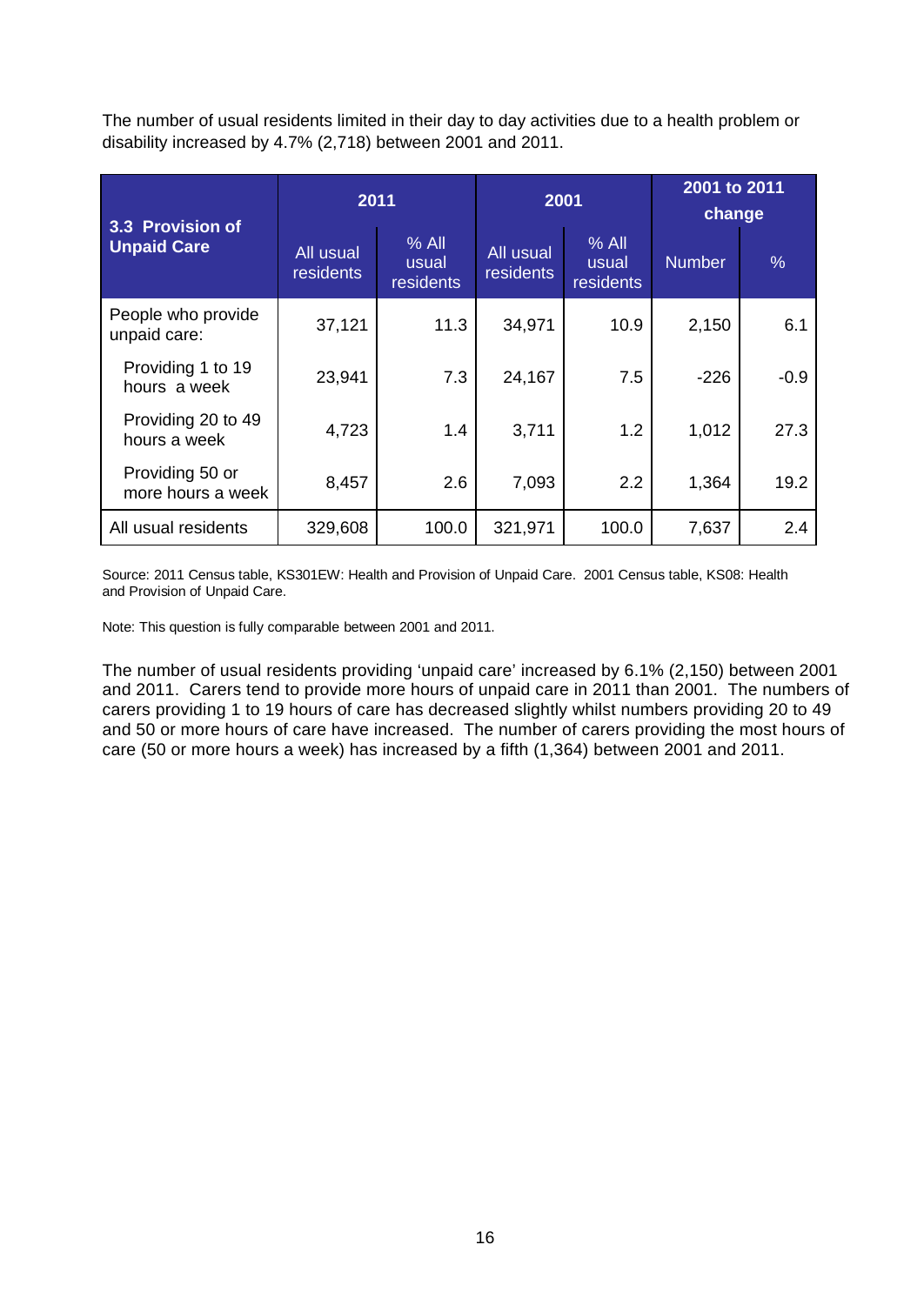

**Chart 3.3 Percentage of usual residents by provision of unpaid care for 2001 and 2011**

Source: 2011 Census table, KS301EW: Health and Provision of Unpaid Care. 2001 Census table, KS08: Health and Provision of Unpaid Care.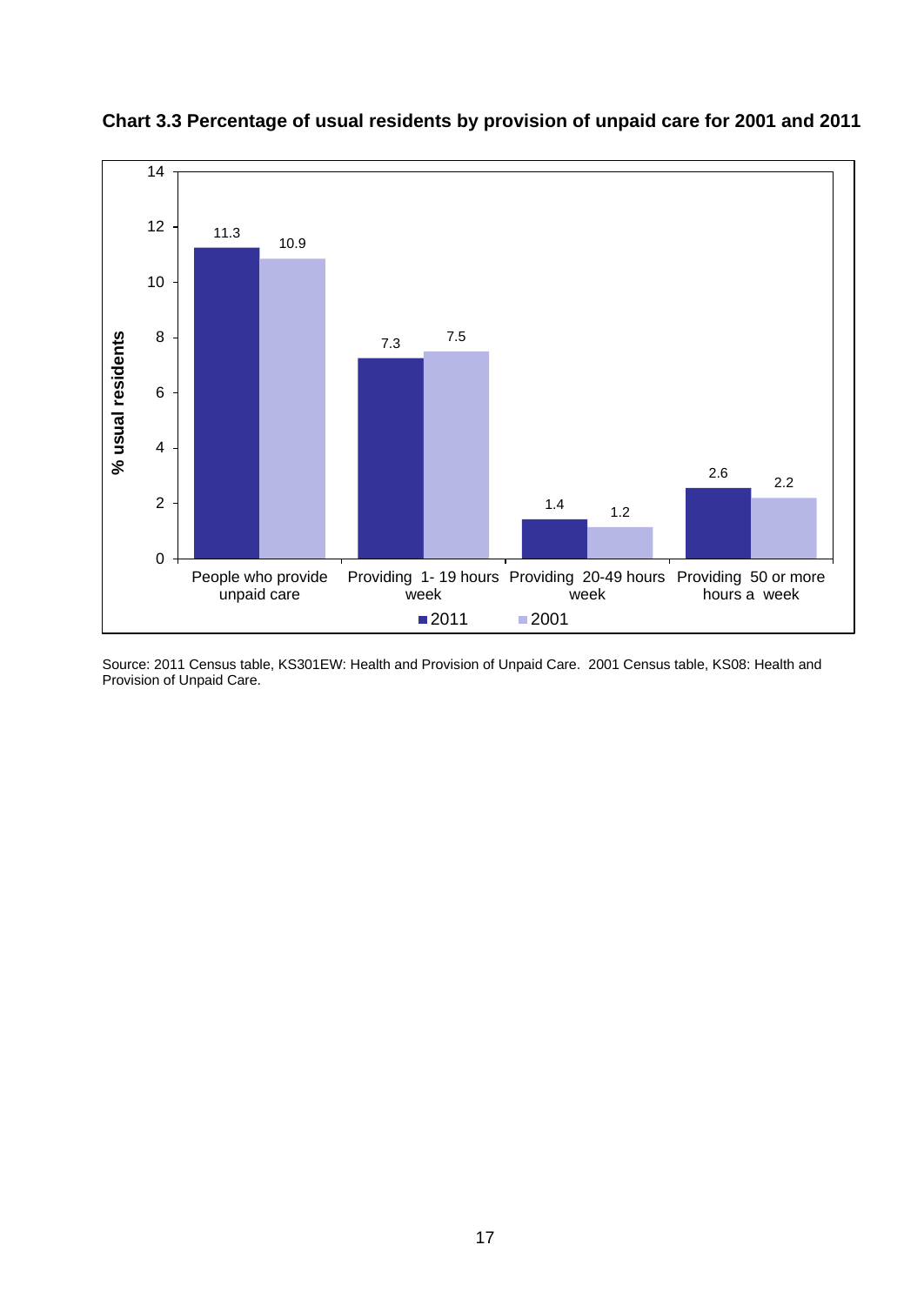# **4. Housing and Accommodation**

This section explores the changes in household size and type, composition and tenure. It also includes statistics on households without central heating and the number of cars per household.

| 4.1 Household spaces                |                            | 2011                                        |                            | 2001                        | 2001 to 2011<br>change |               |
|-------------------------------------|----------------------------|---------------------------------------------|----------------------------|-----------------------------|------------------------|---------------|
|                                     | <b>Household</b><br>spaces | $\frac{0}{0}$<br><b>Household</b><br>spaces | <b>Household</b><br>spaces | $\%$<br>Household<br>spaces | <b>Number</b>          | $\frac{0}{0}$ |
| With at least one usual<br>resident | 141,442                    | 95.7                                        | 132,887                    | 96.5                        | 8,555                  | 6.4           |
| With no usual residents             | 6,304                      | 4.3                                         | 4,760                      | 3.5                         | 1,544                  | 32.4          |
| All household spaces                | 147,746                    | 100.0                                       | 137,647                    | 100.0                       | 10,099                 | 7.3           |

Source: 2011 Census table, KS401EW: Dwellings, Household Spaces and Accommodation Type. 2001 Census table, KS16: Household Spaces and Accommodation Type.

Note: This question is fully comparable between 2001 and 2011.

The number of vacant household spaces increased by around a third between 2001 and 2011. There are a number of possible reasons for this. The enumeration and identification of household spaces in the 2011 Census may have been of a higher quality in 2011. The 2011 Census was also undertaken around the time of student Easter holidays and it is possible that some of the vacant household spaces may normally be occupied by students.

|                                     |                   | 2011                              |                              | 2001              |                                   |                              |  |
|-------------------------------------|-------------------|-----------------------------------|------------------------------|-------------------|-----------------------------------|------------------------------|--|
| 4.2<br>Average<br>household<br>size | <b>Households</b> | People<br>living in<br>households | Average<br>household<br>size | <b>Households</b> | People<br>living in<br>households | Average<br>household<br>size |  |
|                                     | 141,442           | 326,236                           | 2.3                          | 132,887           | 318,260                           | 2.4                          |  |

Source: 2011 Census table, KS401EW: Dwellings, Household Spaces and Accommodation Type. 2001 Census table, KS16: Household Spaces and Accommodation Type.

Source: 2011 Census table, KS101EW: Usual Resident Population. 2001 Census table, KS01: Usual Resident Population.

Note: This question is fully comparable between 2001 and 2011.

The average household size in Cheshire West and Chester has decreased from 2.4 in 2001 to 2.3 in 2011.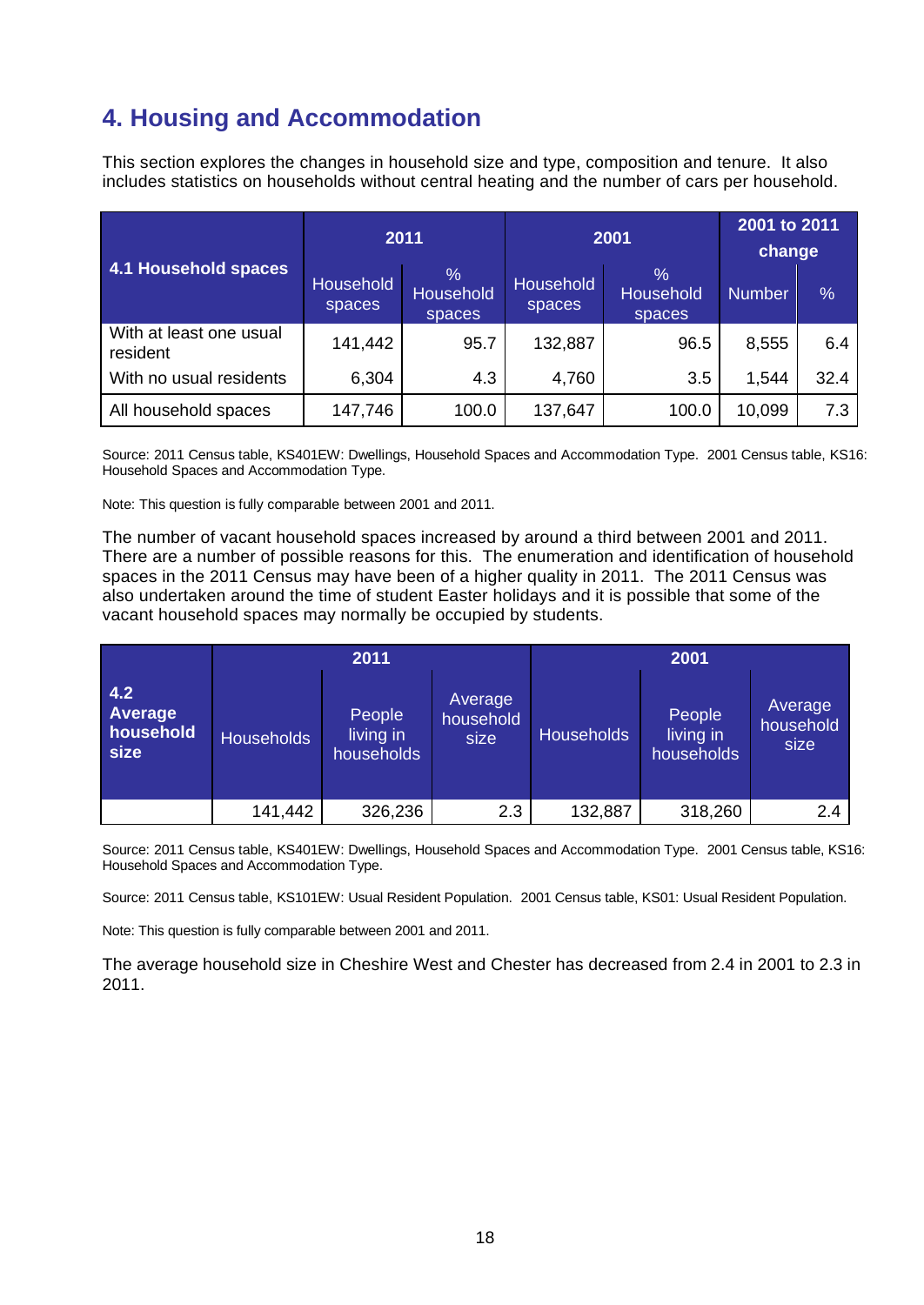| 4.3<br><b>Accommodation</b>                                          | 2011                       |                                      | 2001                       |                                             | 2001 to 2011<br>change |               |  |
|----------------------------------------------------------------------|----------------------------|--------------------------------------|----------------------------|---------------------------------------------|------------------------|---------------|--|
| type                                                                 | <b>Household</b><br>spaces | $\frac{0}{6}$<br>Household<br>spaces | <b>Household</b><br>spaces | $\frac{9}{6}$<br><b>Household</b><br>spaces | <b>Number</b>          | $\frac{0}{6}$ |  |
| Whole house or<br>bungalow:                                          | 128,682                    | 87.1                                 | 123,195                    | 89.5                                        | 5,487                  | 4.5           |  |
| Detached                                                             | 43,673                     | 29.6                                 | 42,248                     | 30.7                                        | 1,425                  | 3.4           |  |
| Semi-detached                                                        | 52,927                     | 35.8                                 | 50,553                     | 36.7                                        | 2,374                  | 4.7           |  |
| <b>Terraced</b>                                                      | 32,082                     | 21.7                                 | 30,394                     | 22.1                                        | 1,688                  | 5.6           |  |
| Flat, maisonette or<br>apartment:                                    | 18,045                     | 12.2                                 | 13,474                     | 9.8                                         | 4,571                  | 33.9          |  |
| Purpose-built<br>block of flats or<br>tenements                      | 14,696                     | 9.9                                  | 10,227                     | 7.4                                         | 4,469                  | 43.7          |  |
| Part of a<br>converted or<br>shared house<br>(including<br>bed-sits) | 2,176                      | 1.5                                  | 2,082                      | 1.5                                         | 94                     | 4.5           |  |
| In commercial<br>building                                            | 1,173                      | 0.8                                  | 1,165                      | 0.8                                         | 8                      | 0.7           |  |
| Caravan or other<br>mobile / temporary<br>structure                  | 1,019                      | 0.7                                  | 978                        | 0.7                                         | 41                     | 4.2           |  |
| All household<br>spaces                                              | 147,746                    | 100.0                                | 137,647                    | 100.0                                       | 10,099                 | 7.3           |  |

Source: 2011 Census table, KS401EW: Dwellings, Household Spaces and Accommodation Type. 2001 Census table, KS16: Household Spaces and Accommodation Type.

Note: This question is fully comparable between 2001 and 2011.

The number of households spaces (the accommodation occupied by an individual household or, if unoccupied, available for an individual household) increased by almost over 10,100 between 2001 and 2011, an average of more than 1,000 per annum.

The number of household spaces which were 'flats, maisonettes or apartments' increased by a third (4,571) between 2001 and 2011.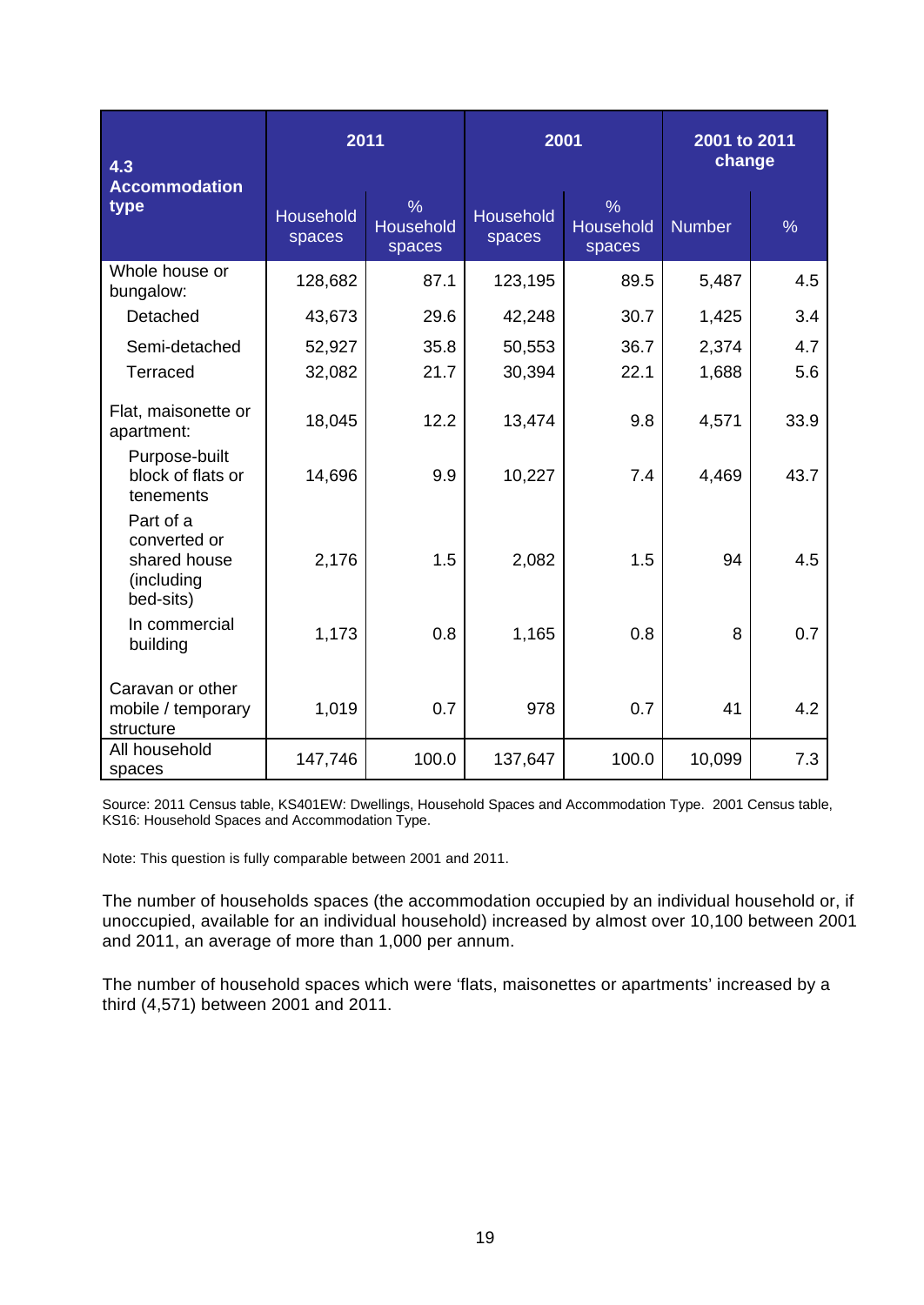

**Chart 4.3 Percentage of household spaces by accommodation type for 2001 and 2011**

Source: 2011 Census table, KS401EW: Dwellings, Household Spaces and Accommodation Type. 2001 Census table, KS16: Household Spaces and Accommodation Type.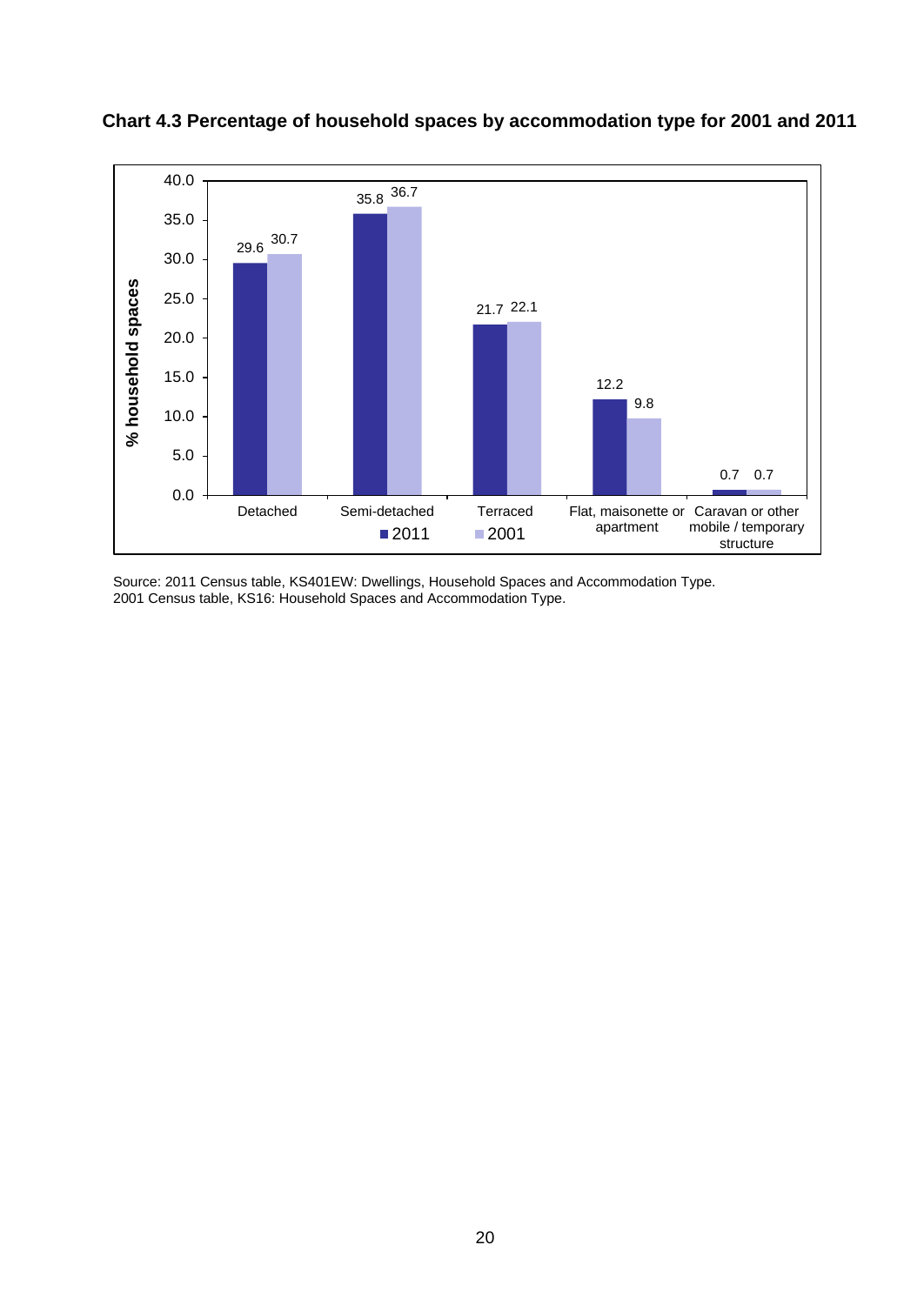|                                                  |                     | 2011                                        |                            | 2001                                 | 2001 to 2011<br>change |         |  |
|--------------------------------------------------|---------------------|---------------------------------------------|----------------------------|--------------------------------------|------------------------|---------|--|
| <b>4.4 Tenure</b>                                | Household<br>spaces | $\frac{9}{6}$<br><b>Household</b><br>spaces | <b>Household</b><br>spaces | $\frac{9}{6}$<br>Household<br>spaces | <b>Number</b>          | $\%$    |  |
| Owner occupied:                                  | 100,105             | 70.8                                        | 98,633                     | 74.2                                 | 1,472                  | 1.5     |  |
| Own outright                                     | 49,129              | 34.7                                        | 42,657                     | 32.1                                 | 6,472                  | 15.2    |  |
| Owns with a mortgage<br>or loan                  | 50,976              | 36                                          | 55,976                     | 42.1                                 | $-5,000$               | $-8.9$  |  |
| Shared ownership (part<br>owned and part rented) | 1,088               | 0.8                                         | 729                        | 0.5                                  | 359                    | 49.2    |  |
| Social rented:                                   | 20,808              | 14.7                                        | 21,972                     | 16.5                                 | $-1,164$               | $-5.3$  |  |
| Local authority                                  | 10,482              | 7.4                                         | 15,941                     | 12                                   | $-5,459$               | $-34.2$ |  |
| Other                                            | 10,326              | 7.3                                         | 6,031                      | 4.5                                  | 4,295                  | 71.2    |  |
| Private rented/living<br>rent free:              | 19,441              | 13.7                                        | 11,553                     | 8.7                                  | 7,888                  | 68.3    |  |
| Private landlord or<br>letting agency            | 16,021              | 11.3                                        | 7,554                      | 5.7                                  | 8,467                  | 112.1   |  |
| Rented other and<br>living rent free             | 3,420               | 2.4                                         | 3,999                      | 3                                    | $-579$                 | $-14.5$ |  |
| All households                                   | 141,442             | 100.0                                       | 132,887                    | 100.0                                | 8,555                  | 6.4     |  |

Source: 2011 Census table, KS402EW: Tenure. 2001 Census table, KS18: Tenure.

Note: This question is fully comparable between 2001 and 2011. In 2011 'Living Rent Free' was included as a separate category, whereas in 2001 it was included in 'Rented from : Other'. 'Living Rent Free' has been combined with 'Rented Other' in 2011 to allow comparison with 2001.

There have been significant changes in the way that social rented housing is delivered, including local authority provided housing being transferred to housing trusts. The 'Right to Buy' policy has also meant that some social rented tenants could buy their properties, leading to an increase in owner occupied housing.

Although the number of owner occupied households increased by 1.5% (1,472) between 2001 and 2011, the percentage of households that own the property they live in has decreased from 74.2% (98,633) in 2001 to 70.8% (100,105) in 2011.

The number of shared ownership households is small, however there has been significant increase in these since 2001.

The number of socially rented households has decreased since 2001. In particular those rented from the local authority decreased by 34.2% (5,459) between 2001 and 2011. This reflects the transfer of housing stock from local authorities to Private Registered Providers.

The number of private rented households (including living rent free) increased by 68.3% (7,888) between 2001 and 2011, with numbers renting from a private landlord or letting agency more than doubling in this period. The increase in private renting could be linked to the decline in the number of households getting on the housing ladder, due to the increasing difficulty for first time buyers to raise deposits for a mortgage.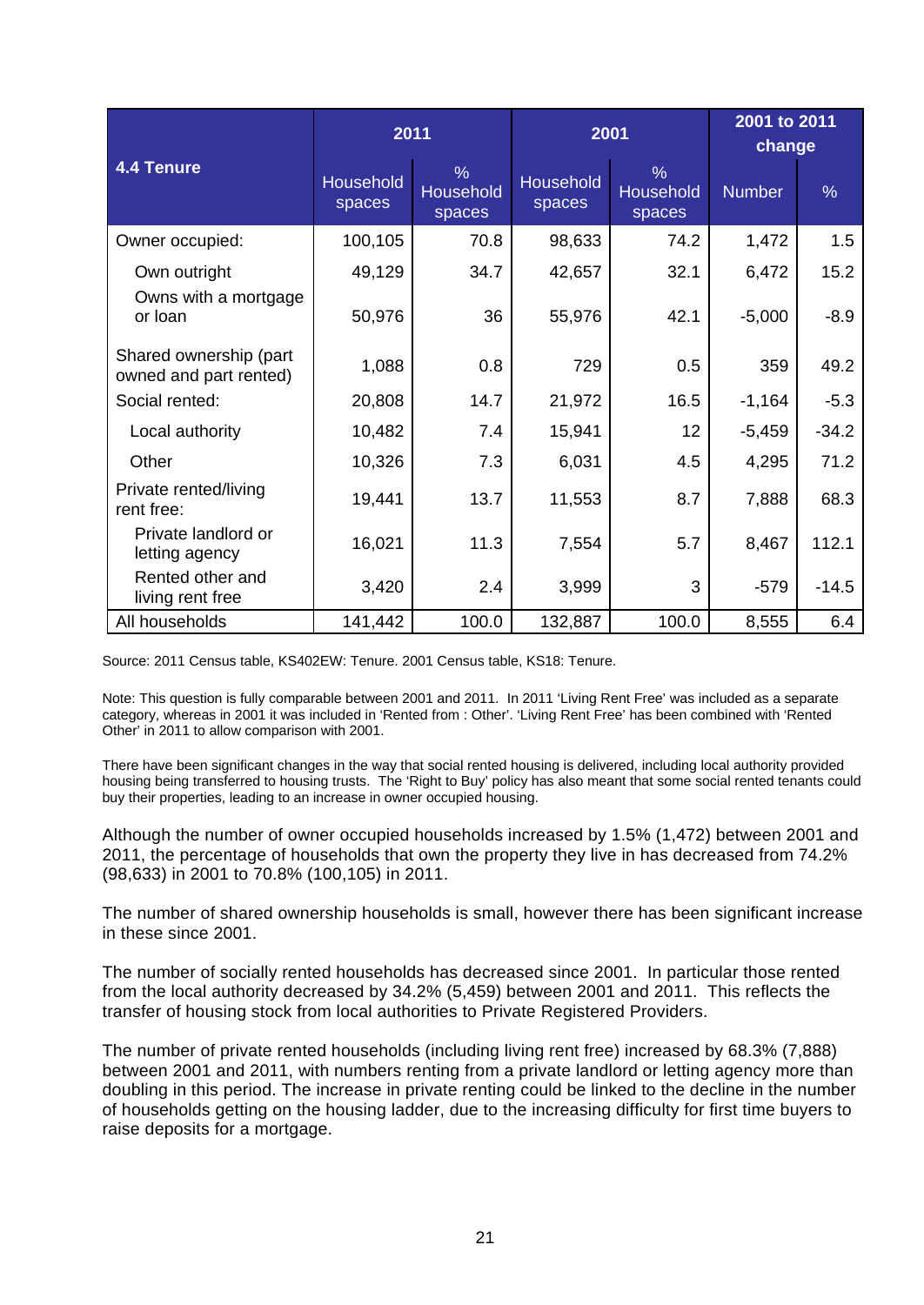

**Chart 4.4: Percentage of households by tenure for 2001 and 2011**

Source: 2011 Census table, KS402EW: Tenure. 2001 Census table, KS18: Tenure.

| 4.5 Central heating              | 2011              |                                 | 2001              | 2001 to 2011<br>change    |               |               |
|----------------------------------|-------------------|---------------------------------|-------------------|---------------------------|---------------|---------------|
|                                  | <b>Households</b> | $\sqrt{2}$<br><b>Households</b> | <b>Households</b> | $\%$<br><b>Households</b> | <b>Number</b> | $\frac{0}{0}$ |
| Does not have<br>central heating | 2,989             | 2.1                             | 10,764            | 8.1                       | $-7,775$      | $-72.2$       |
| Does have central<br>heating     | 138,453           | 97.9                            | 122,123           | 91.9                      | 16,330        | 13.4          |
| All households                   | 141,442           | 100.0                           | 132,887           | 100.0                     | 8,555         | 6.4           |

Source: 2011 Census table, KS403EW: Rooms, Bedrooms and Central Heating. 2001 Census table, KS19: Rooms, Amenities, Central Heating and Lowest Floor Level.

Note: This question is fully comparable between 2001 and 2011.

The number of households without central heating decreased significantly from 10,764 in 2001 to 2,989 in 2011. In 2011, 2.1% of households did not have central heating. A household was classified as having central heating if it was present in some or all rooms (whether used or not). Types of central heating included gas, electric (including storage heaters), oil, solid fuel (for example wood or coal) or other types (including solar, Liquefied Petroleum Gas (LPG) or other bottled gas).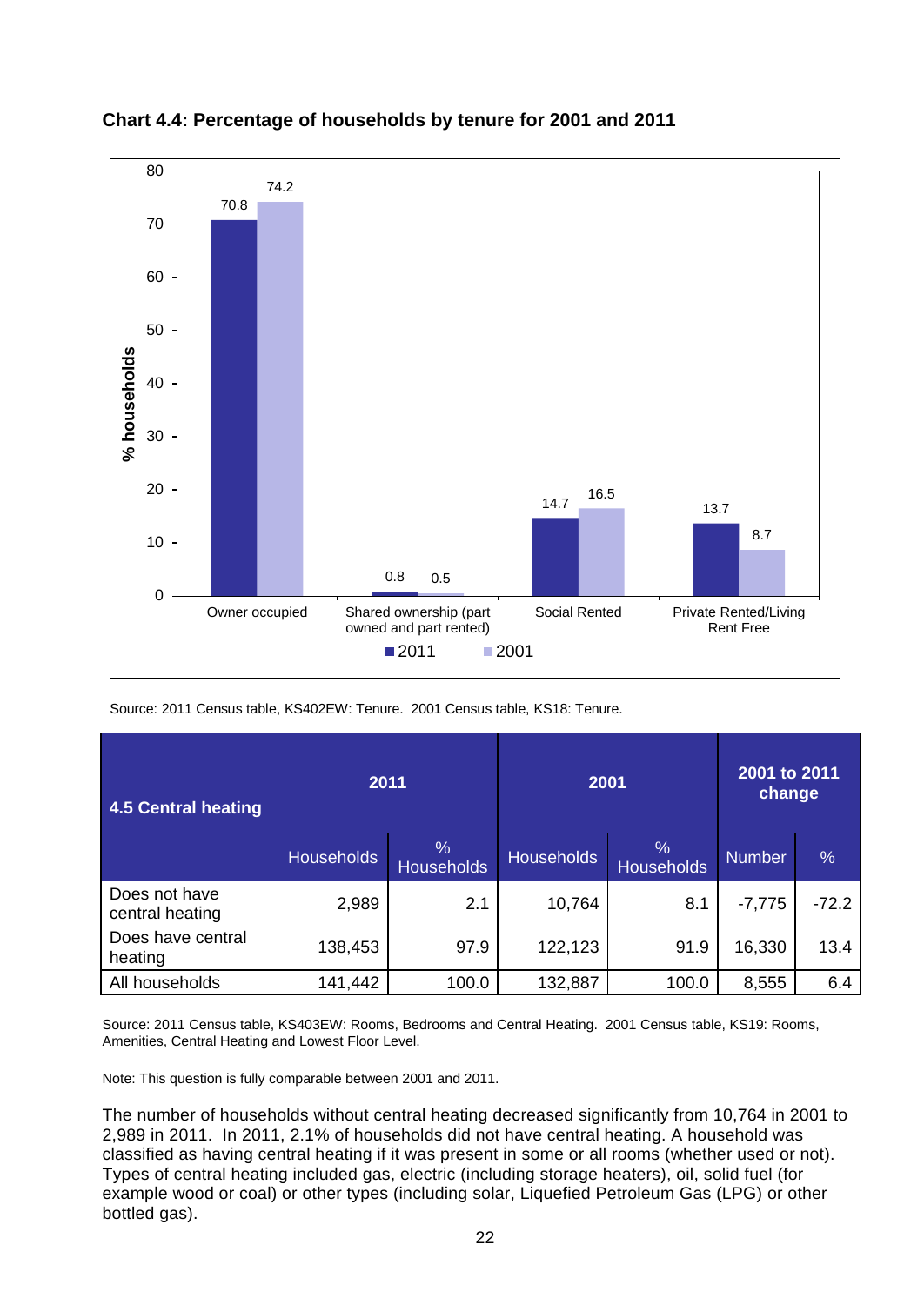|                                                                                 |                 | 2011                             |                 | 2001                             | 2001 to 2011<br>change |               |
|---------------------------------------------------------------------------------|-----------------|----------------------------------|-----------------|----------------------------------|------------------------|---------------|
| <b>4.6 Household composition</b>                                                | House-<br>holds | $\frac{9}{6}$<br>House-<br>holds | House-<br>holds | $\frac{9}{6}$<br>House-<br>holds | <b>Number</b>          | $\frac{9}{6}$ |
| One person household;                                                           | 41,841          | 29.6                             | 36,421          | 27.4                             | 5,420                  | 14.9          |
| Aged 65 and over                                                                | 18,652          | 13.2                             | 19,012          | 14.3                             | $-360$                 | $-1.9$        |
|                                                                                 |                 |                                  |                 |                                  |                        |               |
| Other                                                                           | 23,189          | 16.4                             | 17,409          | 13.1                             | 5,780                  | 33.2          |
| One family only;                                                                | 91,940          | 65.0                             | 89,859          | 67.6                             | 2,081                  | 2.3           |
| All aged 65 and over                                                            | 13,452          | 9.5                              | 12,974          | 9.8                              | 478                    | 3.7           |
| Married or same-sex civil<br>partnership couple; no children                    | 19,789          | 14.0                             | 19,743          | 14.9                             | 46                     | 0.2           |
| Married or same-sex civil<br>partnership couple; dependent<br>children          | 21,976          | 15.5                             | 25,882          | 19.5                             | $-3,906$               | $-15.1$       |
| Married or same-sex civil<br>partnership couple; all children non-<br>dependent | 9,250           | 6.5                              | 9,365           | 7.0                              | $-115$                 | $-1.2$        |
| Cohabiting couple; no children                                                  | 7,262           | 5.1                              | 6,061           | 4.6                              | 1,201                  | 19.8          |
| Cohabiting couple; dependent<br>children                                        | 5,641           | 4.0                              | 4,114           | 3.1                              | 1,527                  | 37.1          |
| Cohabiting couple; all children non-<br>dependent                               | 687             | 0.5                              | 442             | 0.3                              | 245                    | 55.4          |
| Lone parent; dependent children                                                 | 9,071           | 6.4                              | 7,250           | 5.5                              | 1,821                  | 25.1          |
| Lone parent; all children non-<br>dependent                                     | 4,812           | 3.4                              | 4,028           | 3.0                              | 784                    | 19.5          |
| Other household types;                                                          | 7,661           | 5.4                              | 6,607           | 5.0                              | 1,054                  | 16.0          |
| With dependent children                                                         | 2,387           | 1.7                              | 2,340           | 1.8                              | 47                     | 2.0           |
| All full-time students                                                          | 618             | 0.4                              | 351             | 0.3                              | 267                    | 76.1          |
| All aged 65 and over                                                            | 364             | 0.3                              | 461             | 0.3                              | $-97$                  | $-21.0$       |
| Other                                                                           | 4,292           | 3.0                              | 3,455           | 2.6                              | 837                    | 24.2          |
| All households                                                                  | 141,442         | 100.0                            | 132,887         | 100.0                            | 8,555                  | 6.4           |

Source: 2011 Census table, KS105EW: Household Composition. 2001 Census table, KS20: Household Composition.

Notes: This question is broadly comparable with 2001. In 2011, people 'aged 65 and over' are compared to those in 2001 who were of 'pensionable age' (males 16 to 64 years/females 16 to 59 years). In 2011, people who were 'married or in same-sex civil partnership' couples are compared to those in 2001 who were 'married'. In 2011, 'full-time students' are compared to those in 2001 who were 'students'.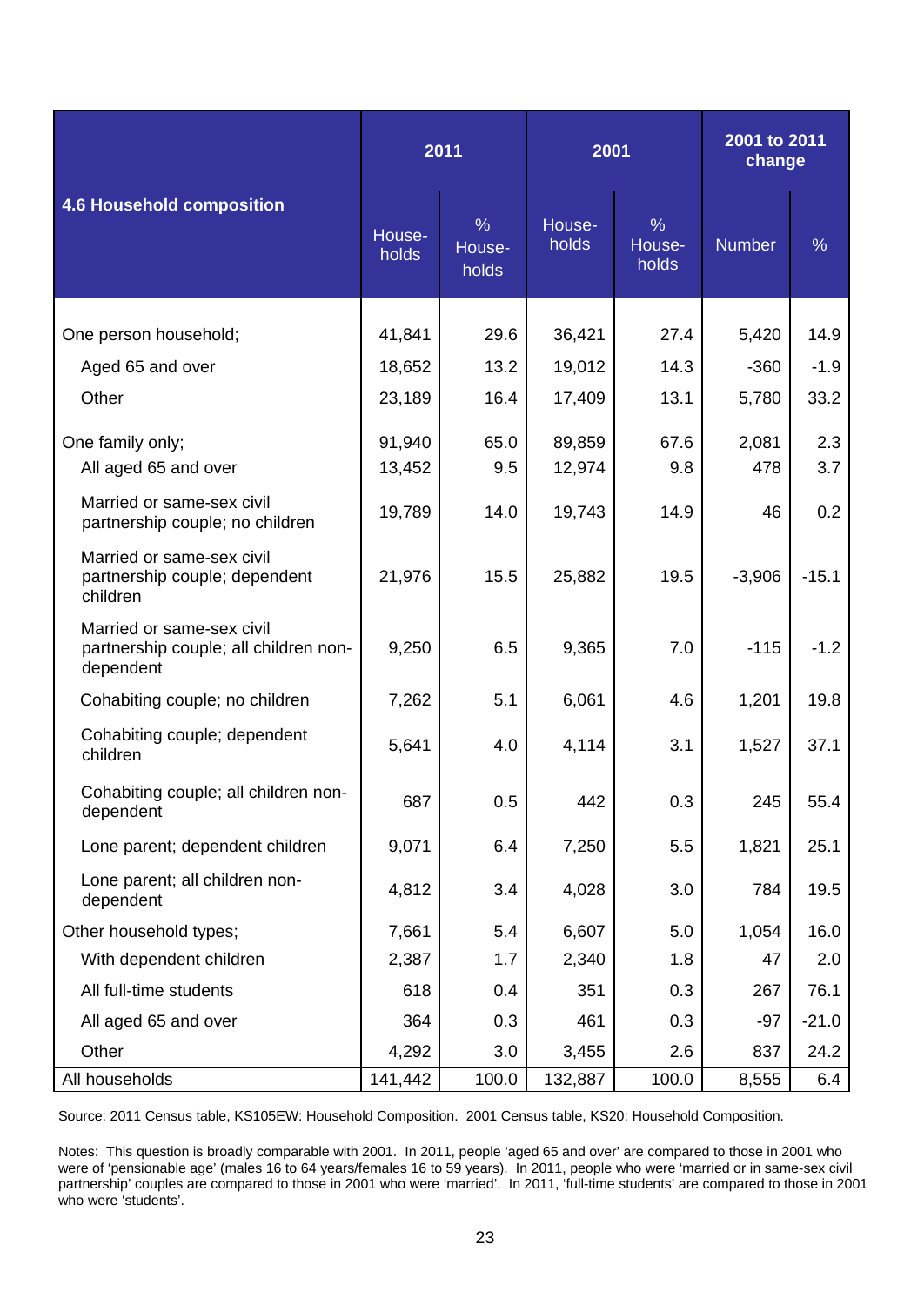The number of one person households increased by 14.9% (5,420) between 2001 and 2011. This increase was due to an increase in the number of people aged under 65 living alone.

The number of one family only households increased by 2.3% (2,081) between 2001 and 2011.

The number of lone parent households (with dependent children) increased by a quarter between 2001 and 2011.

The number of other household types increased by 16.0% (1,054) between 2001 and 2011.



# **Chart 4.6 Percentage of households by household composition for 2001 and 2011**

Source: 2011 Census table, KS105EW: Household Composition. 2001 Census table, KS20: Household Composition.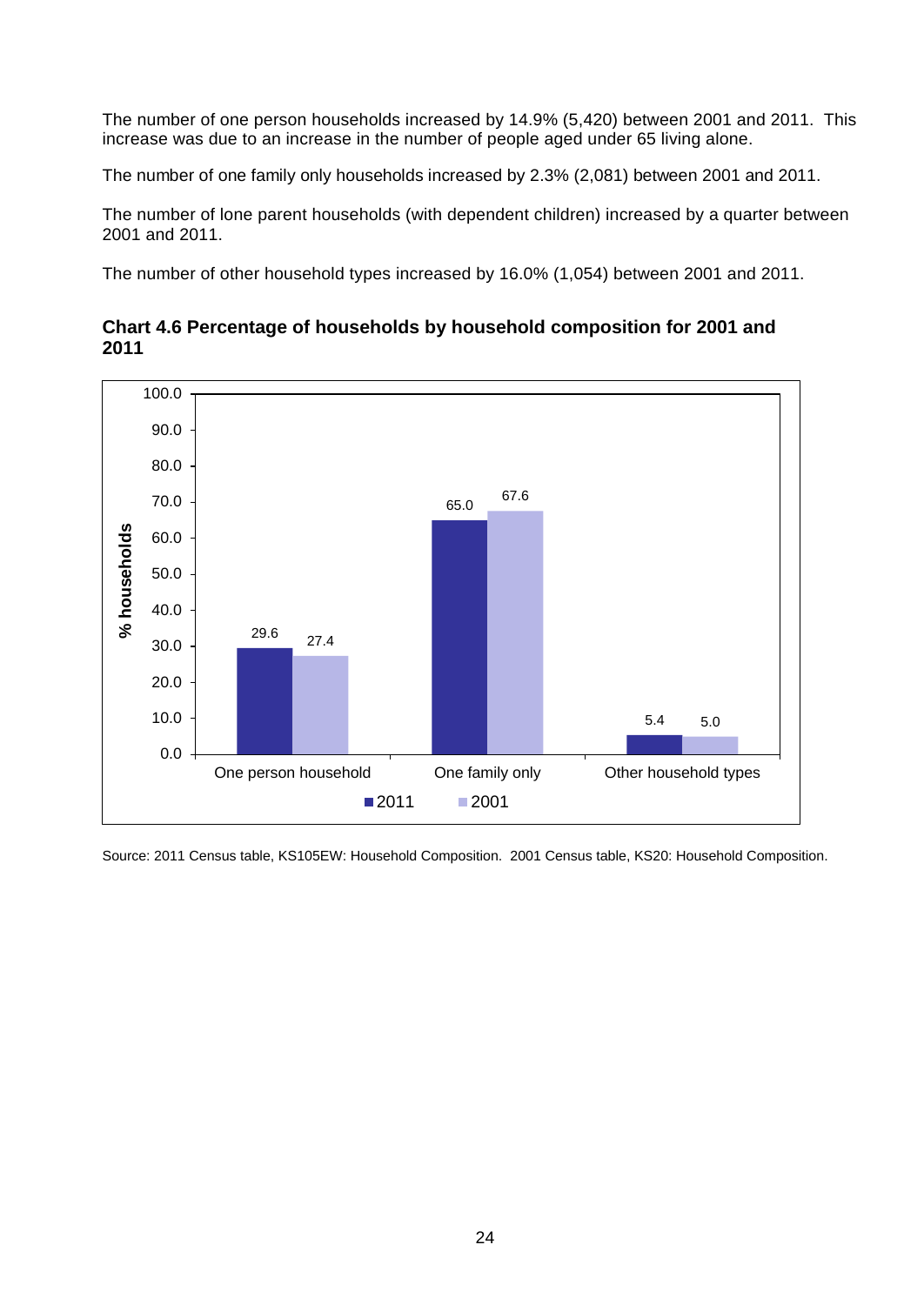| 4.7 Car or van<br>availability by<br>household | 2011              |                                    | 2001              |                           | 2001 to 2011<br>change |               |  |
|------------------------------------------------|-------------------|------------------------------------|-------------------|---------------------------|------------------------|---------------|--|
|                                                | <b>Households</b> | $\frac{9}{6}$<br><b>Households</b> | <b>Households</b> | $\%$<br><b>Households</b> | <b>Number</b>          | $\frac{0}{0}$ |  |
| No car or van                                  | 26,297            | 18.6                               | 26,969            | 20.3                      | $-672$                 | $-2.5$        |  |
| 1 car or van                                   | 58,893            | 41.6                               | 57,342            | 43.2                      | 1,551                  | 2.7           |  |
| 2 cars or vans                                 | 43,561            | 30.8                               | 39,073            | 29.4                      | 4,488                  | 11.5          |  |
| 3 cars or vans                                 | 9,580             | 6.8                                | 7,398             | 5.6                       | 2,182                  | 29.5          |  |
| 4 or more cars or vans                         | 3,111             | 2.2                                | 2,105             | 1.6                       | 1,006                  | 47.8          |  |
| All households                                 | 141,442           | 100.0                              | 132,887           | 100                       | 8,555                  | 6.4           |  |

Source: 2011 Census table, KS404EW: Car or Van Availability. 2001 Census table, KS17: Cars or Vans. Office for National Statistics licensed under the Open Government License v3.0.

Note: This question is fully comparable between 2001 and 2011.

The number of households with no car or van decreased by 2.5% (672) between 2001 and 2011. 18.6% of households did not have a car or van in 2011.

The number of households with 2 cars or vans increased by 11.5% (4,488), numbers with 3 or more cars or vans increased between 29.5% (2,182) and households with 4 or more cars or vans increased by 47.8% (1,006).

Based on the statistics in the table above there has been an increase of 12.7% (21,097) increase in the total number of cars available for use by usual residents from 166,102 in 2001 to 187,199 in 2011.



# **4.7 Percentage of households by car or van availability for 2001 and 2011**

Source: 2011 Census table, KS404EW: Car or Van Availability. 2001 Census table, KS17: Cars or Vans. Office for National Statistics licensed under the Open Government License v3.0.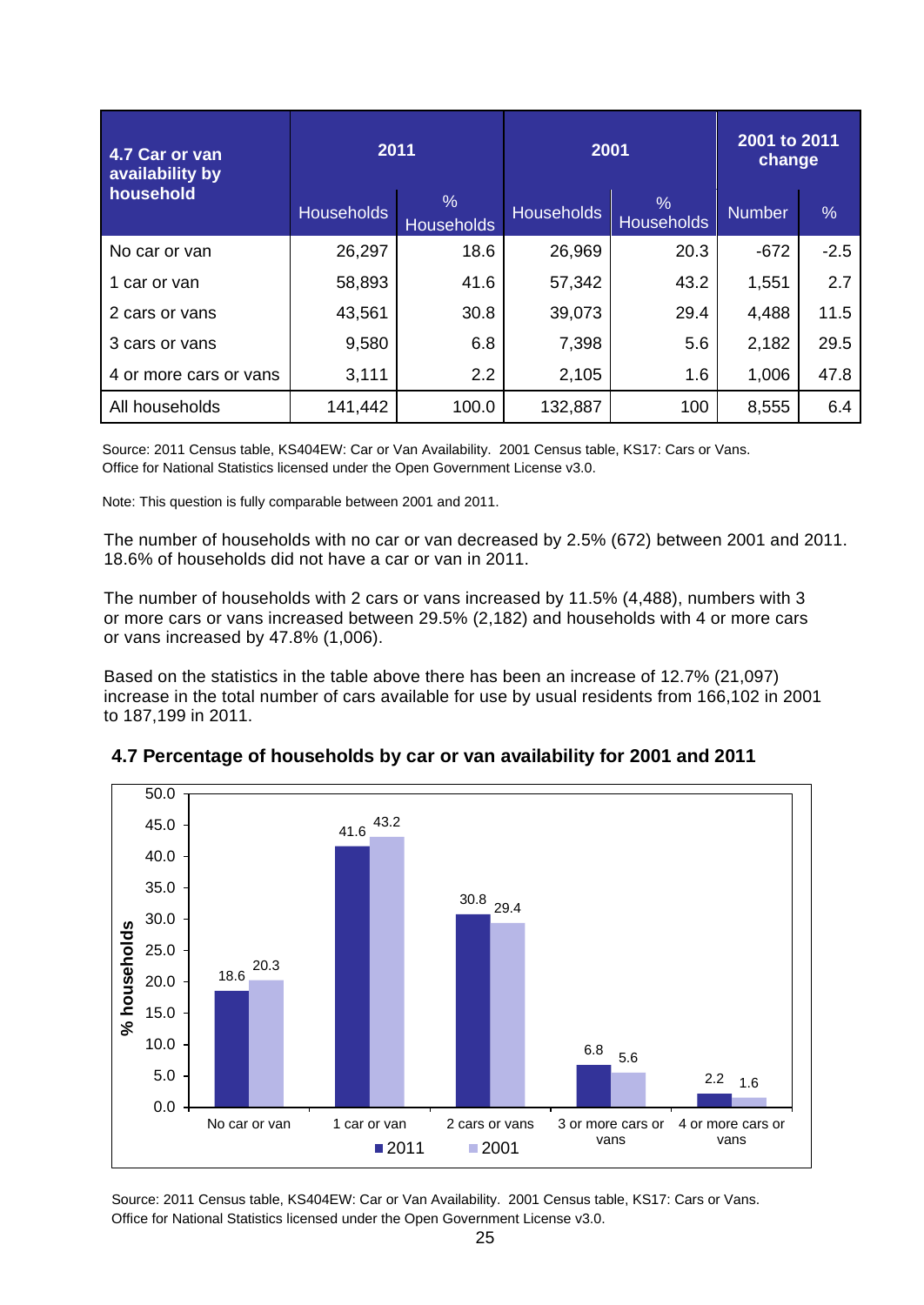# **5. Qualifications**

This section explores the changes between the two Censuses in the highest level of qualifications gained.

| 5.1 Highest Qualification |                     | 2011                     | 2001               |                    | 2001 to 2011<br>change |         |  |
|---------------------------|---------------------|--------------------------|--------------------|--------------------|------------------------|---------|--|
| <b>Attained</b>           | Aged 16<br>and over | % Aged<br>16 and<br>over | Aged 16<br>to $74$ | % Aged<br>16 to 74 | <b>Number</b>          | $\%$    |  |
| No qualifications         | 56,940              | 21.0                     | 62,358             | 26.7               | $-5,418$               | $-8.7$  |  |
| Level 1                   | 36,010              | 13.3                     | 37,843             | 16.2               | $-1,833$               | $-4.8$  |  |
| Level 2                   | 42,655              | 15.7                     | 47,496             | 20.3               | $-4,841$               | $-10.2$ |  |
| Apprenticeship            | 10,727              | 4.0                      | N/A                | N/A                | N/A                    | N/A     |  |
| Level 3                   | 35,042              | 12.9                     | 18,195             | 7.8                | 16,847                 | 92.6    |  |
| Level 4 and above         | 79,712              | 29.4                     | 51,837             | 22.2               | 27,875                 | 53.8    |  |
| Other qualifications      | 10,387              | 3.8                      | 15,939             | 6.8                | $-5,552$               | $-34.8$ |  |
| All usual residents       | 271,473             | 100.0                    | 233,668            | 100.0              | 37,805                 | 16.2    |  |

Source: 2011 Census table, KS501EW: Qualifications and Students. 2001 Census table, KS13: Qualifications and Students. Office for National Statistics licensed under the Open Government License v3.0.

Notes: This question is broadly comparable between 2001 and 2011. 2011 counts relate to people aged 16 years and over, whereas 2001 counts relate to people aged 16 to 74 years. In 2011, a new category of 'Apprenticeships' was added which may affect comparability.

In 2011, the highest qualification level was renamed 'Level 4+' from 'Level 4/5' in 2001.

#### Definitions:

Level 1 includes: 1+ 'O' level passes; 1+ CSE/GCSE any grades; NVQ level 1; Foundation GNVQ. Level 2 includes: 5+ 'O' level passes; 5+ CSEs (grade 1's); 5+ GCSEs (grades A-C); School Certificate; 1+ 'A' levels/'AS' levels; NVQ level 2; Intermediate GNVQ.

Level 3 includes: 2+ 'A' levels; 4+ AS levels; Higher School Certificate; NVQ level 3; Advanced GNVQ. Level 4 and above includes: First degree; Higher degree; NVQ levels 4 and 5; HNC; HND; Qualified Teacher Status; Qualified Medical Doctor; Qualified Dentist; Qualified Nurse; Midwife; Health Visitor.

Generally speaking, people are higher qualified than at the time of the 2001 Census. This partly reflects the fact that many decades ago educational opportunities were not as great as they are in modern day Britain and the population at the time of the 2011 Census included more people that had been educated under the present system.

The number of people with no qualifications has decreased by 8.7% (5,418) between 2001 and 2011.

The number of people with highest level of qualifications attained being level 1 (GCSE or equivalent) has decreased by 4.8% (1,833).

The number of people with highest qualification attained being level 4 and above (degree level or above) has increased by 53.8% (27,875).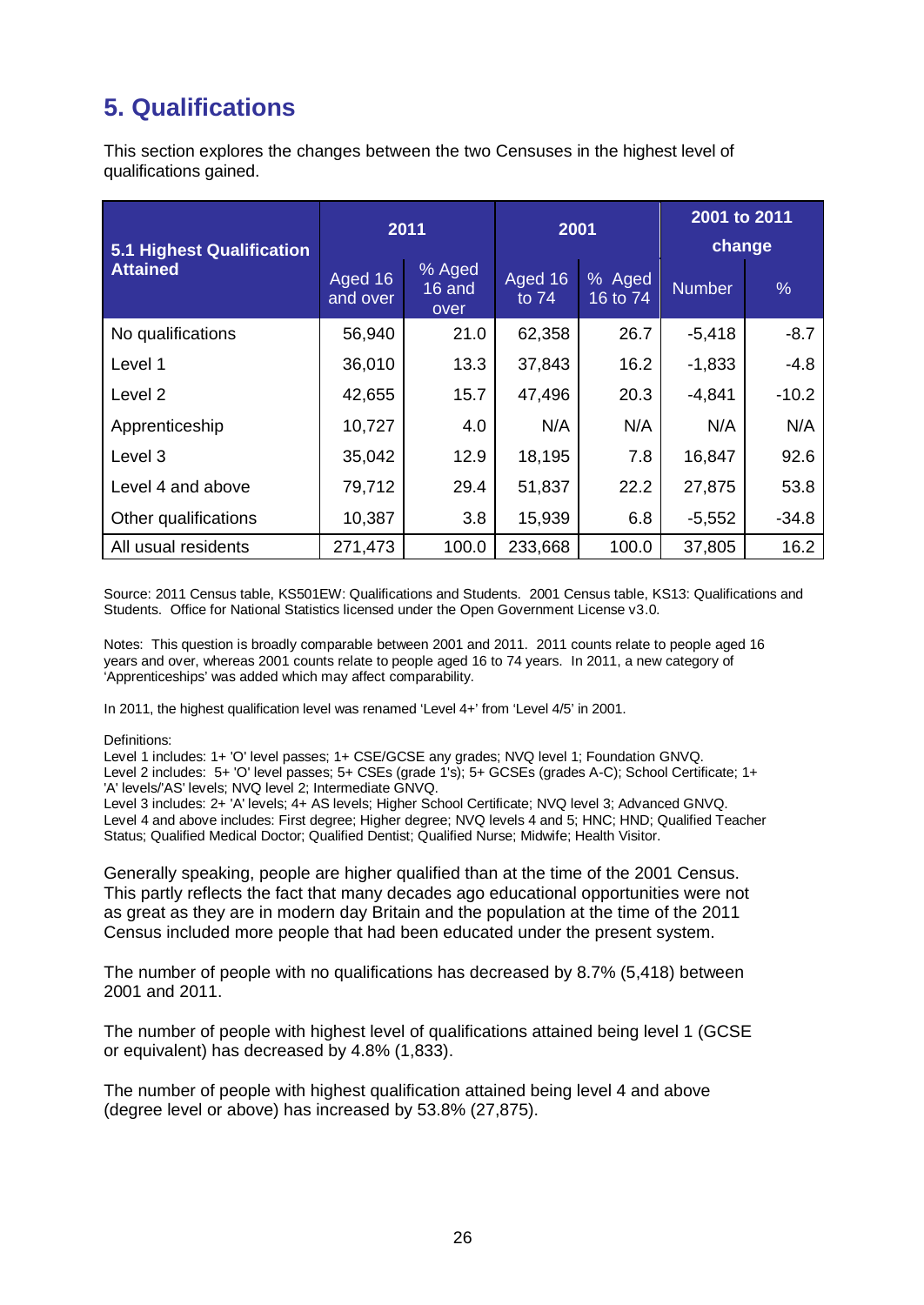

## **Chart 5.1 Percentage of people by the highest qualifications attained for 2001 (16 to 74 years) and 2011 (16 years and over)**

Source: 2011 Census table, KS501EW: Qualifications and Students. 2001 Census table, KS13: Qualifications and Students. Office for National Statistics licensed under the Open Government License v3.0.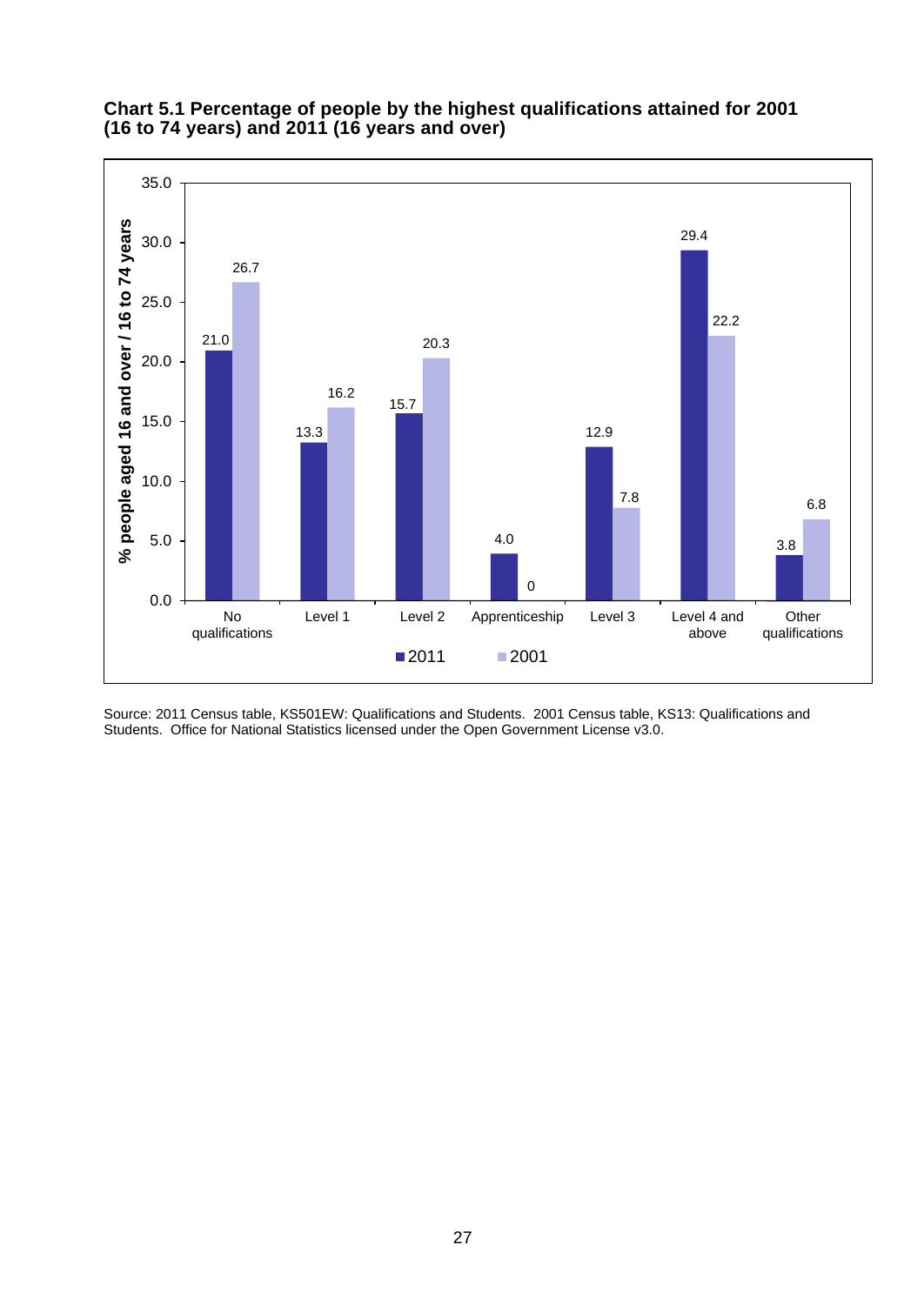# **6. Labour Market**

This section explores the changes in the labour market and economic activity from 2001 to 2011.

|                                   |                                               | 2011                                     | 2001                                          |                                          | 2001 to 2011<br>change |               |  |
|-----------------------------------|-----------------------------------------------|------------------------------------------|-----------------------------------------------|------------------------------------------|------------------------|---------------|--|
| <b>6.1 Economic Activity</b>      | <b>Usual</b><br>residents<br>aged 16<br>to 74 | % Usual<br>residents<br>aged 16<br>to 74 | <b>Usual</b><br>residents<br>aged 16<br>to 74 | % Usual<br>residents<br>aged 16<br>to 74 | <b>Number</b>          | $\frac{0}{6}$ |  |
| Economically active:              | 170,778                                       | 70.2                                     | 156,445                                       | 67.0                                     | 14,333                 | 9.2           |  |
| Employee; part-time               | 36,206                                        | 14.9                                     | 29,590                                        | 12.7                                     | 6,616                  | 22.4          |  |
| Employee; full-time               | 95,642                                        | 39.3                                     | 96,527                                        | 41.3                                     | $-885$                 | $-0.9$        |  |
| Self-employed                     | 21,856                                        | 9.0                                      | 17,919                                        | 7.7                                      | 3,937                  | 22.0          |  |
| Unemployed                        | 8,949                                         | 3.7                                      | 6,426                                         | 2.8                                      | 2,523                  | 39.3          |  |
| Full-time student                 | 8,125                                         | 3.3                                      | 5,983                                         | 2.6                                      | 2,142                  | 35.8          |  |
| Economically inactive:            | 72,377                                        | 29.8                                     | 77,223                                        | 33.0                                     | $-4,846$               | $-6.3$        |  |
| Retired                           | 39,893                                        | 16.4                                     | 35,785                                        | 15.3                                     | 4,108                  | 11.5          |  |
| <b>Student</b>                    | 10,746                                        | 4.4                                      | 8,375                                         | 3.6                                      | 2,371                  | 28.3          |  |
| Looking after home/family         | 8,620                                         | 3.5                                      | 14,399                                        | 6.2                                      | $-5,779$               | $-40.1$       |  |
| Permanently sick/disabled         | 9,574                                         | 3.9                                      | 13,141                                        | 5.6                                      | 3,567                  | $-27.1$       |  |
| Other                             | 3,544                                         | 1.5                                      | 5,523                                         | 2.4                                      | $-1,979$               | $-35.8$       |  |
| All usual residents aged 16 to 74 | 243,155                                       | 100.0                                    | 233,668                                       | 100.0                                    | 9,487                  | 4.1           |  |

Source: 2011 Census table, KS601EW: Economic Activity. 2001 Census table, KS09a: Economic Activity - Persons. Office for National Statistics licensed under the Open Government License v3.0.

Note: This question is fully comparable between 2001 and 2011.

The number of people aged 16 to 74 years who were economically active increased by 9.2% (14,333) between 2001 and 2011. Part-time workers increased by almost a quarter, 22.4% (6,616), as did numbers of self-employed residents, 22.0% (3,937) whilst the number of fulltime employees reduced slightly.

The number of unemployed people increased by 39.3% (2,523). The following table shows the number of unemployed people who had never worked more than doubled between the two censuses increasing from 414 in 2001 to 1,028 in 2011. The number of long-term unemployed almost doubled from 1,711 in 2001 to 3,351 in 2011.

The number of people aged 16 to 74 years who were economically inactive decreased by 6.3% (4,846). The greatest decrease was in the number of people aged 16 to 74 years looking after the home or family which decreased by 40.1% (5,779). The number of people aged 16 to 74 who were permanently sick/disabled decreased by 27% (3,567).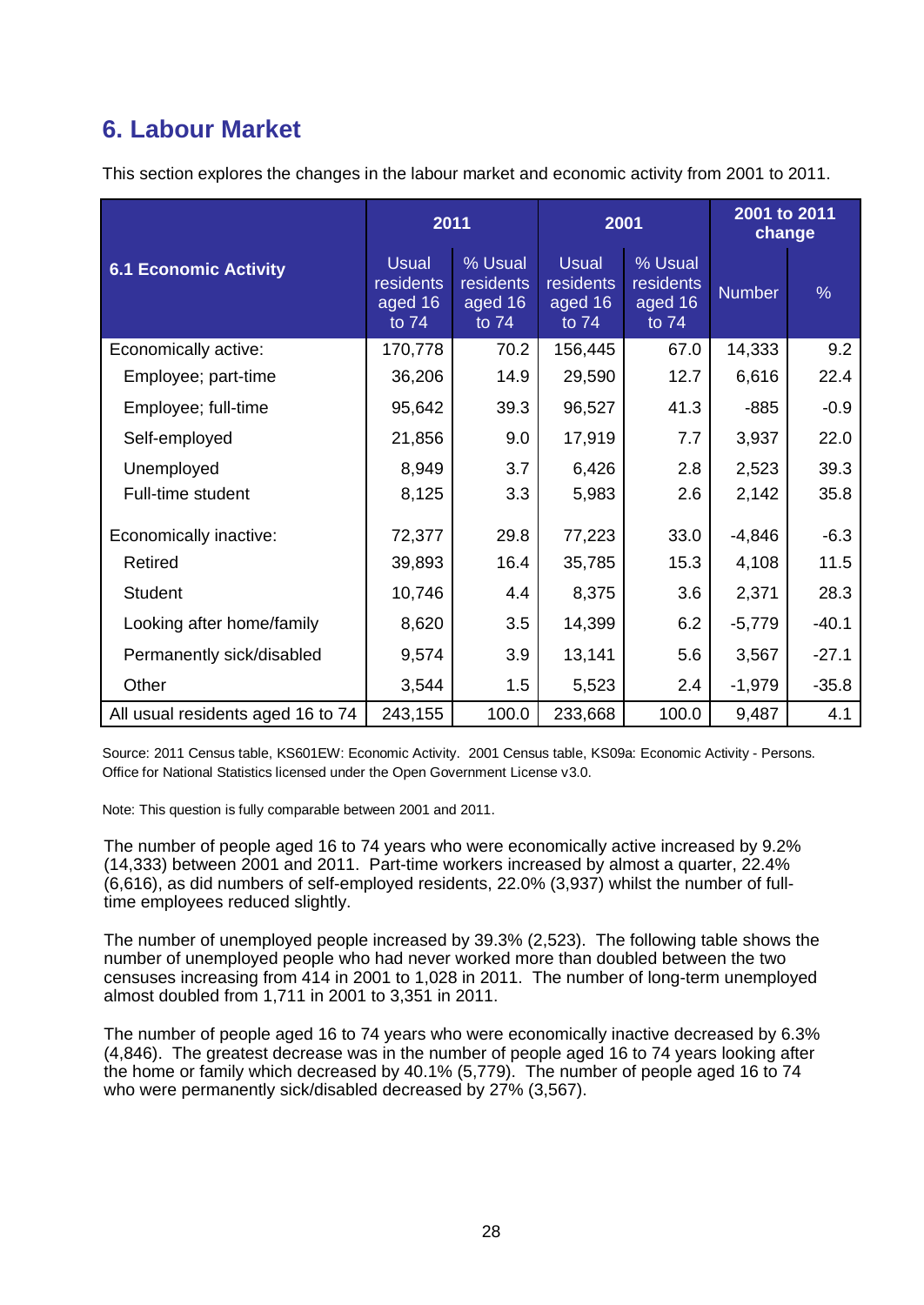

# **Chart 6.1 Percentage of usual residents aged 16 to 74 who are economically active/inactive in 2001 and 2011 by category**

Source: 2011 Census table, KS601EW: Economic Activity. 2001 Census table, KS09a: Economic Activity - Persons. Office for National Statistics licensed under the Open Government License v3.0.

|                                      | 2011                                            |                                                   | 2001                                            |                                                    | 2001 to 2011<br>change |       |  |
|--------------------------------------|-------------------------------------------------|---------------------------------------------------|-------------------------------------------------|----------------------------------------------------|------------------------|-------|--|
| 6.2 Unemployed residents             | <b>Usual</b><br>residents<br>aged 16<br>to $74$ | % Usual<br><b>residents</b><br>aged 16<br>to $74$ | <b>Usual</b><br>residents<br>aged 16<br>to $74$ | % Usual<br><b>residents</b><br>aged 16<br>to $74'$ | <b>Number</b>          | $\%$  |  |
| Unemployed 16 to 74 years:           | 8,949                                           | 3.7                                               | 6,426                                           | 2.8                                                | 2,523                  | 39.3  |  |
| Unemployed; age 16 to 24             | 2,520                                           | 1.0                                               | 1,766                                           | 0.8                                                | 754                    | 42.7  |  |
| Unemployed; age 50 to 74             | 1,859                                           | 0.8                                               | 1,241                                           | 0.5                                                | 618                    | 49.8  |  |
| Unemployed; never worked             | 1,028                                           | 0.4                                               | 414                                             | 0.2                                                | 614                    | 148.3 |  |
| Long-term unemployed                 | 3,351                                           | 1.4                                               | 1,711                                           | 0.7                                                | 1,640                  | 95.9  |  |
| All usual residents aged<br>16 to 74 | 243,155                                         | 100.0                                             | 233,668                                         | 100.0                                              | 9,487                  | 4.1   |  |

Source: 2011 Census table, KS601EW: Economic Activity. 2001 Census table, KS09a: Economic Activity Persons. Office for National Statistics licensed under the Open Government License v3.0.

Note: This question is fully comparable between 2001 and 2011. In 2011, a person is defined as long-term unemployed at the time of the 2011 Census if they were unemployed and the year they last worked was 2009 or earlier. In 2001, 'long-term unemployed' were those who stated they have not worked since 1999 or earlier.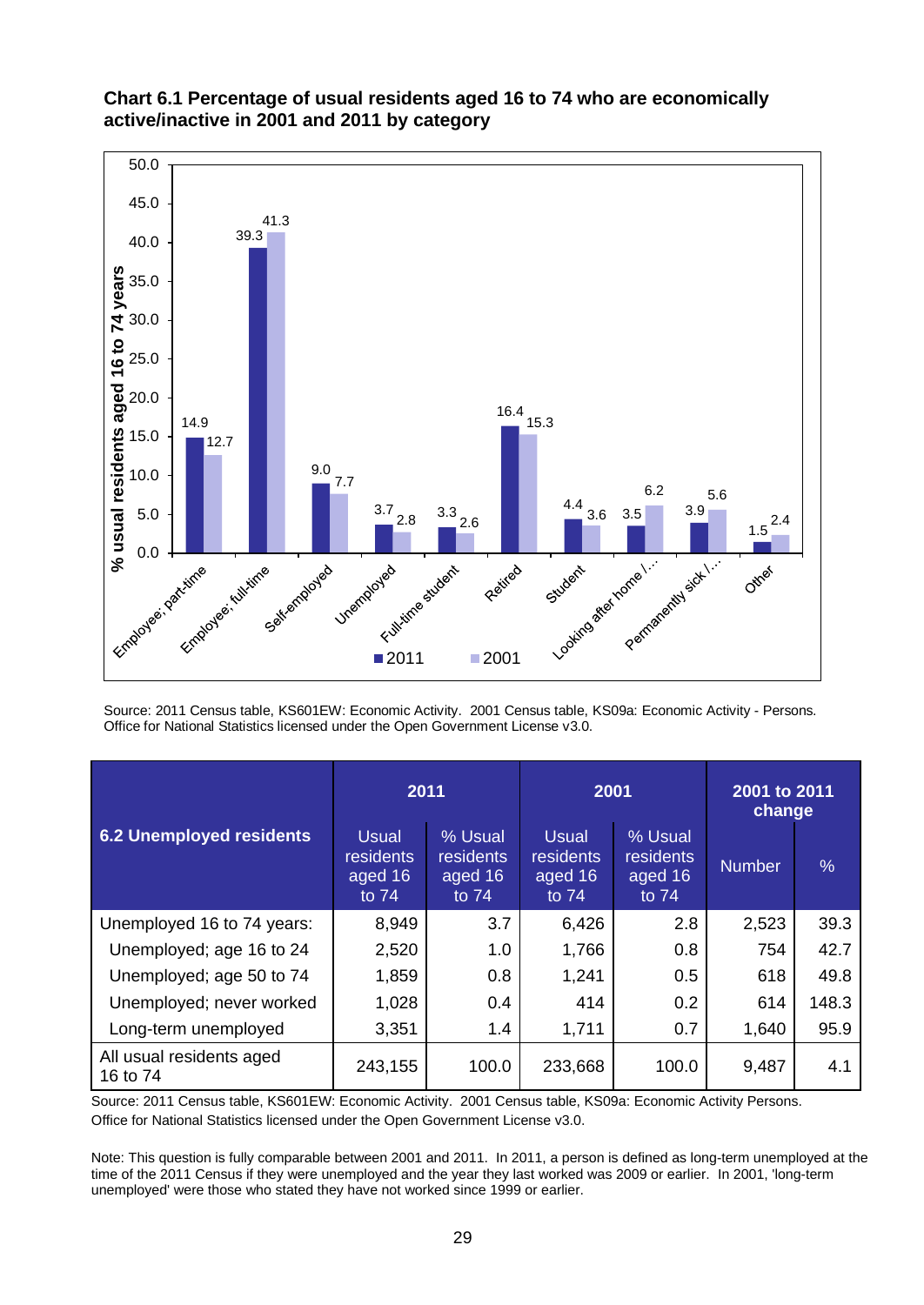|                                                           |                                             | 2011                                          | 2001                                        |                                               | 2001 to 2011<br>change |               |  |
|-----------------------------------------------------------|---------------------------------------------|-----------------------------------------------|---------------------------------------------|-----------------------------------------------|------------------------|---------------|--|
| <b>6.3 Occupation</b><br>groups                           | People<br>aged 16 to<br>74 in<br>employment | % People<br>aged 16 to<br>74 in<br>employment | People<br>aged 16 to<br>74 in<br>employment | % People<br>aged 16 to<br>74 in<br>employment | <b>Number</b>          | $\frac{9}{6}$ |  |
| Directors and<br>senior officials                         | 18,672                                      | 11.7                                          | 24,182                                      | 16.2                                          | $-5,510$               | $-22.8$       |  |
| Professional<br>occupations                               | 29,045                                      | 18.1                                          | 18,897                                      | 12.6                                          | 10,148                 | 53.7          |  |
| Associate<br>professional and<br>technical<br>occupations | 19,767                                      | 12.3                                          | 19,727                                      | 13.2                                          | 40                     | 0.2           |  |
| Administrative<br>and secretarial<br>occupations          | 16,853                                      | 10.5                                          | 17,419                                      | 11.7                                          | $-566$                 | $-3.2$        |  |
| <b>Skilled trades</b>                                     | 17,003                                      | 10.6                                          | 15,738                                      | 10.5                                          | 1,265                  | 8.0           |  |
| Personal service<br>occupations                           | N/A                                         | N/A                                           | 9,681                                       | 6.5                                           | N/A                    | N/A           |  |
| Caring, leisure<br>and other service<br>occupations       | 14,320                                      | 8.9                                           | N/A                                         | N/A                                           | N/A                    | N/A           |  |
| Sales and<br>customer service<br>occupations              | 14,739                                      | 9.2                                           | 12,375                                      | 8.3                                           | 2,364                  | 19.1          |  |
| Process; plant<br>and machine<br>operatives               | 11,906                                      | 7.4                                           | 13,215                                      | 8.8                                           | $-1,309$               | $-9.9$        |  |
| Elementary<br>occupations                                 | 17,833                                      | 11.1                                          | 18,209                                      | 12.2                                          | $-376$                 | $-2.1$        |  |
| All people in<br>employment aged<br>16 to 74              | 160,138                                     | 100.0                                         | 149,443                                     | 100.0                                         | 10,695                 | 7.2           |  |

Source: 2011 Census table, KS608EW: Occupation. 2001 Census table, KS12a: Occupation Groups – All People. Office for National Statistics licensed under the Open Government License v3.0.

Note: This question is broadly comparable between 2001 and 2011. In 2011, there was a category of 'caring, leisure and other services occupations', whereas in 2001 the option 'personal services' was included.

The number of usual residents aged 16 to 74 years in employment increased by 7.2% (10,695) between 2001 and 2011. Table 6.1 shows how this increase is due to growth in parttime employment and the number of people self-employed.

The number of usual residents aged 16 to 74 years employed in 'professional occupations' increased by 53.7% (10,148) between 2001 and 2011. This was the largest proportional increase of all occupational groups between 2001 and 2011. The number of usual residents aged 16 to 74 years employed as 'directors and senior officials' decreased by 22.8% (5,510) between 2001 and 2011. This was the largest proportional decrease.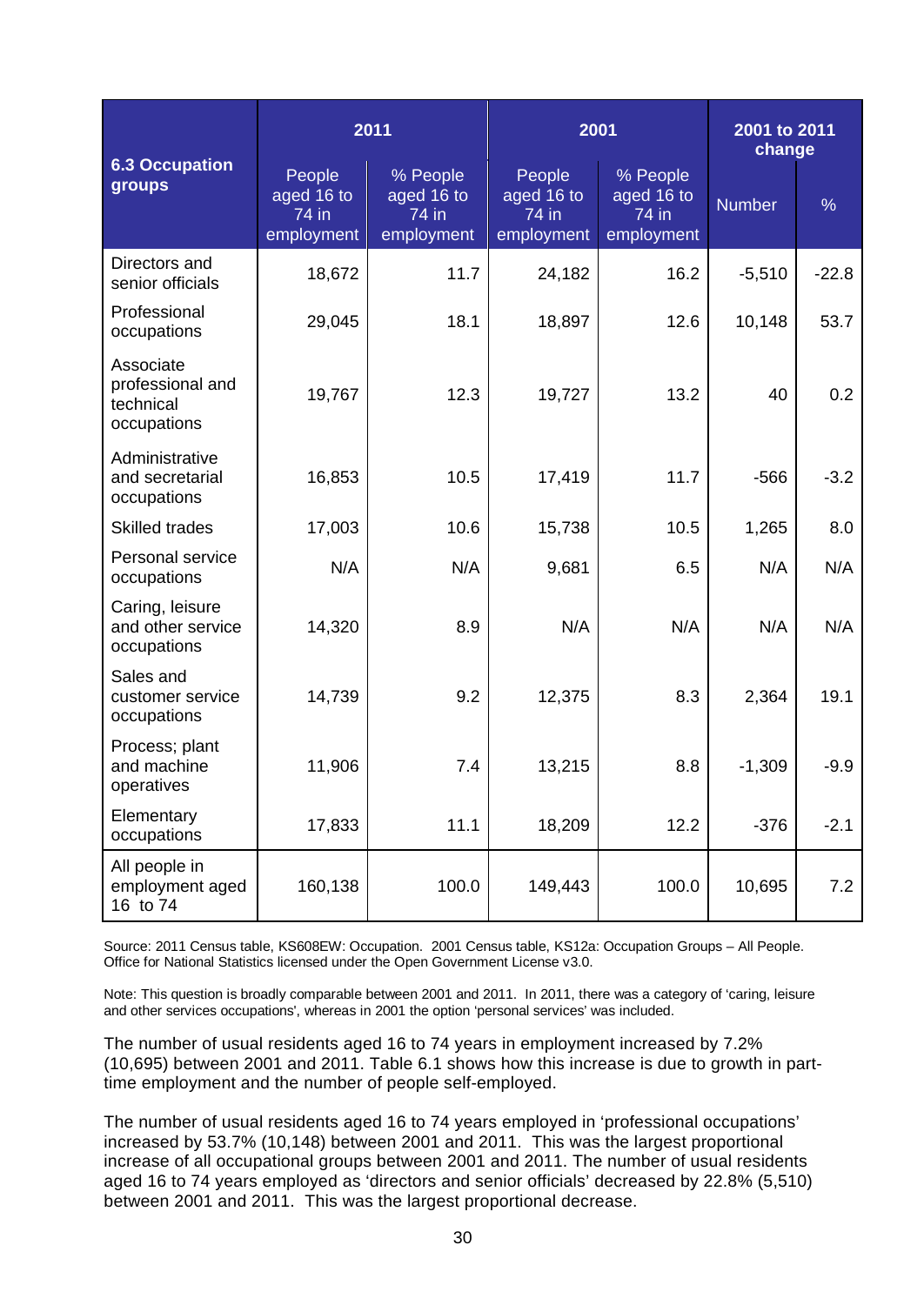

# **Chart 6.3 Percentage of usual residents aged 16 to 74 years in employment by occupation group for 2001 and 2011**

Source: 2011 Census table, KS608EW: Occupation. 2001 Census table, KS12a: Occupation Groups – All People. Office for National Statistics licensed under the Open Government License v3.0.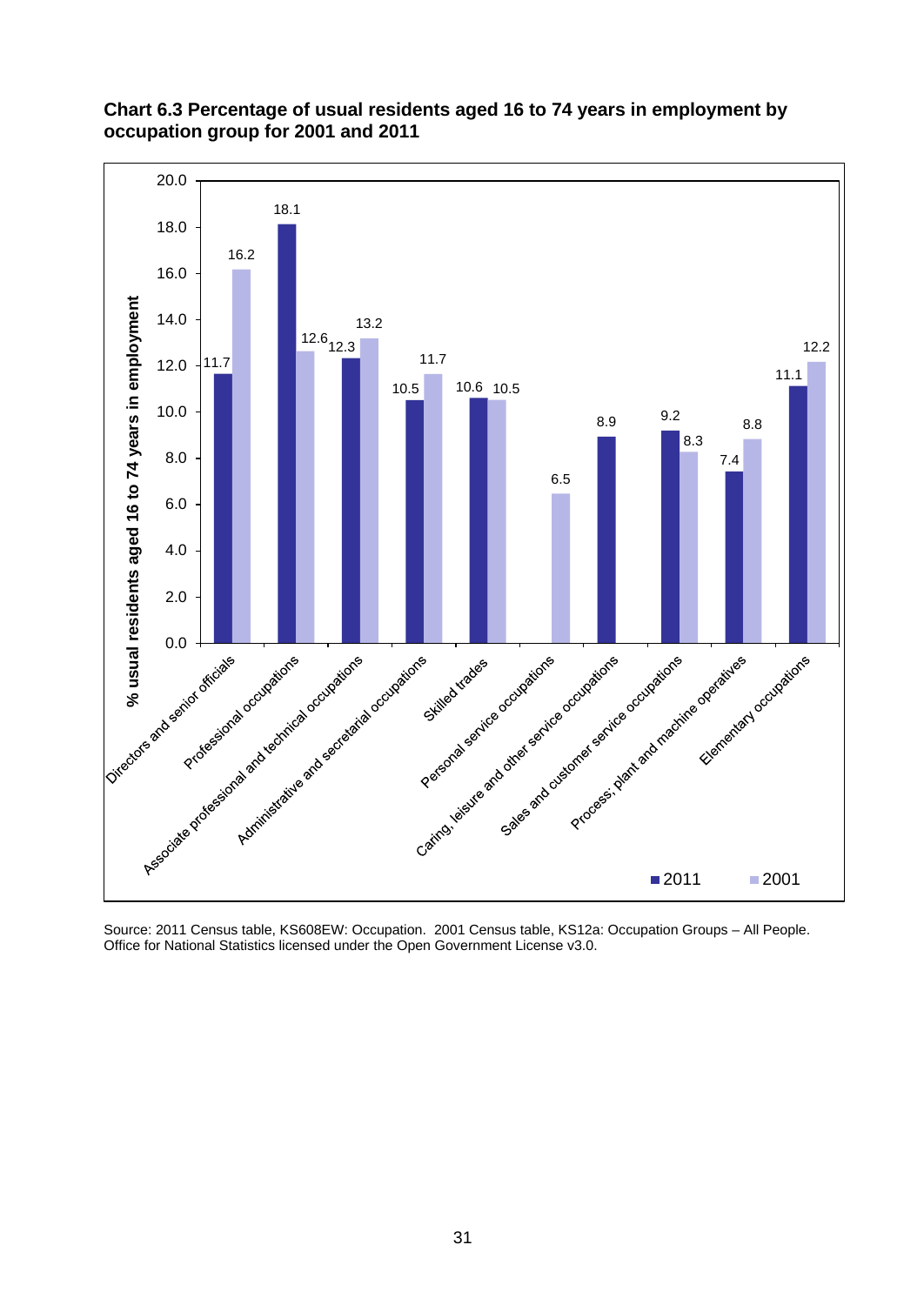| <b>6.4 National Statistics</b><br>Socio-economic<br><b>Classification (NS-SeC)</b>   | 2011                                        |                                                 | 2001                                        |                                               | 2001 to 2011<br>change |               |
|--------------------------------------------------------------------------------------|---------------------------------------------|-------------------------------------------------|---------------------------------------------|-----------------------------------------------|------------------------|---------------|
|                                                                                      | People<br>aged 16 to<br>74 in<br>employment | $%$ People<br>aged 16 to<br>74 in<br>employment | People<br>aged 16 to<br>74 in<br>employment | % People<br>aged 16 to<br>74 in<br>employment | <b>Number</b>          | $\frac{0}{0}$ |
| 1. Higher managerial,<br>administrative and<br>professional occupations              | 29,109                                      | 12.0                                            | 22,875                                      | 9.8                                           | 6,234                  | 27.3          |
| 1.1 Large employers<br>and higher<br>managerial and<br>administrative<br>occupations | 6,978                                       | 2.9                                             | 9,753                                       | 4.2                                           | $-2,775$               | $-28.5$       |
| 1.2 Higher professional<br>occupations                                               | 22,131                                      | 9.1                                             | 13,122                                      | 5.6                                           | 9,009                  | 68.7          |
| 2. Lower managerial,<br>administrative and<br>professional occupations               | 54,169                                      | 22.3                                            | 45,316                                      | 19.4                                          | 8,853                  | 19.5          |
| 3. Intermediate<br>occupations                                                       | 30,076                                      | 12.4                                            | 19,457                                      | 8.3                                           | 10,619                 | 54.6          |
| 4. Small employers and<br>own account workers                                        | 20,978                                      | 8.6                                             | 14,530                                      | 6.2                                           | 6,448                  | 44.4          |
| 5. Lower supervisory and<br>technical occupations                                    | 20,083                                      | 8.3                                             | 19,191                                      | 8.2                                           | 892                    | 4.6           |
| 6. Semi-routine<br>occupations                                                       | 35,208                                      | 14.5                                            | 27,444                                      | 11.7                                          | 7,764                  | 28.3          |
| 7. Routine occupations                                                               | 25,970                                      | 10.7                                            | 20,146                                      | 8.6                                           | 5,824                  | 28.9          |
| 8. Never worked and long-<br>term unemployed                                         | 9,021                                       | 3.7                                             | 5,759                                       | 2.5                                           | 3,262                  | 56.6          |
| L14.1 Never worked                                                                   | 5,670                                       | 2.3                                             | 4,048                                       | 1.7                                           | 1,622                  | 40.1          |
| L14.2 Long-term<br>unemployed                                                        | 3,351                                       | 1.4                                             | 1,711                                       | 0.7                                           | 1,640                  | 95.9          |
| Not classified/Full-time<br>students:                                                | 18,541                                      | 7.6                                             | 58,950                                      | 25.2                                          | $-40,409$              | $-68.5$       |
| L15 Full-time students                                                               | 18,541                                      | 7.6                                             | 14,006                                      | 6.0                                           | 4,535                  | 32.4          |
| L17 Not classifiable for<br>other reasons                                            | $\mathbf 0$                                 | 0.0                                             | 44,944                                      | 19.2                                          | $-44,944$              | $-100.0$      |
| All usual residents aged<br>16 to 74                                                 | 243,155                                     | 100.0                                           | 233,668                                     | 100.0                                         | 9,487                  | 4.1           |

Source: 2011 Census table, KS611EW: NS-SeC. 2001 Census table, KS14a: National Statistics Socio-economic Classification – All People. Office for National Statistics licensed under the Open Government License v3.0. Note: This question is fully comparable between 2001 and 2011.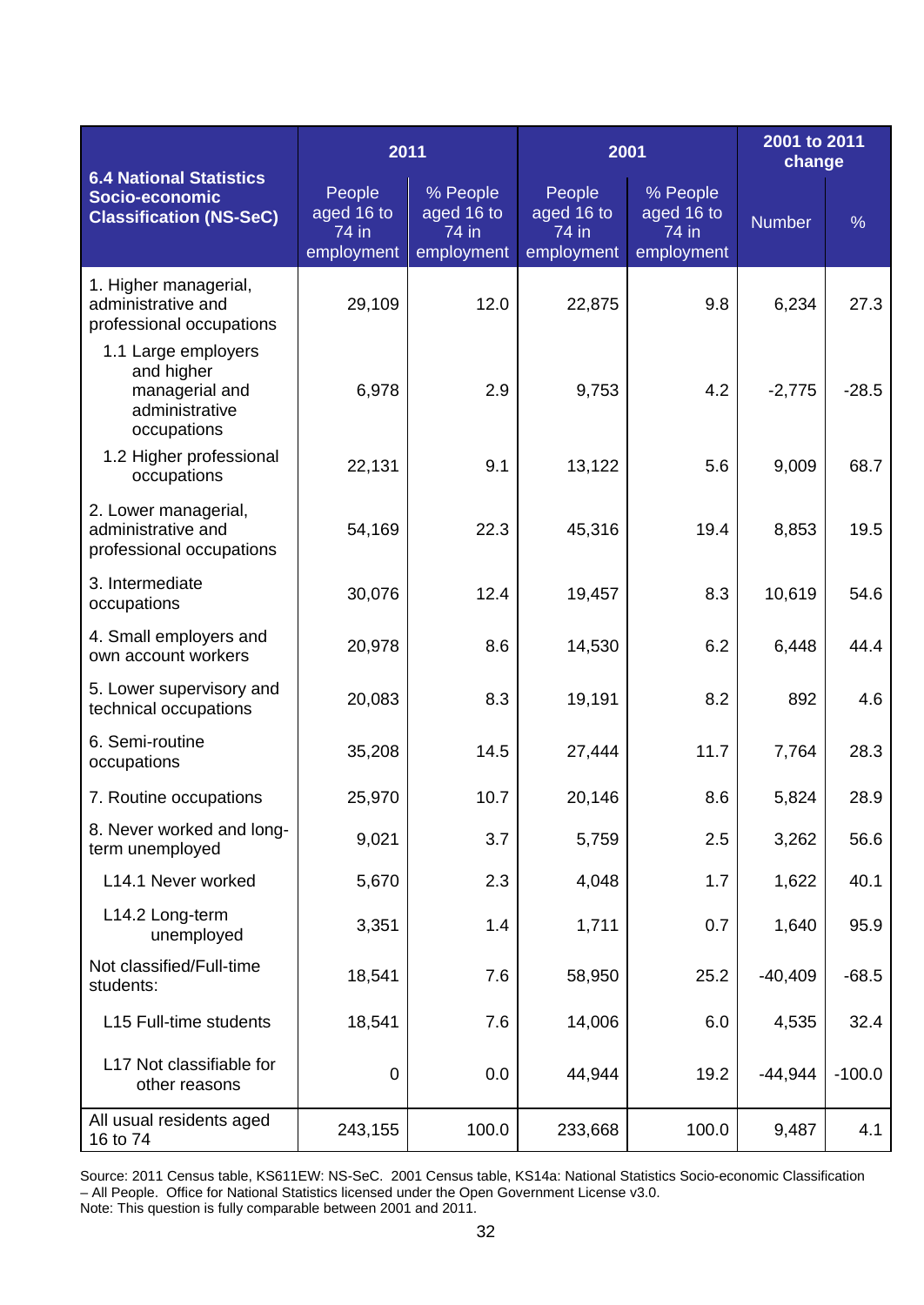As shown in table 6.2, the number of usual residents aged 16 to 74 years who were 'long-term unemployed' increased between 2001 and 2011 by 1,640, representing an increase of 95.9%. This represented the largest proportional increase of all NS-SeC groups between 2001 and 2011.

The number of usual residents aged 16 to 74 years classified as working for /in 'large employers and higher managerial and administrative occupations' decreased by 28.5% (2,775) between 2001 and 2011. This represented the largest proportional decrease between 2001 and 2011. There was a 68.7% (9,009) increase in those classed as working in higher professional occupations. These results reflect the changes in occupations previously detailed in this report. The number classed as working in routine or semi-routine occupations increased by more than a quarter between 2001 and 2011.

It should be noted that a large number of residents were not assigned a NS-SeC classification in 2001, which does have implications when comparing the results between the two Censuses.



# **Chart 6.4 Percentage of usual residents aged 16 to 74 years in employment by national socio-economic classification for 2001 and 2011**

Source: 2011 Census table, KS611EW: NS-SeC. 2001 Census table, KS14a: National Statistics Socio-economic Classification – All People.

Office for National Statistics licensed under the Open Government License v3.0. Please see Table 6.4 for full category names.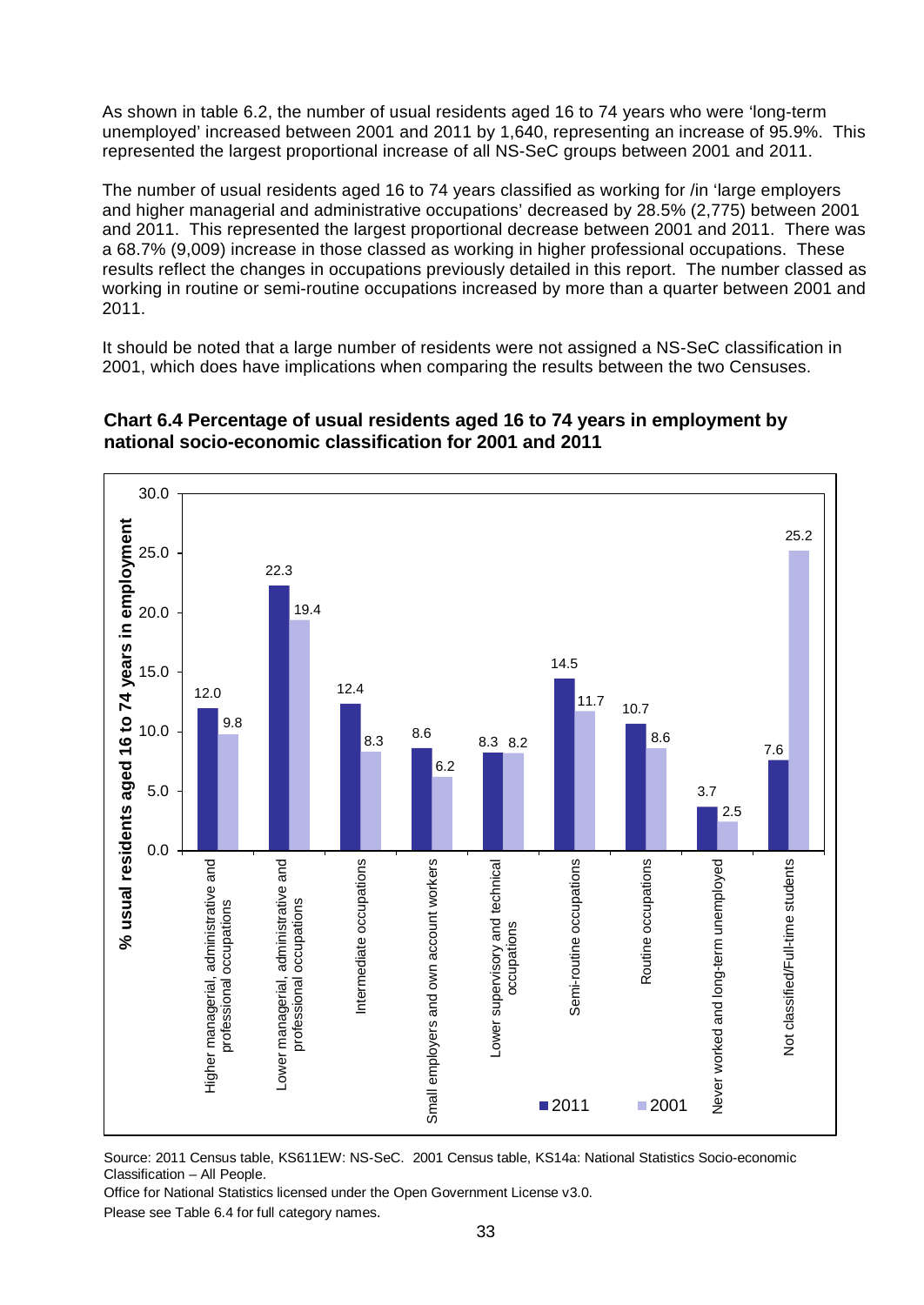# **7. Travel to work**

This section explores the methods of travelling to work and the changes from 2001 to 2011.

|                                         | 2011                                                     |                                                     | 2001                                                     |                                                     | 2001 to 2011<br>change |               |
|-----------------------------------------|----------------------------------------------------------|-----------------------------------------------------|----------------------------------------------------------|-----------------------------------------------------|------------------------|---------------|
| 7.1 Method of travel to<br><b>work</b>  | <b>All Usual</b><br><b>Residents</b><br>Aged 16 to<br>74 | % All Usual<br><b>Residents</b><br>Aged 16 to<br>74 | <b>All Usual</b><br><b>Residents</b><br>Aged 16 to<br>74 | % All Usual<br><b>Residents</b><br>Aged 16 to<br>74 | <b>Number</b>          | $\frac{0}{6}$ |
| Work mainly at or from<br>home          | 17,178                                                   | 7.1                                                 | 13,767                                                   | 5.9                                                 | 3,411                  | 24.8          |
| Underground, metro,<br>light rail, tram | 257                                                      | 0.1                                                 | 183                                                      | 0.1                                                 | 74                     | 40.4          |
| Train                                   | 3,114                                                    | 1.3                                                 | 1,838                                                    | 0.8                                                 | 1,276                  | 69.4          |
| Bus, minibus or coach                   | 5,477                                                    | 2.3                                                 | 6,388                                                    | 2.7                                                 | $-911$                 | $-14.3$       |
| Taxi                                    | 783                                                      | 0.3                                                 | 839                                                      | 0.4                                                 | $-56$                  | $-6.7$        |
| Motorcycle, scooter or<br>moped         | 1,001                                                    | 0.4                                                 | 1,595                                                    | 0.7                                                 | $-594$                 | $-37.2$       |
| Driving a car or van                    | 103,898                                                  | 42.7                                                | 96,271                                                   | 41.2                                                | 7,627                  | 7.9           |
| Passenger in a car or<br>van            | 8,767                                                    | 3.6                                                 | 10,284                                                   | 4.4                                                 | $-1,517$               | $-14.8$       |
| <b>Bicycle</b>                          | 4,200                                                    | 1.7                                                 | 4,465                                                    | 1.9                                                 | $-265$                 | $-5.9$        |
| On foot                                 | 14,669                                                   | 6.0                                                 | 12,993                                                   | 5.6                                                 | 1,676                  | 12.9          |
| Other method of travel<br>to work       | 794                                                      | 0.3                                                 | 820                                                      | 0.4                                                 | $-26$                  | $-3.2$        |
| Not in employment                       | 83,017                                                   | 34.1                                                | 84,225                                                   | 36.0                                                | $-1,208$               | $-1.4$        |
| All usual residents aged<br>16 to 74    | 243,155                                                  | 100.0                                               | 233,668                                                  | 100.0                                               | 9,487                  | 4.1           |

Source: 2011 Census table, CT0015: Method of Travel to Work (2001 specification). 2001 Census table, UV39: Method of Travel to Work – Resident Population. Office for National Statistics licensed under the Open Government License v3.0.

Note: This question is fully comparable between 2001 and 2011. In the 2011 Census, those people working mainly at or from home were treated differently to the 2001 Census. The statistics in the table above are from a 2011 Census customized table (CT0015) which allows a broad comparison to 2001 Census figures. A different table (QS701EW) was used in the 2011 Census Ward Atlas report. In 2011, the category 'taxi' differs to that in 2001, which was referred to as 'taxi or minicab'.

The most common method of travelling to work is by car or van. The Census results suggest that in 2011 there was less car sharing than ten years previously, with 7.9% (7,627) more people driving themselves and 14.8% (1,517) less people being passengers than in 2001. The numbers catching a bus to work have decreased by 14.3% (911) whilst numbers walking have increased by 12.9% (1,676) between 2001 and 2011.

The number of people working mainly at or from home has increased by a quarter since 2001.

The largest proportional changes in methods of travelling to work were; a 69.4% (1,276) increase in numbers travelling by train and a 37.2% (594) decrease in numbers travelling to work by motorcycle, scooter or moped.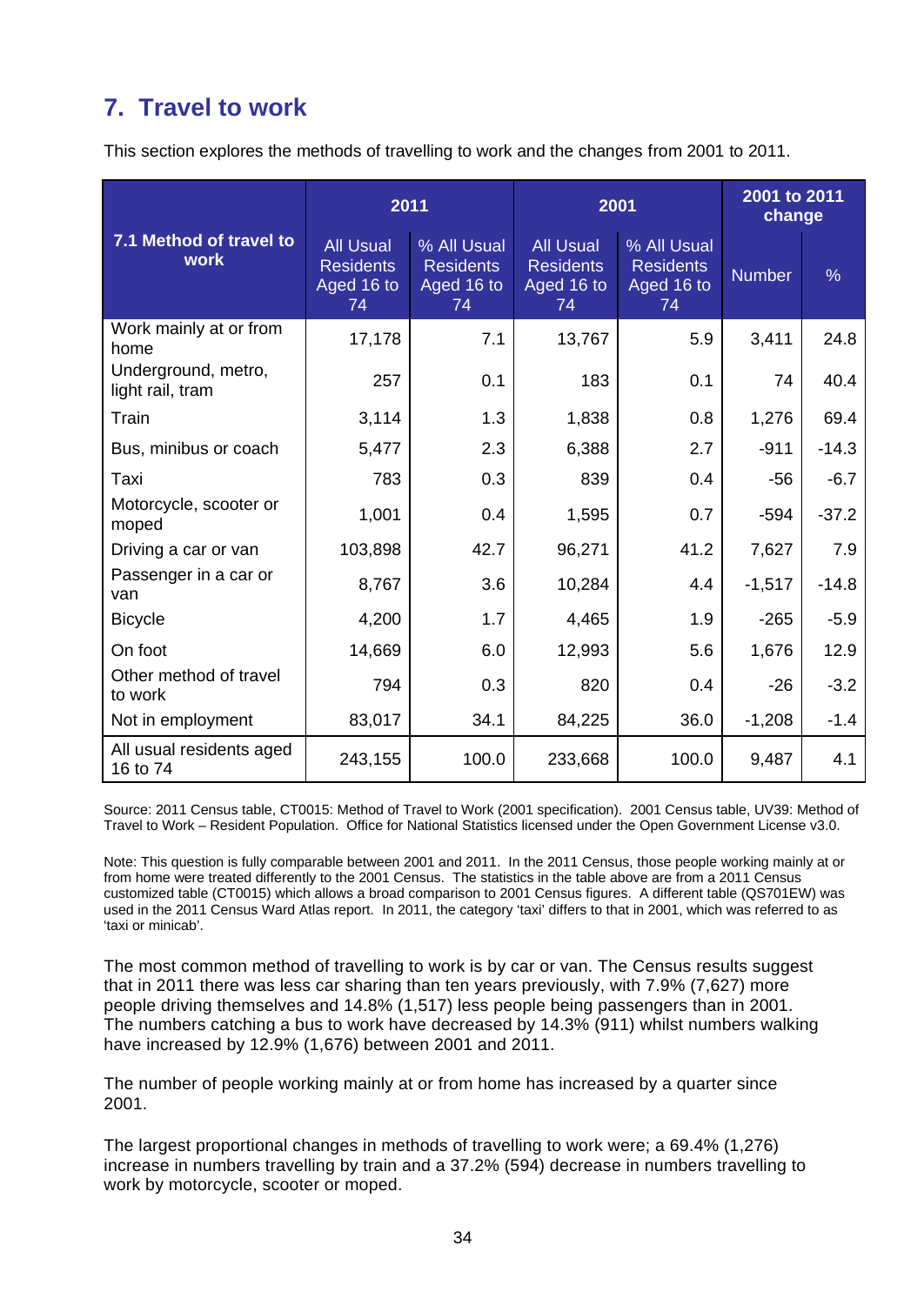The average distance travelled to work by usual residents in employment has increased by 1.9km[2](#page-4-0) from 15.5km in 2001 to 17.4km in 2011.





Source: 2011 Census table, CT0015: Method of Travel to Work (2001 specification). 2001 Census table, UV39: Method of Travel to Work – Resident Population. Office for National Statistics licensed under the Open Government License v3.0.

l

<sup>&</sup>lt;sup>2</sup> 2011 Census Analysis, Distance Travelled to Work, Office for National Statistics. [www.ons.gov.uk](http://www.ons.gov.uk/)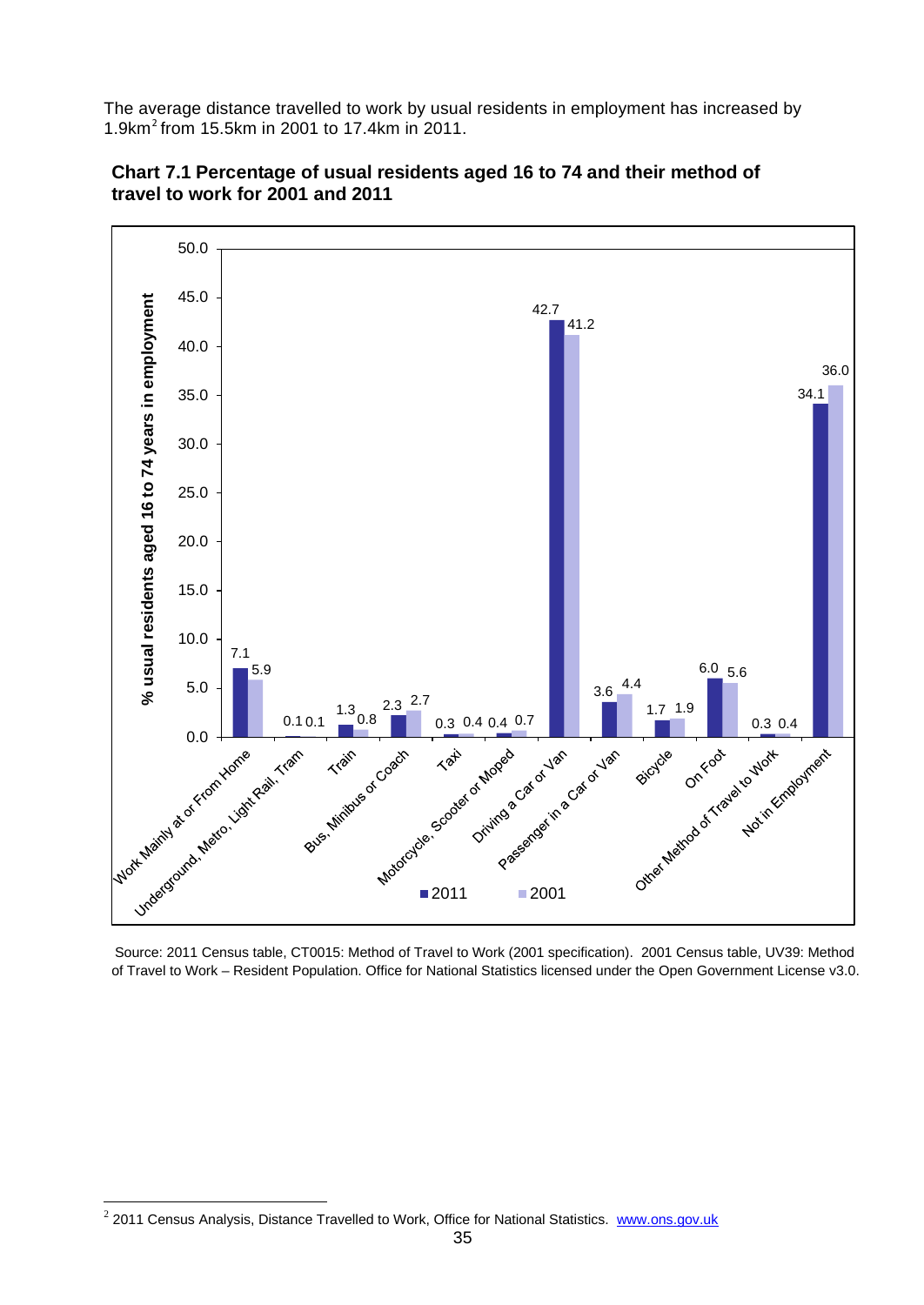# **Glossary**

This glossary explains terms used in the 2011 Census by the Office for National Statistics (ONS). ONS is responsible for the Census in England and Wales. Technical information on relevant terms can be found in the 2011: Definitions available at:

#### [www.ons.gov.uk](http://www.ons.gov.uk/)

## **Accommodation type**

The type of accommodation used or available to use by an individual household. It includes:-

- **Detached**
- Semi-detached
- Terraced (includes end of terrace)
- Flat, maisonette or apartment includes those in purpose built blocks, part of a converted or shared house (including bedsits) and in commercial buildings
- Caravan or other mobile or temporary structure

## **Ethnic Group**

Ethnic group classifies people according to their own perceived ethnic group and cultural background.

- **Black and minority ethnic groups (BME)** includes all groups apart from white English/Scottish/Welsh/Northern Irish. So it includes white Irish, white gypsies and travellers and other white groups
- **Country of Birth (Non-UK)** includes anyone not born in England, Northern Ireland, Scotland or Wales.

# **General health**

General health is a self-assessment of a person's general state of health. People were asked to assess whether their health was very good, good, fair, bad or very bad. This assessment is not based on a person's health over any specified period of time.

• **Not good health** is defined as those who assessed their health as fair, bad or very bad. As these options are different to the 2001 Census options, the results cannot be directly compared.

#### **Household**

A household is defined as**:**

- one person living alone, or
- a group of people (not necessarily related) living at the same address who share cooking facilities and share a living-room or sitting-room or dining area.

This includes:

- sheltered accommodation units in an establishment where 50 per cent or more have their own kitchens (irrespective of whether there are other communal facilities)
- all people living in caravans on any type of site that is their usual residence. This will include anyone who has no other usual residence elsewhere in the UK.

A household must contain at least one person whose place of usual residence is at the address. A group of short-term residents living together is not classified as a household, and neither is a group of people at an address where only visitors are staying.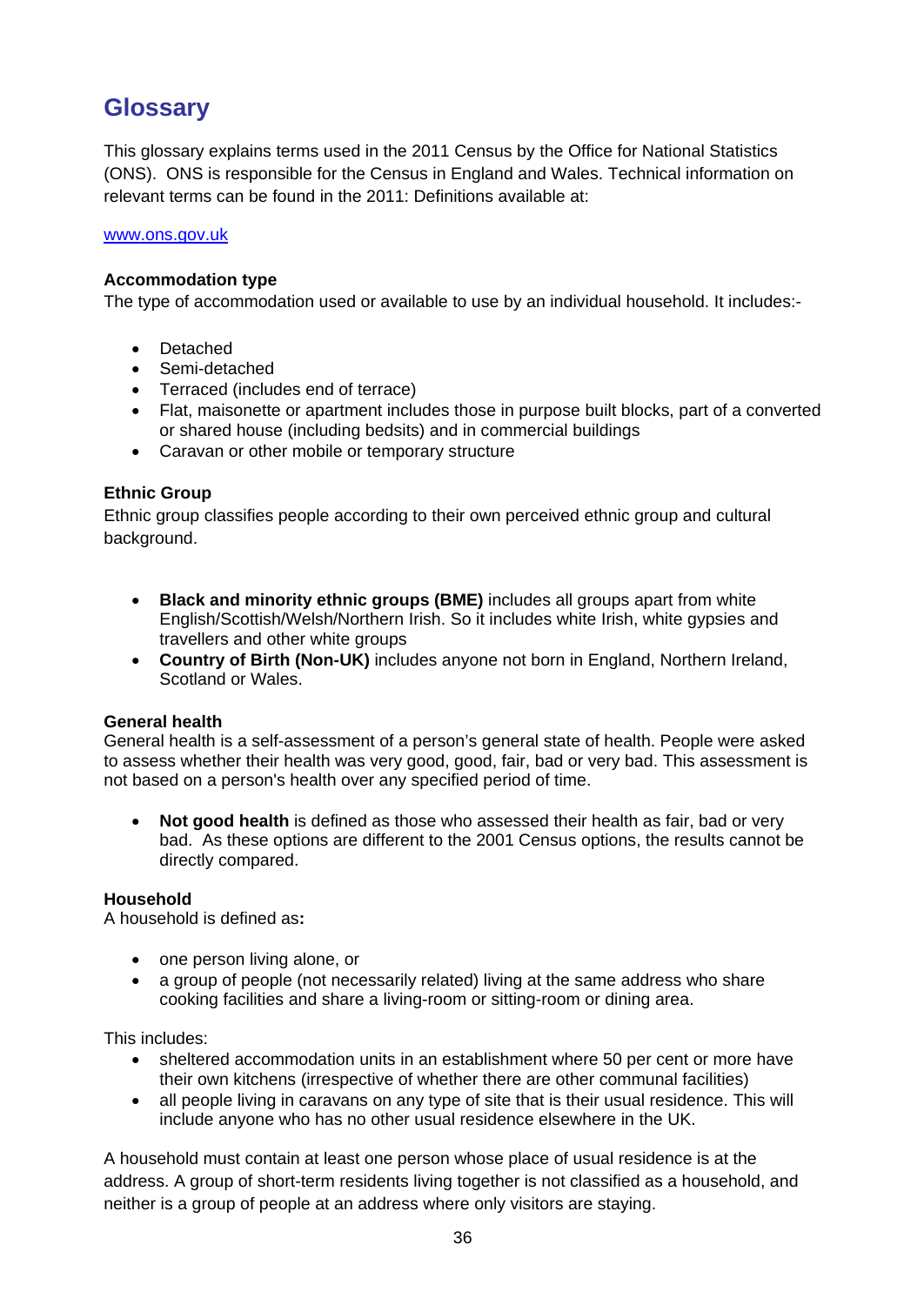It does not include residents in a communal establishment.

#### **Household resident**

A household resident is a person whose place of usual residence is in an individual household, and not within managed residential accommodation in a communal establishment.

#### **Household size**

The size of a household is equal to the number of usual residents in the household. Visitors staying at an address do not contribute to that household's size because they are counted in the household of their place of usual residence. Household size is only applicable to occupied household spaces.

• **Average (mean) household size** is the number of people living in households divided by the number of occupied household spaces.

#### **Household space**

A household space is the accommodation occupied by an individual household or, if unoccupied, available for an individual household. The number of occupied household spaces in an area is the same as the number of households.

#### **Households with dependent children**

A dependent child is a person aged 0 to 15 in a household (whether or not in a family) or aged 16 to 18 in full-time education and living in a family with his or her parent(s). It does not include any children who have a spouse, partner or child living in the household.

#### **Households without cars or vans**

Households that do not own, or have access to, cars or vans for private use.

#### **Language**

Proficiency in English language classifies people whose main language is not English (or not English or Welsh in Wales) according to their ability to speak English. A person is classified in one of the categories:

- can speak English very well
- can speak English well
- cannot speak English well
- cannot speak English at all

#### **Lone parent family**

A lone parent family consists of a father or mother with his or her child(ren) where the parent does not have a spouse, same-sex civil partner or partner in the household and the child(ren) do not have a spouse, same-sex civil partner or child in the household. A lone grandparent with his or her grandchild(ren) are also considered a lone parent family if there are no children in the intervening generation present in the household (note that children of the grandparent may also be present if they are not parents or grandparents of the youngest generation).

#### **Lone parent household**

A household that comprises a lone parent family and no other person.

# **Lone pensioner households**

A one person household where the person is aged 65 years or older.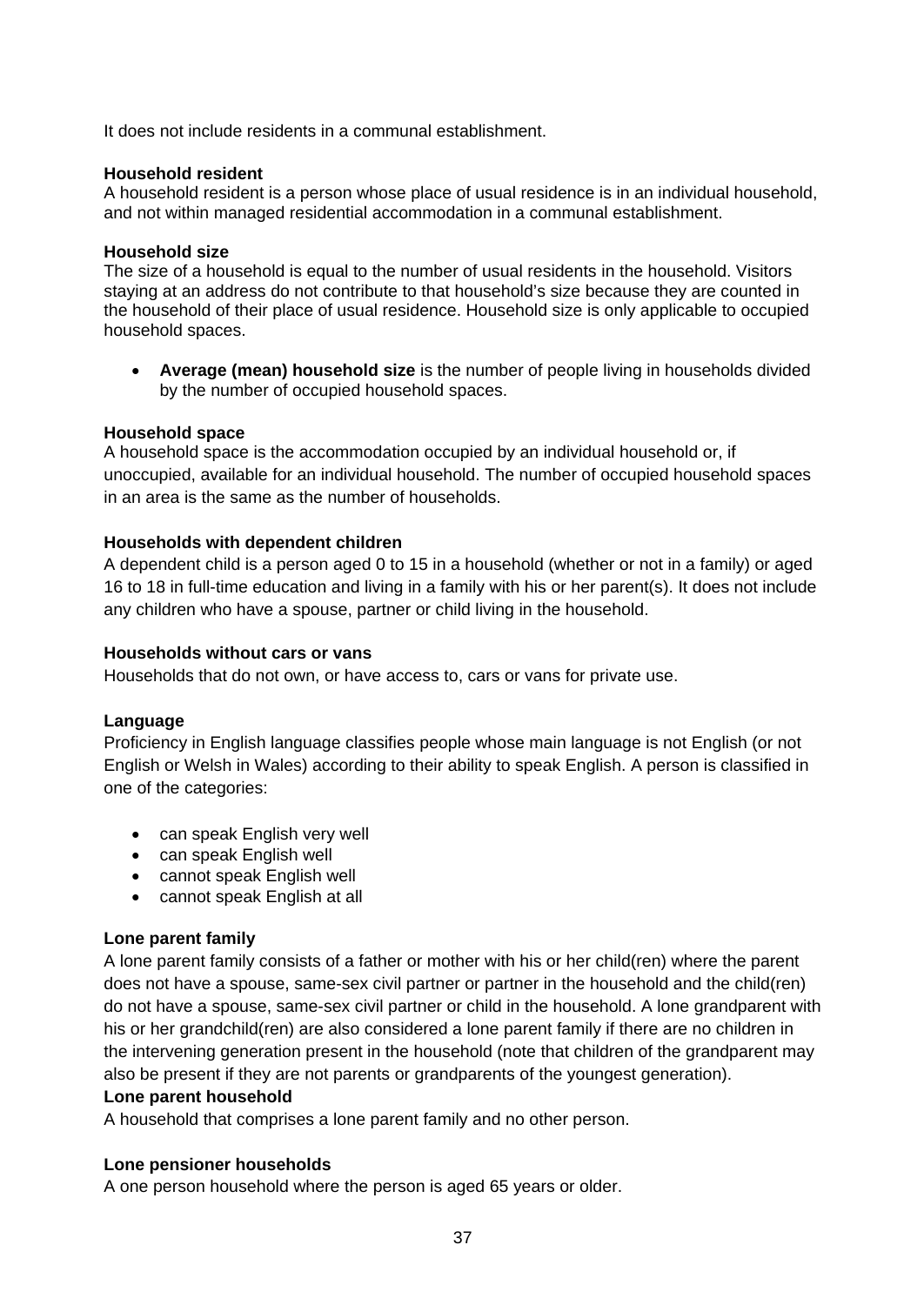## **Long-term health problem or disability**

A long-term health problem or disability that **limits a person's day-to-day activities**, and has lasted, or is expected to last, at least 12 months. This includes problems that are related to old age. People were asked to assess whether their daily activities were limited a lot or a little by such a health problem, or whether their daily activities were not limited at all.

#### **No qualifications**

Those aged 16 or over who have no academic or professional qualifications. In 2001 this was reported for those aged 16 to 74, and so the results are not directly comparable.

#### **Owner occupied**

Includes property owned outright or with a mortgage or loan. It does not include shared ownership (i.e. part owned, part rented property.)

#### **Population density**

Population density is the number of usual residents per hectare. A hectare is the metric unit of area defined as 10,000 square metres or approximately 2.47 acres.

#### **Travel to work**

The method of travel used for the longest part, by distance, of the usual journey to work. This topic is only applicable to people who were in employment in the week before the Census (this includes those who work mainly at or from home).

- By car or van includes drivers or passengers but excludes taxis
- Public transport includes train, bus, minibus, coach, underground, metro, light rail and tram. It excludes taxis.

#### **Unemployed**

A person aged 16 to 74 is classified as unemployed if they are not in employment, are available to start work in the next two weeks, and either looked for work in the last four weeks or are waiting to start a new job.

A person is defined as **long-term unemployed** at the time of the 2011 Census if they were unemployed and the year they last worked was 2009 or earlier. So they had been unemployed for at least 15 months.

#### **Unpaid care provider**

A person is a provider of unpaid care if they look after or give help or support to family members, friends, neighbours or others because of long-term physical or mental ill health or disability, or problems related to old age. This does not include any activities as part of paid employment.

No distinction is made about whether any care that a person provides is within their own household or outside of the household, so no explicit link can be made about whether the care provided is for a person within the household who has poor general health or a long-term health problem or disability.

#### **Usual resident**

The main population base for outputs from the 2011 Census is the usual resident population as at Census day 27 March 2011. Although the population base for enumeration included non-UK